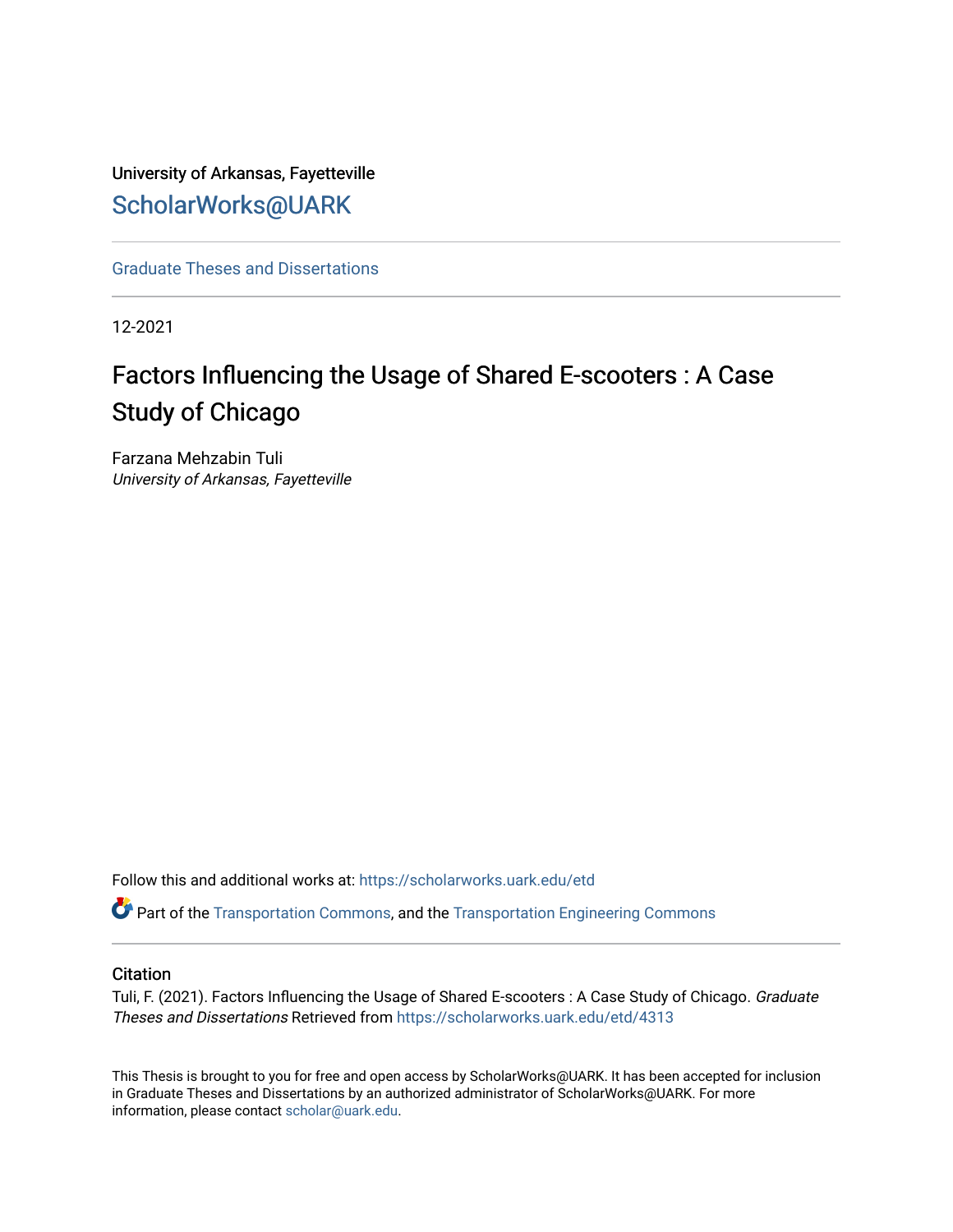Factors Influencing the Usage of Shared E-scooters : A Case Study of Chicago

A thesis submitted in partial fulfillment of the requirements for the degree of Master of Science in Civil Engineering

by

Farzana Mehzabin Tuli Bangladesh University of Engineering and Technology Bachelor of Civil Engineering, 2016

> December 2021 University of Arkansas

This thesis is approved for recommendation to the Graduate Council.

Suman Mitra, Ph.D. Thesis Director

Sarah Hernandez, Ph.D. Andrew Braham, Ph.D. Committee Member Committee Member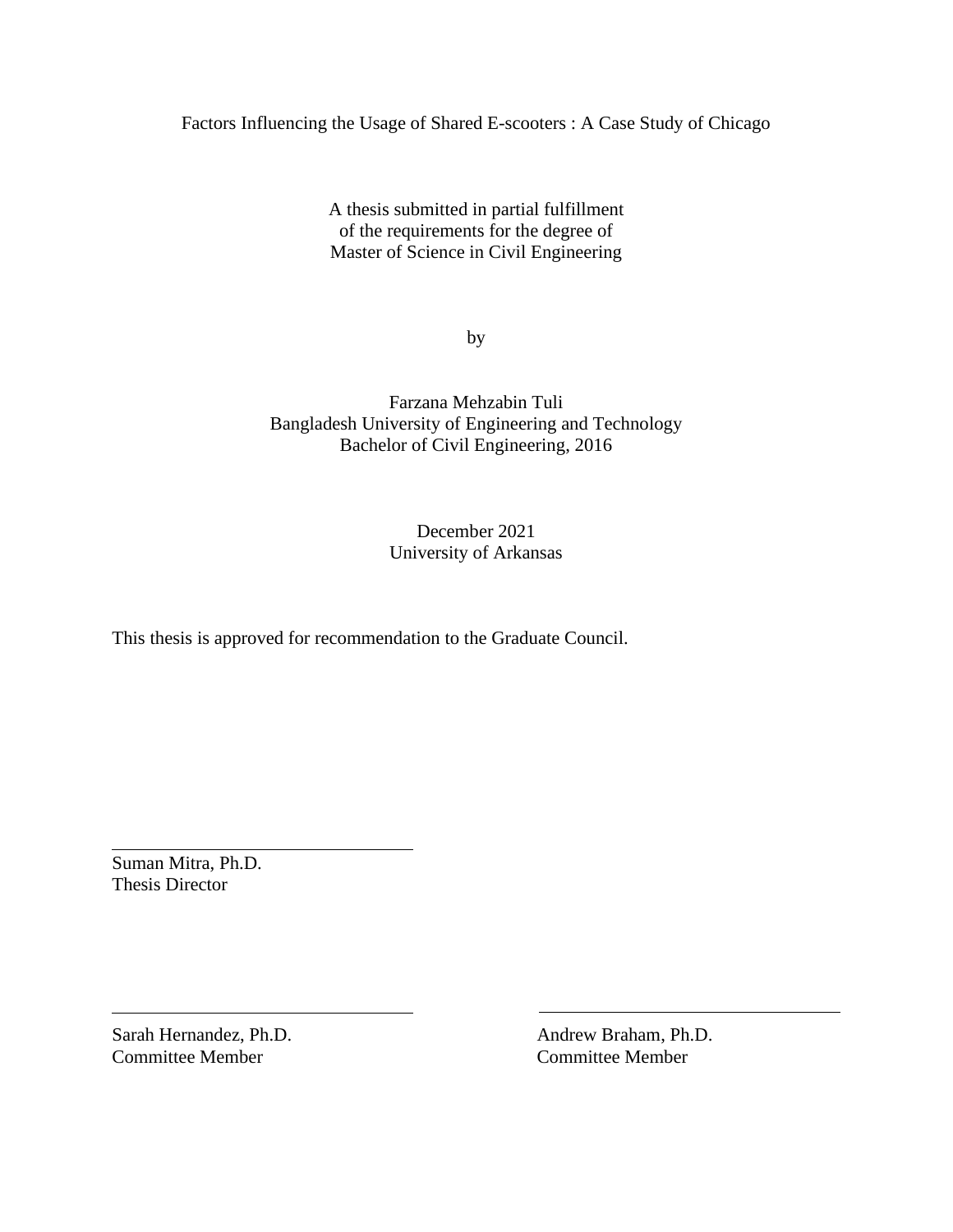# **ABSTRACT**

The rapid popularity growth of shared e-scooters creates the necessity of understanding the determinants of shared e-scooter usage. This thesis estimates the impacts of temporal variables (weather data, weekday/weekend, and gasoline prices) and time-invariant variables (socio-demographic, built environment, and neighborhood characteristics) on the shared e-scooter demand by using four months (June 2019- October 2019) period of data from the shared e-scooter pilot program in Chicago. The study employs a random-effects negative binomial (RENB) model that effectively models shared e-scooter trip origin and destination count data with over-dispersion while capturing serial autocorrelation in the data. Results of temporal variables indicate that shared e-scooter demand is higher on days when the average temperature is higher, wind speed is lower, there is less precipitation (rain), weekly gasoline prices are higher, and during the weekend. Results related to time-invariant variables indicate that densely populated areas with higher median income, mixed land use, more parks and open spaces, public bike-sharing stations, higher parking rates, and fewer crime rates generate a higher number of e-scooter trips. Moreover, census tracts with a higher number of zero-car households and workers commuting by public transit generate more shared e-scooter trips. On the other hand, results reveal mixed relationships between shared e-scooter demand and public transportation supply variables. This study's findings will help planners and policymakers make decisions and policies related to shared e-scooter services.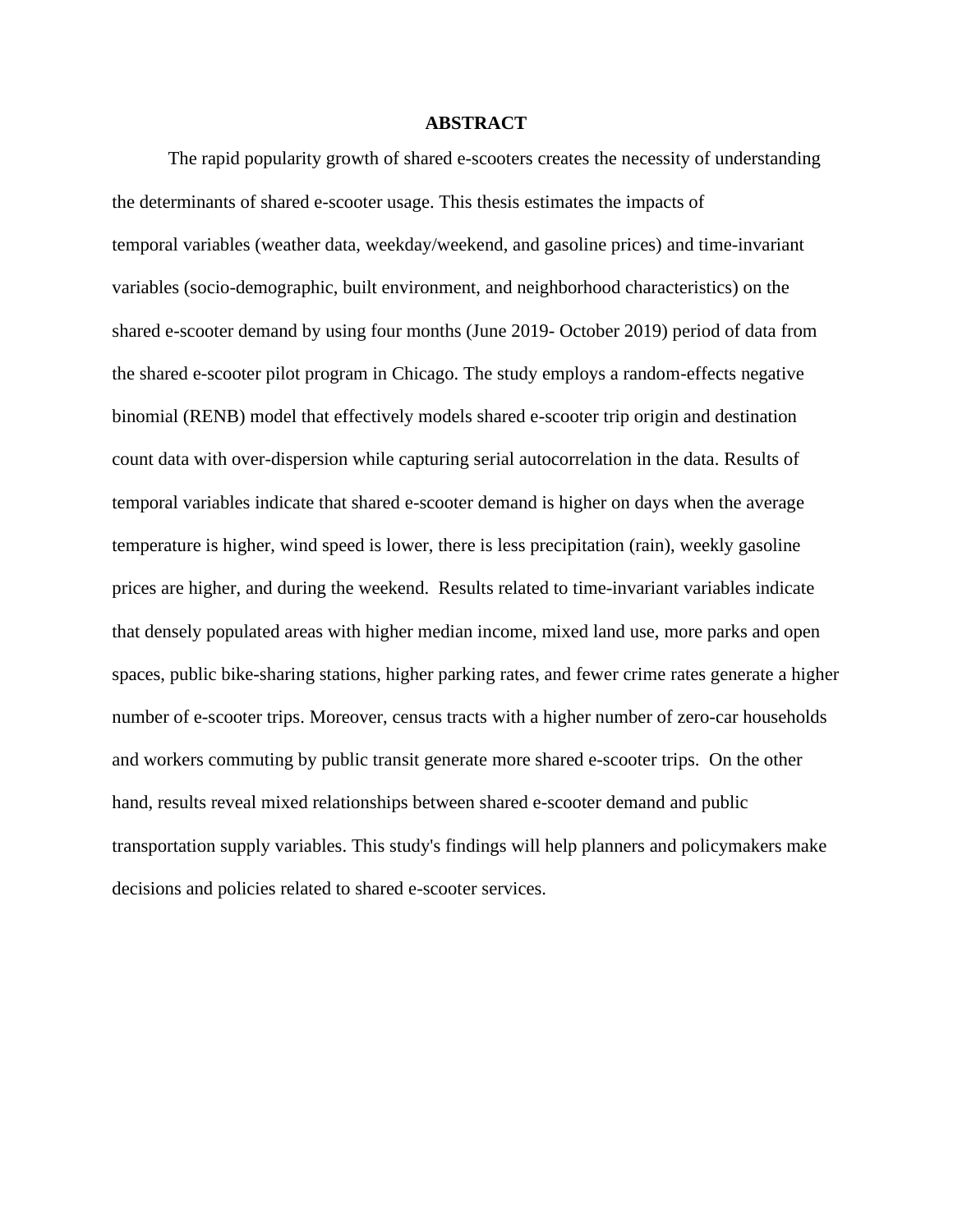©2021 by Farzana Mehzabin Tuli All Rights Reserved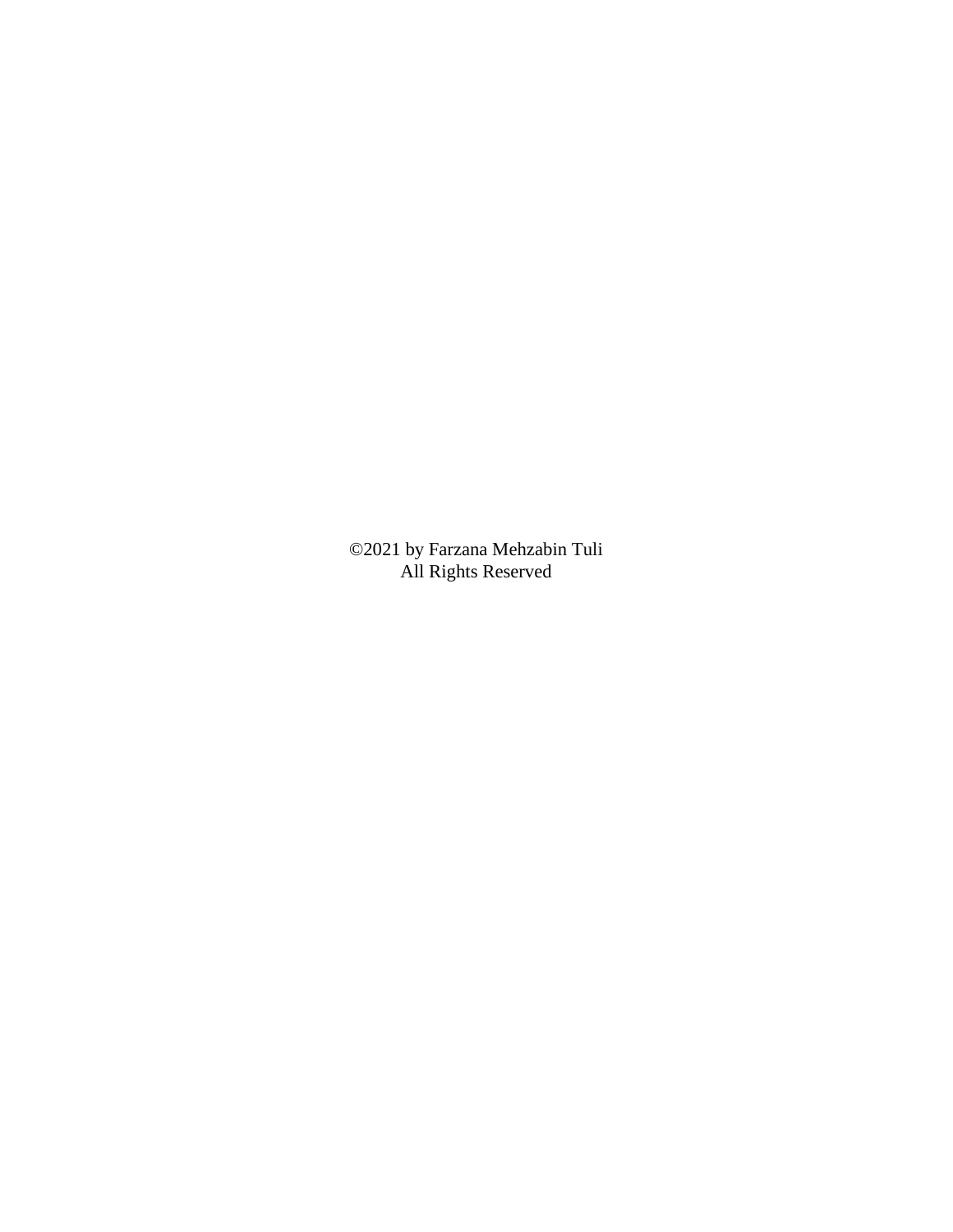# **ACKNOWLEDGEMENTS**

First and foremost, I am extremely grateful to my advisor, Dr. Suman Mitra for his invaluable advice, continuous support, and patience during my MS study. His immense knowledge and plentiful experience have encouraged me in all the time of my academic research and daily life. My gratitude extends to the committee members, Dr. Hernandez, and Dr. Braham for letting my defense be an enjoyable moment, and for invaluable comments and suggestions.

This study is accepted for publication in Transportation Research Part A-Policy and Practice. I want to thank anonymous reviewers for their valuable comments and suggestions. I want to graciously acknowledge Nick Lucius, data owner of the Chicago E-Scooter Pilot Program, for providing additional e-scooter requested data. I also thank Claire Bozic and the Chicago Metropolitan Agency for Planning for providing us with Northeastern Illinois parking data.

I would also like to give special thanks to my husband and my parents for their continuous support and understanding when undertaking my research and writing thesis. Their prayer for me is what sustained me this far.

Finally, I would like to thank the Almighty for letting me through all the difficulties. His showers of blessings throughout my research work let me finish my degree.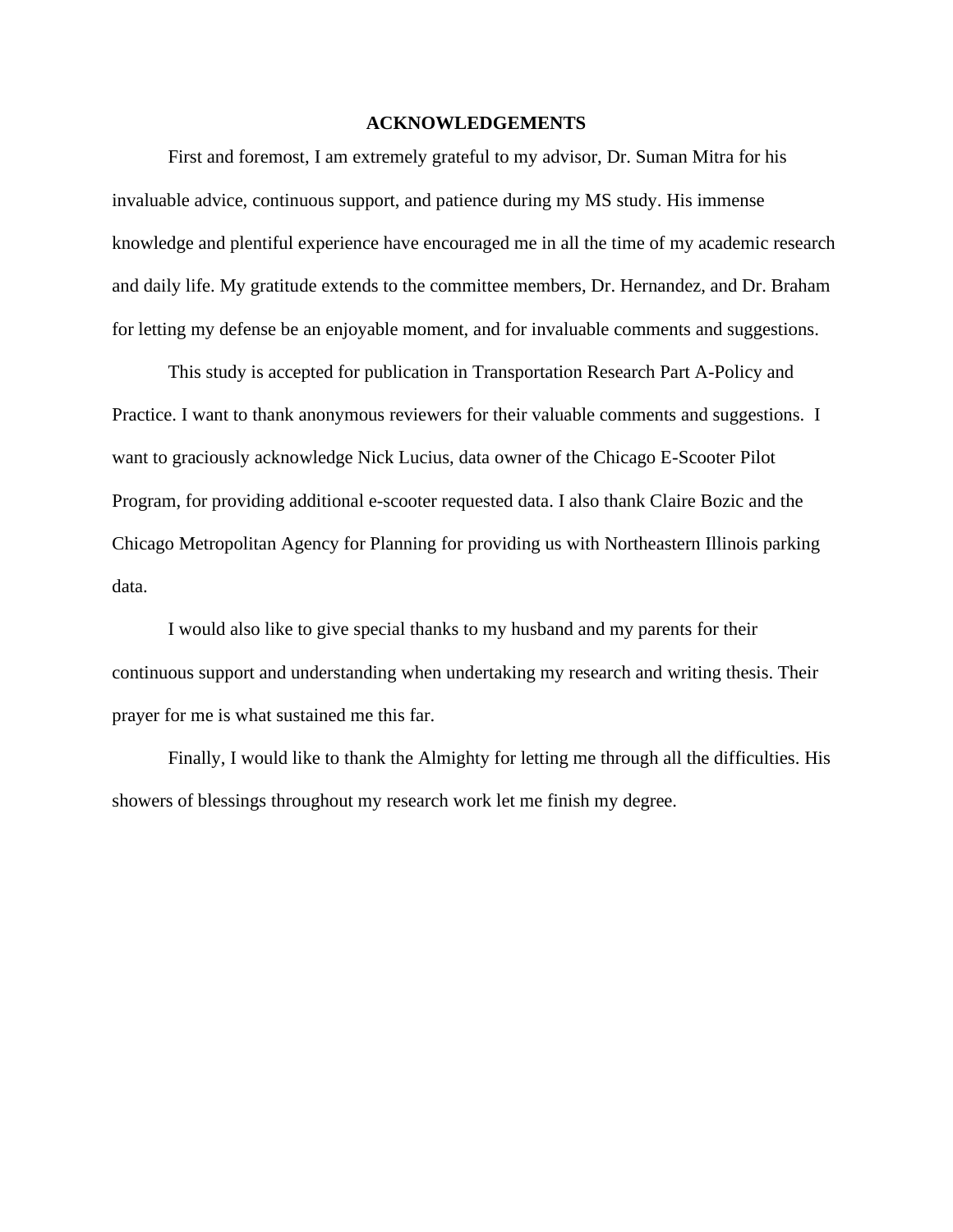# **TABLE OF CONTENTS**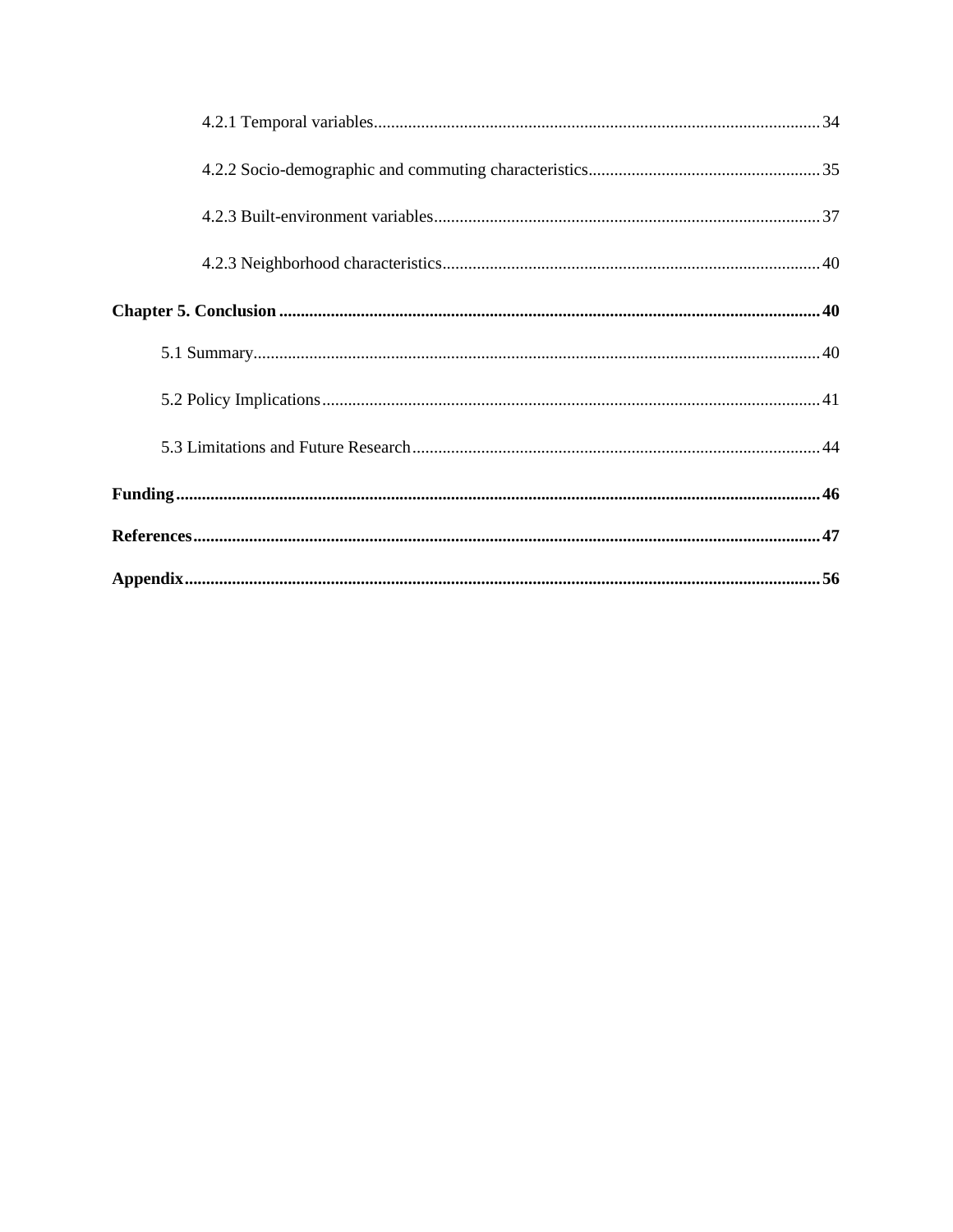# **LIST OF FIGURES**

|  |  |  | Figure 2: Spatial distribution of number of daily shared e-scooter destination trips in Chicago 19 |  |
|--|--|--|----------------------------------------------------------------------------------------------------|--|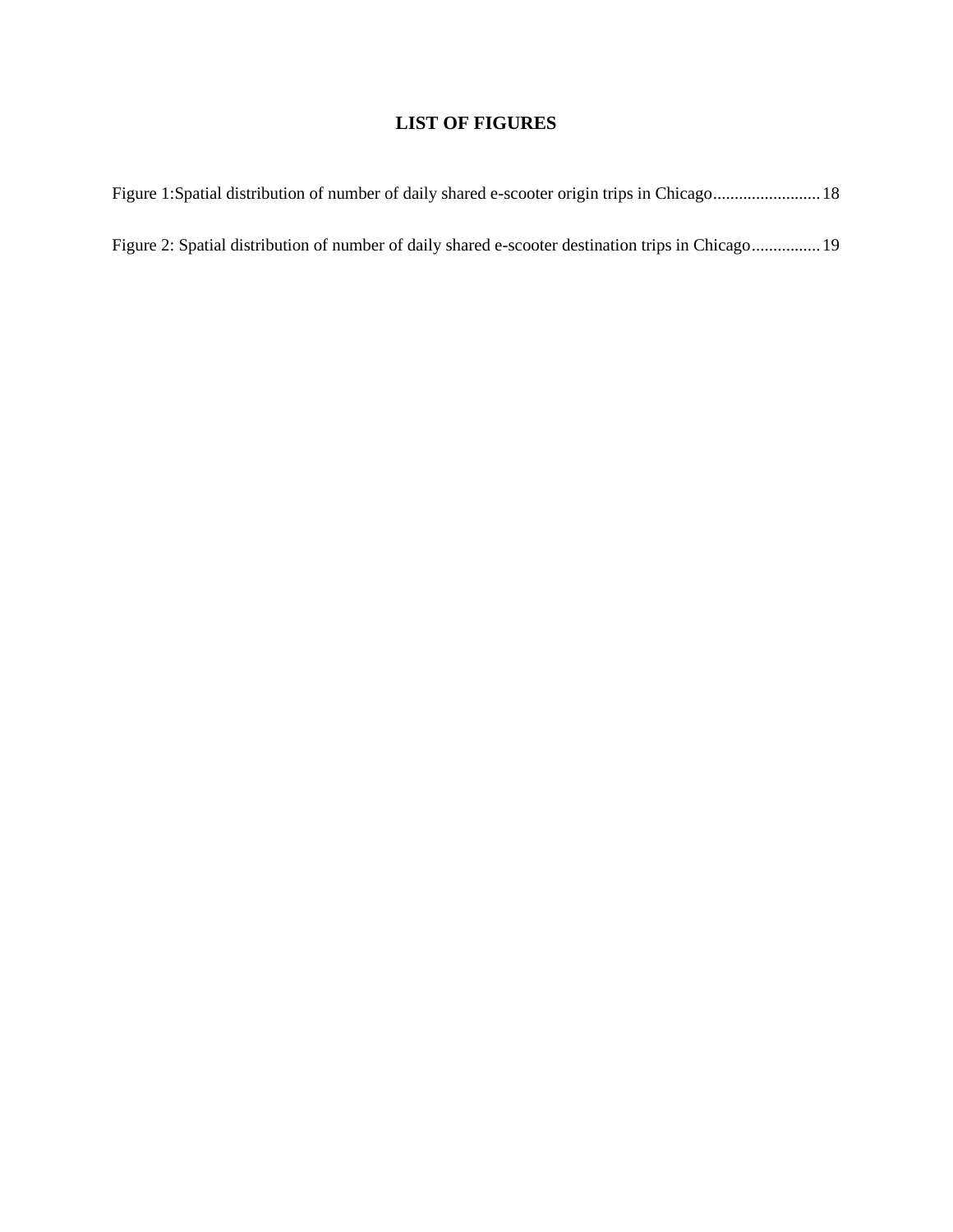# **LIST OF TABLES**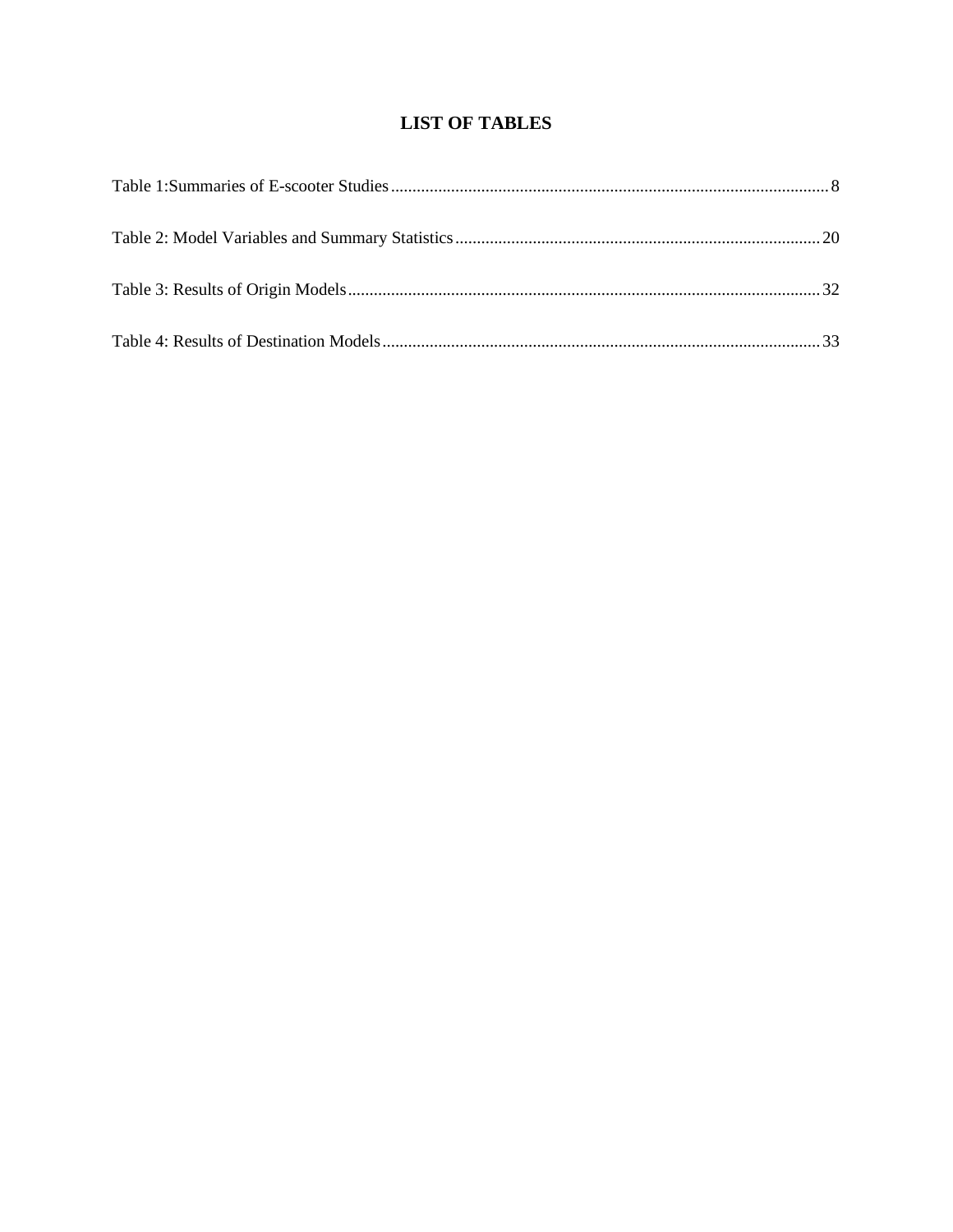# <span id="page-9-0"></span>**Chapter 1. Introduction**

Many cities in the USA and Europe are experiencing a rapid change in the mode of micromobility with the introduction of the shared e-scooters. In 2017, the shared e-scooter was first introduced as a new mode of micromobility in the United States. By the end of 2018, shared e-scooters overtook the place of station-based pedal bikes as the preferred vehicle by making two million more trips (NACTO, 2019). As a form of sustainable transportation, shared e-scooters have the potential to transform urban transportation systems by reducing traffic congestion and fuel use (Shaheen and Cohen, 2019). However, as shared e-scooters are relatively new to us, cities and transportation researchers are still at the early stage of discovering how these services play within cities and existing transport systems. So, policymakers and city planners are struggling to implement policies and regulations to harness and maximize the social and environmental benefits of these innovative transportation modes. To implement effective policies relating to shared e-scooter services, it is critical to understand the role of these services, their usage pattern, and factors related to shared e-scooter usage.

While emerging shared e-scooter studies have focused on the usage pattern of shared escooter services (e.g., see Noland, 2019; Mathew et al., 2019a; Mathew et al., 2019b; Younes et al., 2020; Jiao and Bai, 2020), additional data and research are needed to understand the various potential determinants of shared e-scooter usage. This thesis aims to fill this gap by analyzing the recently released shared e-scooter data in the Chicago region. The objective of this study is to determine the factors associated with the usage of shared e-scooters with a focus on the temporal variables (weather data, weekday/weekend, and gasoline prices) and time-invariant variables (socio-demographic, built environment, and neighborhood characteristics).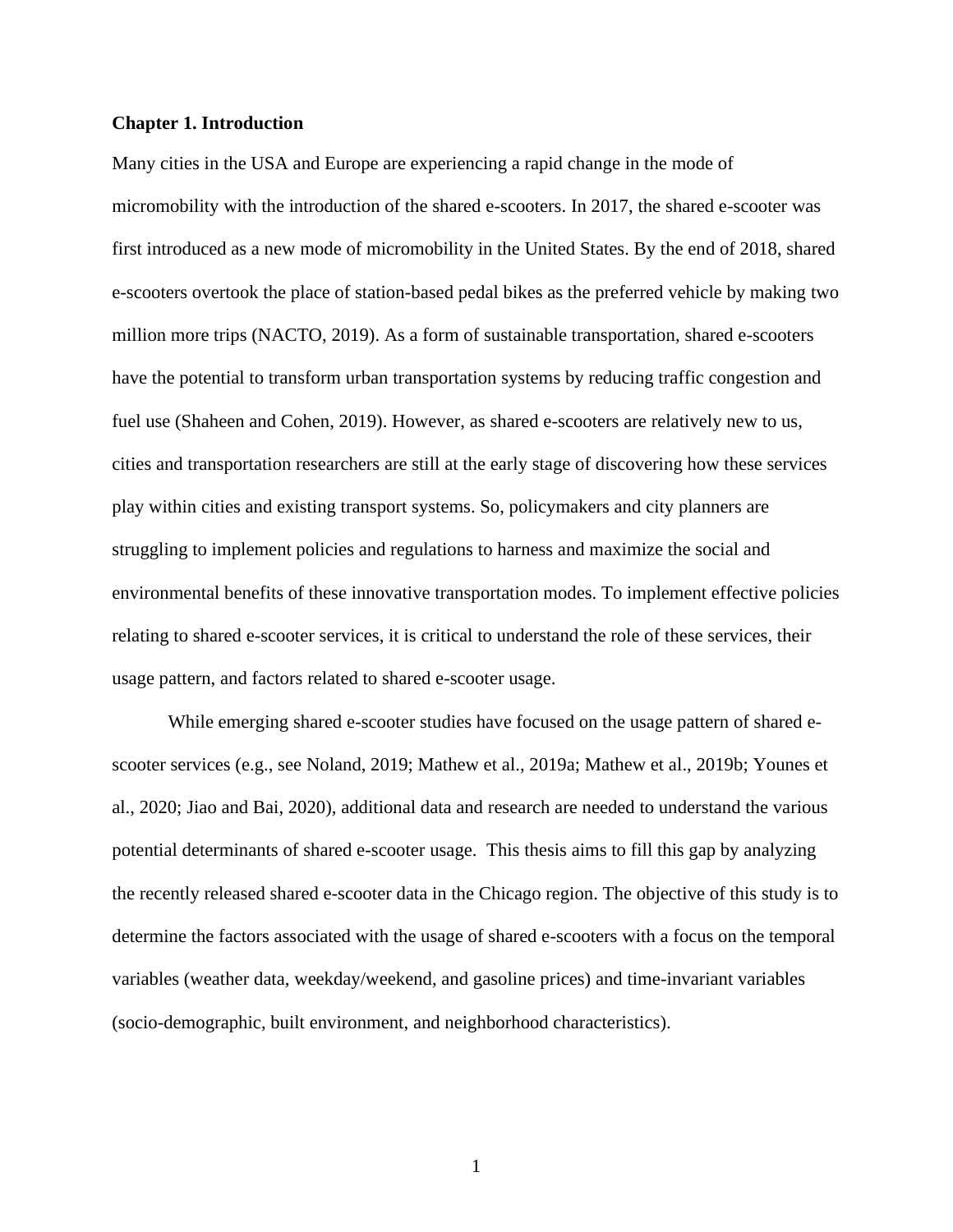This study makes several novel contributions to the existing literature, including (i) analyzing a new publicly available data source (first to use data from outside of Austin, NYC, Atlanta, and Washington DC), (ii) using a different modeling approach to model shared e-scooter usage, (iii) incorporating new factors (e.g., parking price, commute mode share, multimodal network density, and crime records) into the shared e-scooter demand model specification, thus, (iv) uncovering new and important relationships between several key determinants and shared escooter demand. Understanding the relationship between e-scooter usage and built environment, transportation infrastructure, zonal socio-demographics, parking, crime, etc. can provide significant value to: i) transportation regulators and policymakers interested in policies related to pricing, parking, legislation and management, and incentives and/or disincentives for e-scooter in specific areas of a city; and ii) transportation planners tasked with making multimodal planning decisions. Moreover, this study employs a random-effects negative binomial (RENB) model to effectively model shared e-scooter trip count data with overdispersion while capturing serial autocorrelation in the data.

The thesis consists of five sections: following the introduction, a section of the literature review is built up describing previous studies related to the e-scooter usage pattern and bikesharing demand models. Then, the data and methodology of the study is presented in the third section. The fourth section explains the result of the RENB model. Finally, the paper concludes with a summary of key findings, policy implications, limitations, and directions for future research.

### <span id="page-10-0"></span>**Chapter 2. Literature Review**

This section discusses studies related to modeling e-scooter usage and the factors influencing escooter demand (Section 2.1). Section 2.2 reviews determinants of bikeshare demand.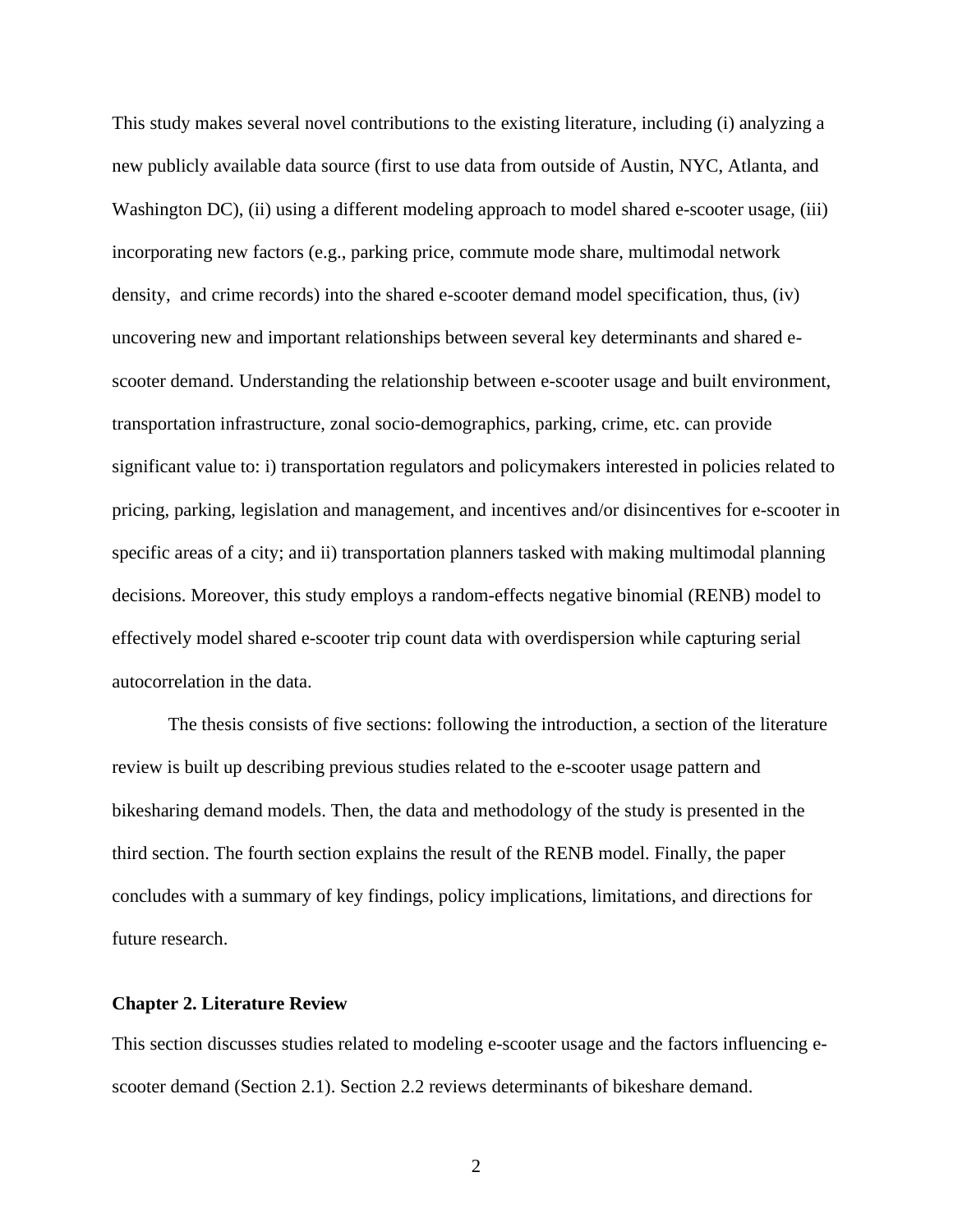# <span id="page-11-0"></span>**2.1 Factors Influencing E-scooter Usage**

While E-scooters are becoming an attractive mode of transportation in the urban environment and researchers expect the growth of its usage in the coming years (Gössling, 2020), there are a handful of studies on e-scooters. This is due, in part, to the relative infancy of e-scooter platforms and available usage data. Existing literature evaluate the usage pattern and travel behavior associated with this mode, mainly focusing on the temporal ( e.g., Noland, 2019; Mathew et al., 2019a; Mathew et al., 2019b), socio-demographic (e.g., Jiao and Bai, 2020; Reck and Axhausen, 2021), and built-environment variables (e.g., Younes et al., 2020; Caspi et al., 2020). There is also an increasing interest in the relationship between e-scooter usage and transit (e.g., Espinoza et al., 2019; Laa and Leth, 2020; Nikiforiadis et al., 2021).

# <span id="page-11-1"></span>*2.1.1 Temporal variables and e-scooter usage pattern*

Noland (2019) applies an ordinary least square regression model to analyze the weather effects on the usage of e-scooters in Kentucky. He finds that rain and snow reduce daily trips, while higher wind speeds are responsible for lowering e-scooter trip distances. Using different data (historical e-scooter hourly trip data from Indianapolis) and a different model (negative binomial), Mathew et al. (2019a) also conclude that the amount of snowfall and rainfall, and mean temperatures are important variables in modeling the hourly number of e-scooter trips. Younes et al. (2020) compare the determinants of dock-less scooters-share (DSS), and stationbased bike-share (SBBS) rides in Washington D.C. by incorporating economic variables like gasoline prices along with the weather variables. The study observes that the DSS users are more sensitive to the changing of the gasoline prices while less sensitive to the weather factors than the SBBS users. However, in their model specification, Younes et al. (2020) do not incorporate any time-invariant variables (e.g., socio-demographic, built environment variables).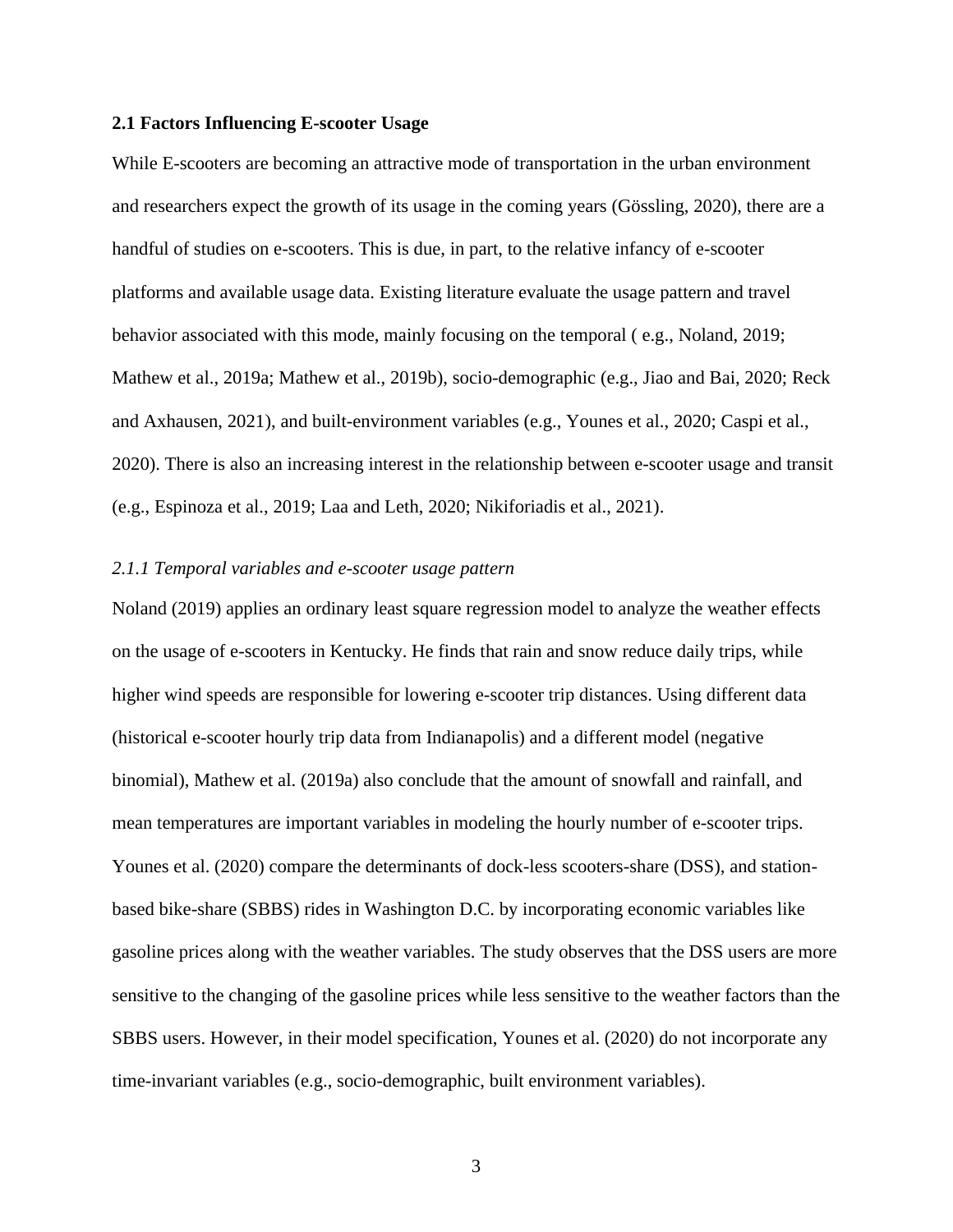Using the same data set, McKenzie (2019) compares the spatial and temporal patterns of DSS and SBBS systems. The results indicate that bike-sharing services within Washington, D.C., are primarily used by individuals commuting to and from work. In contrast, dockless scooters are mainly used for leisure, recreation, and tourism activities. Mathew et al. (2019b) also find a low e-scooter usage for morning commuting to work in Indianapolis. Similarly, Bai and Jiao (2021) observe that e-scooter use has a significant correlation with daily dining, drinking, shopping, and recreational activities in Austin, Texas.

#### <span id="page-12-0"></span>*2.1.2 Socio-demographic Variables*

Using the same data set from Austin, Jiao and Bai (2020) find that more higher education residents are associated with more E-scooter trips. Aguilera-García et al. (2020) apply an ordered logit model to analyze data from an online survey in different Spanish cities and find that the people who used bikeshare or car share before are more likely to be the user of shared e-scooter. Reck and Axhausen (2021) compare three shared micromobility user groups using multivariate probit models: shared dockless e-scooters, shard docked e-bikes, and dockless e-bikes. The result shows that e-scooter users are younger and lower-income people comparing to other shared micromobility modes. In Seoul, Korea, Lee et al. (2021) find that young people dissatisfied with the town bus are more willing to use e-scooters.

### <span id="page-12-1"></span>*2.1.3 Built-environment Variables*

Motivated by the importance of land use and the built environment on travel behavior (Ewing and Cervero,2010), researchers have made various attempts to analyze the built-environment and land-use factors associated with shared e-scooter usage. Analyzing the Austin data set, Caspi et al. (2020) explore the e-scooter sharing services to examine the impact of the built environment, land use, and demographic variables on the e-scooter trip generation. The spatial regression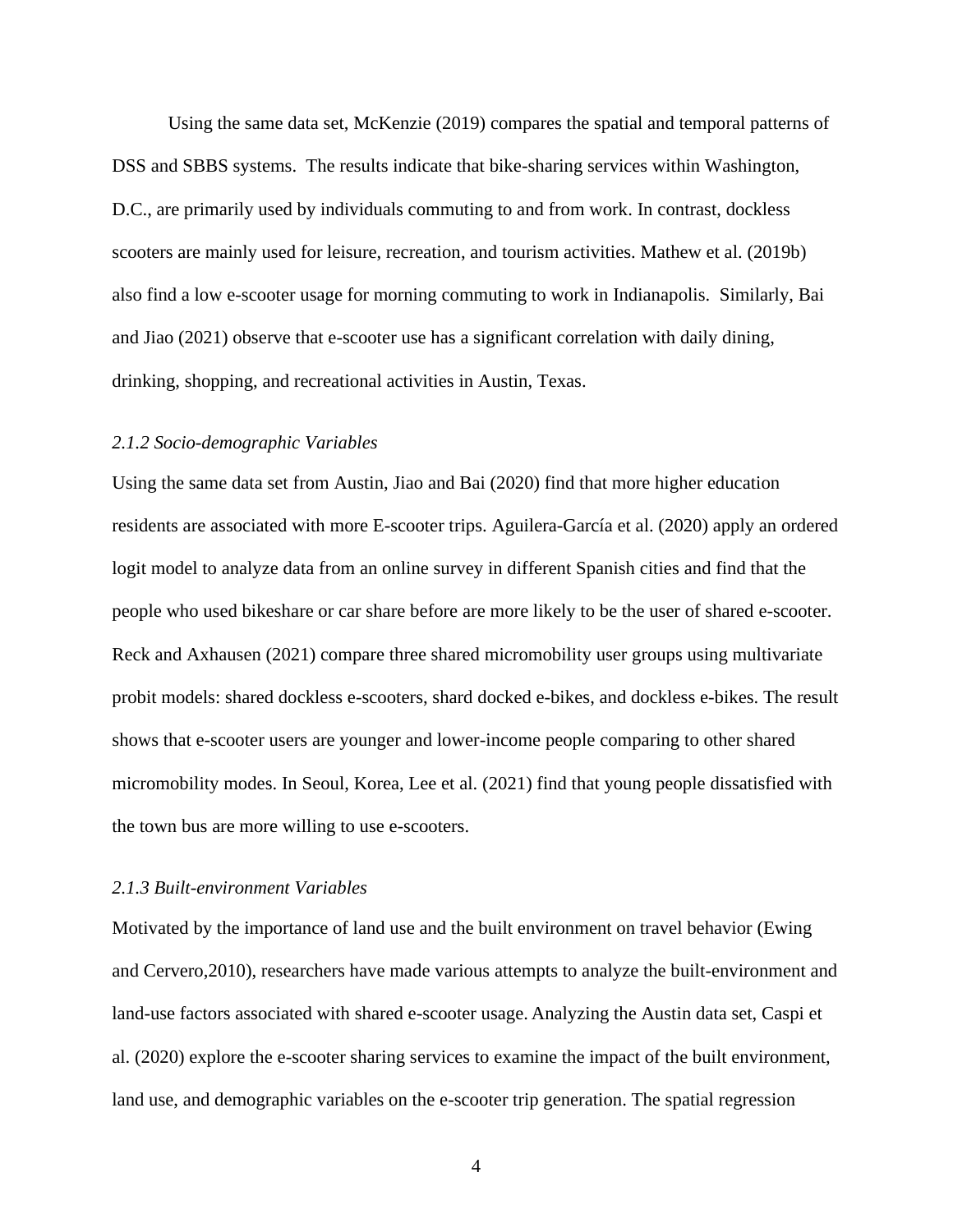model applied in the study finds that areas with high employment rates and bicycle infrastructure are associated with higher e-scooter usage. Bai and Jiao (2020) conduct further analysis to compare the e-scooter usage pattern between Austin, TX, and Minneapolis, MN. The study applies an NB model targeting five built environment elements (i.e., distance to the city center, transit accessibility, land use diversity, land use entropy, and dominant land use type). Both cities show that proximity to the city center, better transit accessibility, and complex land uses are positively related to e-scooter usage. Liu et al. (2020) analyze the e-scooter data of the City of Indianapolis across three different land-use regions: an urban mixed-use region, an institutionaloriented mixed-type region, and the downtown region. The result reveals that the downtown and institutional-oriented area produces the highest number of non-recreational trips. At the same time, the urban mixed-use region has the smallest proportion of non-recreational trips.

Hawa et al. (2020) use multi-level mixed-effects linear regression models to analyze data from Washington D.C. and find that population density, the density of places of interest (POI) are associated with higher e-scooter usage. Using the same data set, Zou et al. (2020) find that the arterials and local streets with large traffic movements to be popular with e-scooter users. Moreover, the study observes the streets having bike lane facilities attract more e-scooter trips. Similarly, by applying a multilevel negative binomial model to the e-scooter sharing data from five cities (Austin, Minneapolis, Kansas City, Louisville, and Portland), Huo et al. (2021) find a positive association between bicycle density and density of e-scooter trips. Hosseinzadeh et al. (2021a) apply the Geographical Weighted Regression method to examine the influence of builtenvironment factors on e-scooter trips in Louisville, Kentucky. The study shows that the percentage of commercial land use, public and semi-public land use, intersection density,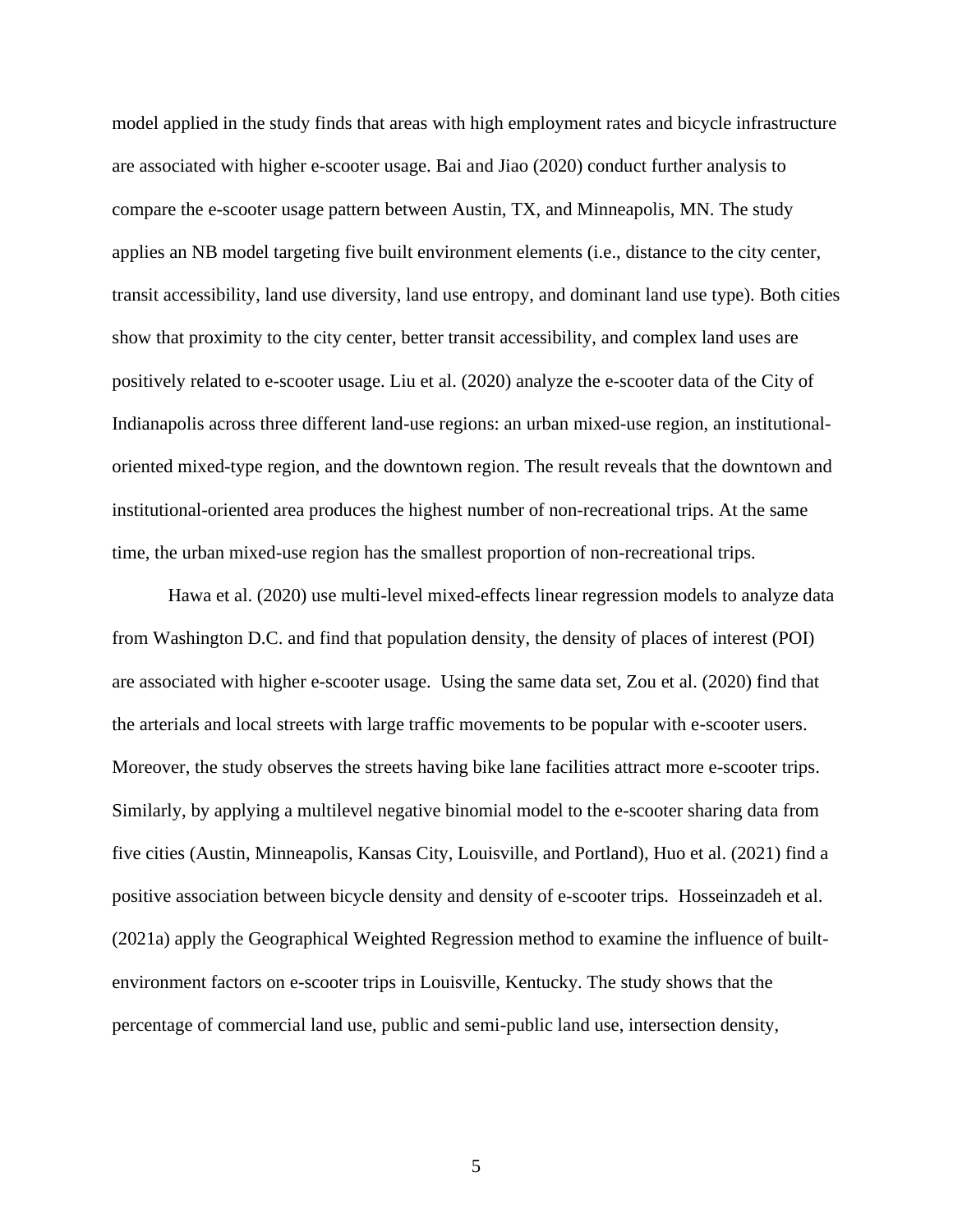average elevation, walk score, park score, and job proximity index positively impact the density of e-scooter trips.

# <span id="page-14-0"></span>*2.1.4 E-scooter usage and transit*

Transportation researchers, planners, policymakers, and transit agencies have considerable interest in the relationship between e-scooter services and transit, primarily because of its potential to solve the 'first- and last-mile" problem of public transportation. By analyzing data from Manhattan, New York, Lee et al. (2019) find that the e-scooter trips substitute trips from access trips to public transit. On the other hand, analyzing usage data of Bird e-scooters in the city of Atlanta, Espinoza et al. (2019) find that the use of e-scooters in connection with transit is small due to the relatively high additional cost. In Austin, Texas, Jiao and Bai (2020) find that increased e-scooter usage is associated with the presence of transit stations. Similarly, Hosseinzadeh et al. (2021b) also find a positive association between the e-scooter trip density and the transit Score in Louisville, Kentucky.

On the other hand, based on both an online survey and field observation in Vienna (Austria), Laa and Leth (2020) indicate that e-scooters replace walking, public transit, and private car trips. Nikiforiadis et al. (2021) reinforce their findings by conducting 578 questionnaires (271 by e-scooter users and 307 by non-users) in Thessaloniki, Greece. Their results show that shared e-scooters mostly replaced walking and public transport trips while people traveling by bicycle or motorcycle were not attracted by e-scooters. In addition, Mitra and Hess (2021) find that most walking and transit trips would be replaced by shared e-scooters in Toronto and surrounding municipalities in Canada. Besides, from a road survey organized in Paris, Christoforou et al. (2021) conclude that the users of free-floating electric scooters are moving towards e-scooters by replacing their walking and public transportation trips.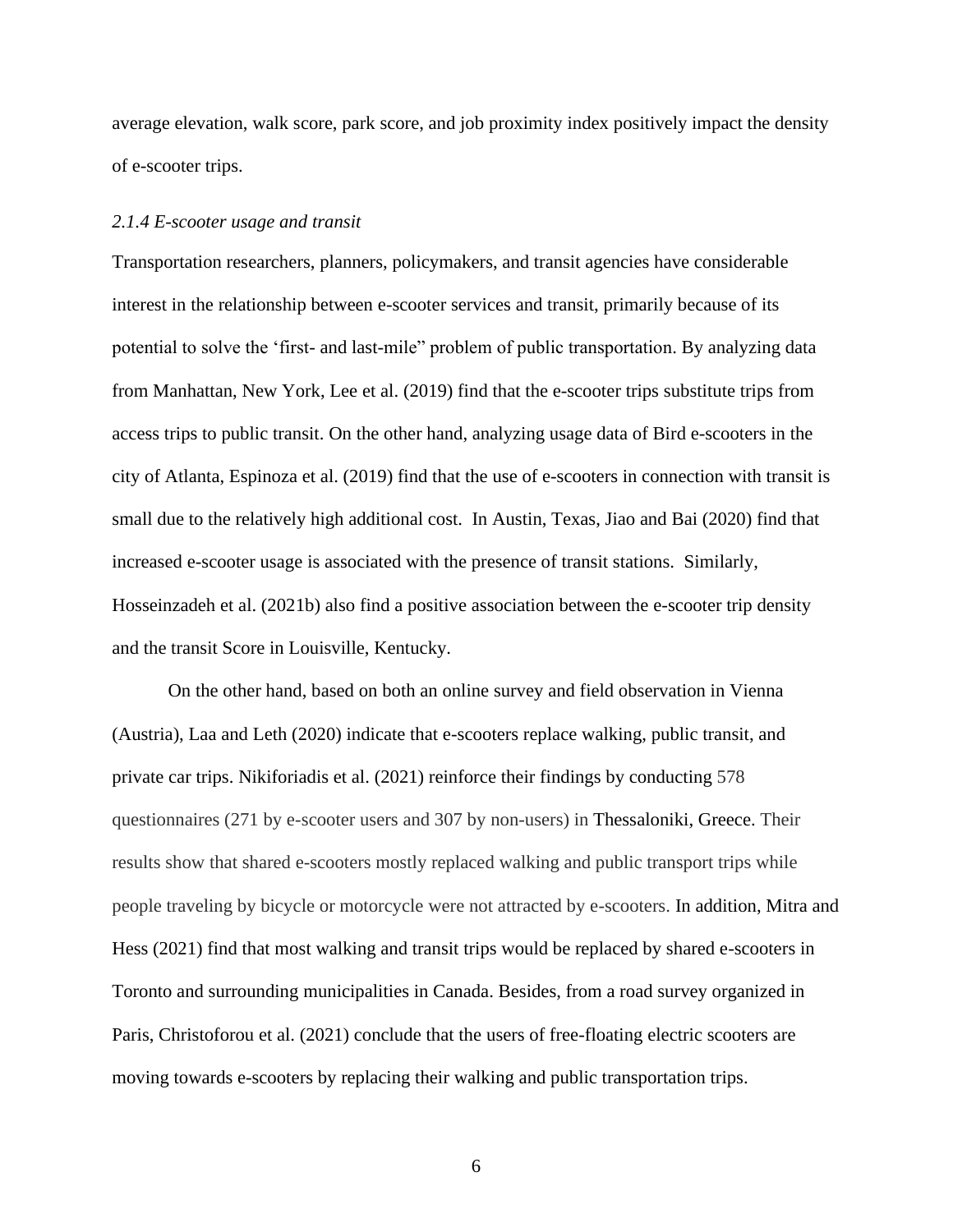# <span id="page-15-0"></span>*2.1.5 Summary*

Although only a few studies analyze the determinants of e-scooter demand, Table 1 can help identify similarities and differences in the existing studies. Table 1 provides a summary of studies in the literature that analyze e-scooter trip data. The temporal analysis of the studies shows that temperature and visibility are positively associated with e-scooter demand, while snow and rainfall show a negative association with e-scooter trips. Though Younes et al. (2020) find more e-scooter trips on weekends, Hawa et al. (2020) observe more e-scooter trips on a weekday.

From the socio-demographic perspective, studies reveal that young male people with lower income are mainly associated with e-scooter demand. Conversely, the study of Lee et al. (2021) in Seoul and analysis of Bai and Jiao (2020) in Minneapolis find that income is positively associated with the e-scooter demand. There is consistency in findings related to builtenvironment variables, which show that population density, land use mix, transportation facility, open space, and parks are positively associated with e-scooter usage. Only Bai and Jiao (2020) find a negative association between e-scooter usage and land use mix. On the other hand, increases in the distance to the city center and transit stations decrease the e-scooter demand. While the results from U.S. studies enhance the possibility of using e-scooters to solve the firstmile-last-mile problem, three European studies and one study from Canada find that e-scooter trips replace walking and transit trips.

Although existing studies mentioned above examine various parameters affecting escooter usage and patterns, less attention has been put toward incorporating socio-demographic, spatial, and temporal characteristics together. This study estimates the impacts of temporal variables (weather data, weekday/weekend, and gasoline price) and time-invariant variables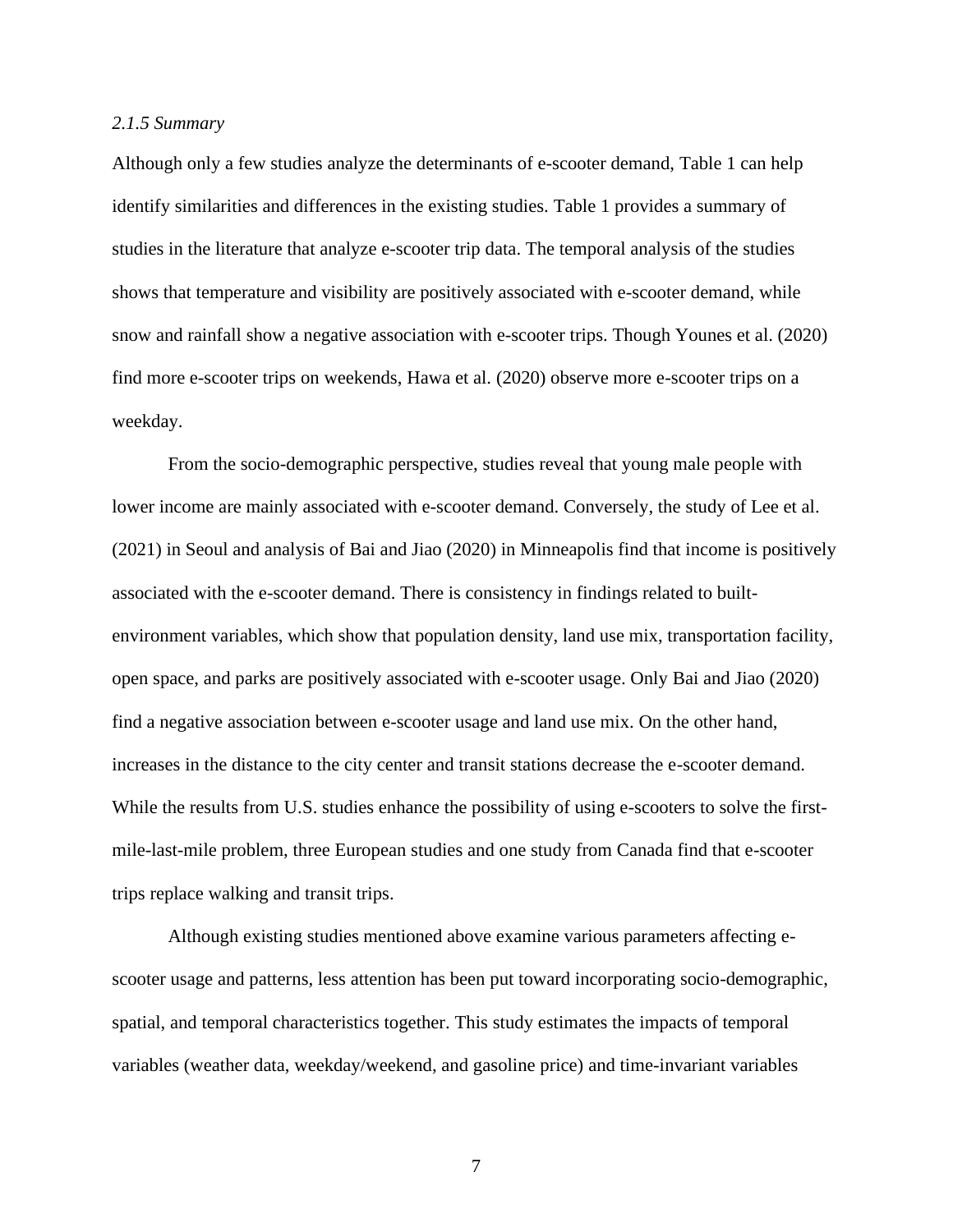| <b>Others</b>                                                |                                               |                                                                | +Gasoline<br>+weekend<br>price                                                                   | +ln (e-scooter<br>fleet size)                                      |                                                                                                                                  |
|--------------------------------------------------------------|-----------------------------------------------|----------------------------------------------------------------|--------------------------------------------------------------------------------------------------|--------------------------------------------------------------------|----------------------------------------------------------------------------------------------------------------------------------|
| Characteristi<br><b>Travel</b><br>$\mathfrak{c}\mathfrak{s}$ |                                               |                                                                |                                                                                                  |                                                                    |                                                                                                                                  |
| Transit                                                      |                                               |                                                                |                                                                                                  |                                                                    | $+$ Transit<br>facilities                                                                                                        |
| environment<br><b>Built-</b>                                 |                                               |                                                                |                                                                                                  | (population*a<br>-In (labor<br>ge ratio)<br>area)<br>$\frac{n}{+}$ | +Open space<br>+Population<br>-Distance to<br>-Distance to<br>city center<br>+Land use<br>and parks<br>density<br>transit<br>mix |
| demographic<br>Socio-                                        |                                               |                                                                |                                                                                                  |                                                                    | +Gender (male)<br>-Income level<br>+Education<br>$-Age$                                                                          |
| Weather                                                      | -Wind speed<br>-Snow<br>-Rain                 | $+V$ isibility<br>-Freeze<br>-Gusts<br>-Snow<br>below<br>-Rain | +Temperatur<br>Precipitation<br>-Wind speed<br>$+V$ isibility<br><b>Humidity</b><br>+Midday<br>Ü |                                                                    |                                                                                                                                  |
| Spatial<br><b>Scale</b>                                      | Metro area                                    | Citywide                                                       | Citywide                                                                                         | Zip Code                                                           | Census<br>group<br>block                                                                                                         |
| Dependent<br>Variable                                        | Daily trips/,<br>Average<br>distance<br>daily | number of<br>Hourly<br>trips                                   | Hourly trip<br>data                                                                              | number of<br>e-scooter<br>Ln (total<br>trips)                      | number of<br>Total<br>trips                                                                                                      |
| Approach<br>Modeling                                         | <b>CLS</b>                                    | regression<br>Negative<br>binomial                             | regression<br>Negative<br>binomial                                                               | regression<br>$Log-log$<br>analysis                                | regression<br>Negative<br>binomial                                                                                               |
| and Year<br>Location                                         | Kentucky,<br>2018-2019<br>Louisville,         | Indianapoli<br>$\frac{1}{2018}$                                | Washingto<br>2018-2019<br>n D.C.,                                                                | Estimatin<br>Portland,<br>Chicago<br>g model<br>Austin,<br>only)   | $(Texas)$<br>2019<br>Austin                                                                                                      |
| <b>Study</b>                                                 | Noland<br>(2019)                              | (2019a)<br>w et al.<br>Mathe                                   | Younes<br>(2020)<br>et al.                                                                       | (2019)<br>Lee et<br>$\vec{a}$                                      | Jia and<br>(2020)<br>Bai                                                                                                         |

Table 1: Summaries of E-scooter Studies **Table 1: Summaries of E-scooter Studies**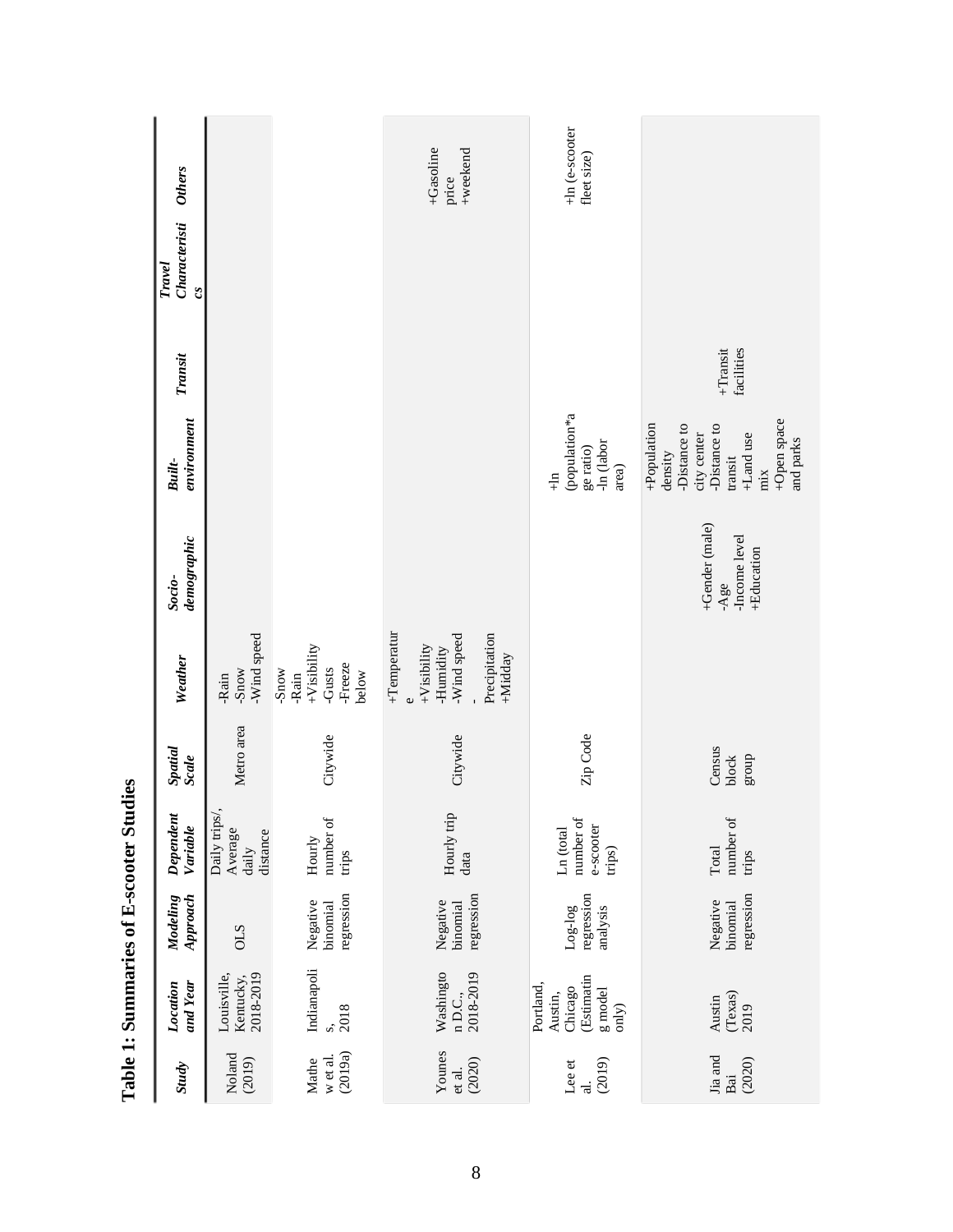| <b>Others</b>                |                                                                                                |                                                                                                                                                        | +Bicycle lane<br>+Weekday<br>bikeshare<br>+Capital<br>stations                   |                                                                                                                                       |
|------------------------------|------------------------------------------------------------------------------------------------|--------------------------------------------------------------------------------------------------------------------------------------------------------|----------------------------------------------------------------------------------|---------------------------------------------------------------------------------------------------------------------------------------|
| Characteristics<br>Travel    |                                                                                                |                                                                                                                                                        |                                                                                  | scooter/moto or<br>+Ever driven a<br>used car-share<br>+Never using<br>+Bikesharing<br>travelling on<br>private car<br>-Never<br>foot |
| Transit                      |                                                                                                | $+$ Transit<br>score                                                                                                                                   | $+$ Metro<br>stations                                                            |                                                                                                                                       |
| <b>Built-environment</b>     | -Density of bike lanes<br>+Job proximity index<br>+Walk score<br>intersections<br>+ Density of | -Density of local roads<br>+Job proximity index<br>+High employment<br>+Walk score<br>+ Bike score<br>intersection<br>-Density of<br>+Schools<br>zones | +Population density<br>$+CBD$                                                    |                                                                                                                                       |
| $d$ emogra<br>Socio-<br>phic | $+$ Male<br>$+Age$                                                                             | $-Age$ 18-<br>years old<br>old (peak<br>(all trips)<br>29 years<br>$+ \mathrm{Age}$<br>18-29<br>trips)<br>time                                         | - Income                                                                         | $+Age(26$<br>-Income<br>+Shared<br>housing<br>to 34)                                                                                  |
| Weather                      |                                                                                                |                                                                                                                                                        | Temperatur<br>-Rainfall<br>$\mathbf{o}$<br>$^{+}$                                |                                                                                                                                       |
| <b>I</b> Scale<br>Spatia     | <b>TAZ</b>                                                                                     | <b>TAZ</b>                                                                                                                                             | Fishne<br>miles <sup>2</sup><br>(0.07)<br>$\mathbf{a}$                           | Urban<br>areas                                                                                                                        |
| Dependent<br>Variable        | destinations<br>of e-scooter<br>The density<br>trip                                            | destinations<br>of e-scooter<br>time trips<br>and all trips<br>The density<br>for peak<br>$\dot{q}$                                                    | Difference<br>number of<br>e-scooters<br>present by<br>average<br>in the<br>hour | Frequency<br>of use of<br>scooter-<br>sharing                                                                                         |
| Approach<br>Modeling         | Geographical<br>ly weighted<br>regression                                                      | Generalized<br>additive<br>model                                                                                                                       | mixed effect<br>Multi-level<br>regression<br>models<br>linear                    | Ordered logit<br>(Online<br>survey)<br>model                                                                                          |
| and Year<br>Location         | Louisvill<br>e, KY<br>2018-<br>2019                                                            | Louisvill<br>2018-<br>e, KY<br>2020                                                                                                                    | Washingt<br>on D.C.<br>2019                                                      | Different<br>Spanish<br>urban<br>areas<br>2018                                                                                        |
| <b>Study</b>                 | inzade<br>Hosse<br>(2021)<br>${\tt h}$ et                                                      | inzade<br>Hosse<br>(2021)<br>$h$ et                                                                                                                    | (2020)<br>Hawa<br>et al.                                                         | García<br>(2020)<br>, et al.<br>Aguil<br>$era-$                                                                                       |

Table 1: Summary of E-Scooter Studies (Cont.) **1: Summary of E-Scooter Studies (Cont.)**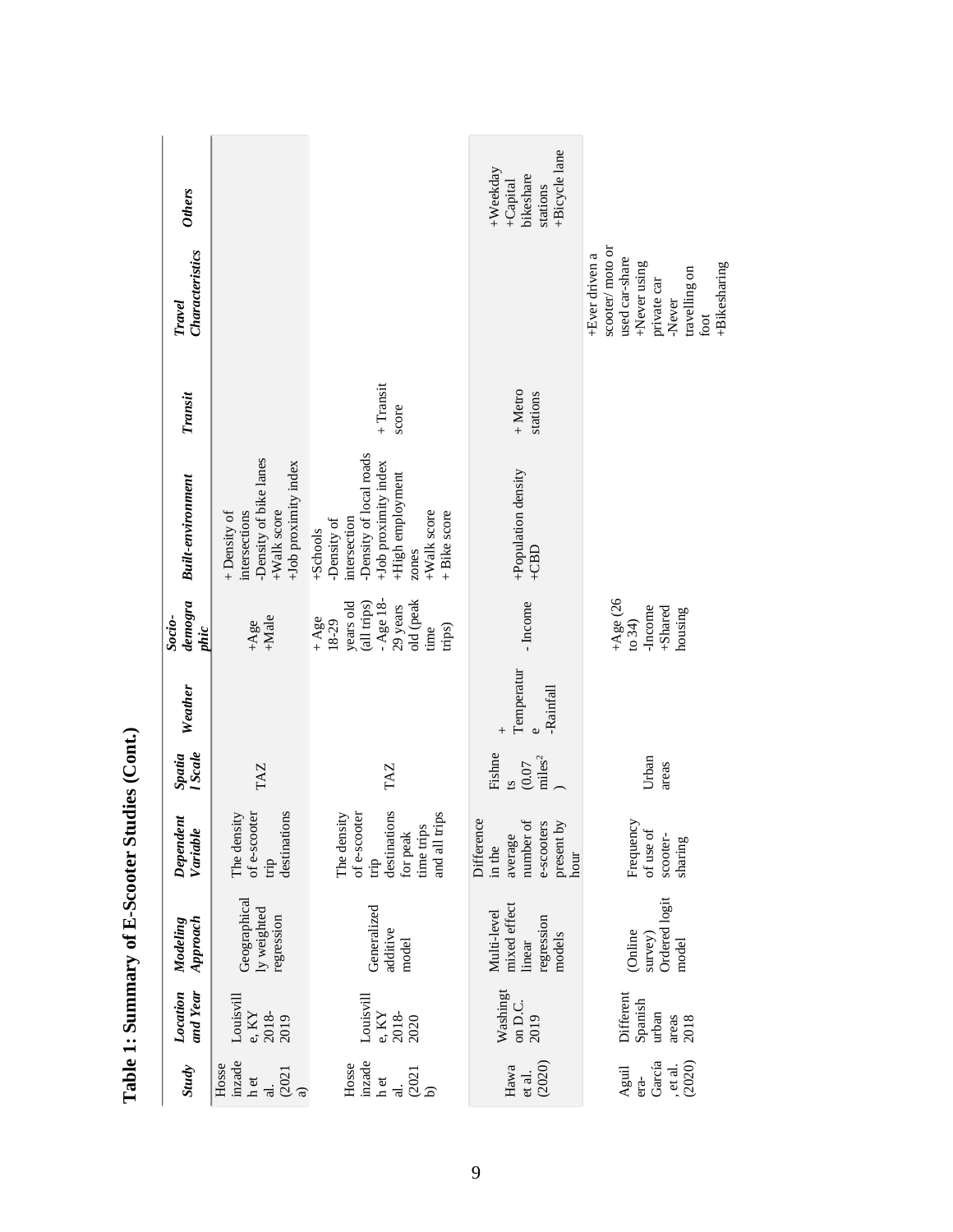| <b>Study</b>                                     | and Year<br>Location                                                                                                          | Approach<br>Modeling                                                  | Dependent<br>Variable                                             | Spatial<br><b>Scale</b>                   | Weather                                     | demographic<br>Socio-                                                                                                        | <b>Built-environment</b>                                                                                                                                                                          | Transit                                                         | Characteris<br>Travel<br>tics                                                                                            | <b>Others</b>                                                                                      |
|--------------------------------------------------|-------------------------------------------------------------------------------------------------------------------------------|-----------------------------------------------------------------------|-------------------------------------------------------------------|-------------------------------------------|---------------------------------------------|------------------------------------------------------------------------------------------------------------------------------|---------------------------------------------------------------------------------------------------------------------------------------------------------------------------------------------------|-----------------------------------------------------------------|--------------------------------------------------------------------------------------------------------------------------|----------------------------------------------------------------------------------------------------|
| Huo et<br>(2021)<br>ಸ                            | Minneapoli<br>$(2019)$ , and<br>Louisville<br>s(2018)<br>Portland<br>(2018),<br>Kansas<br>(2019),<br>Austin<br>(2019)<br>City | Multilevel<br>binomial<br>negative<br>mixed-<br>effects<br>model      | of e-scooter<br>The density<br>CBG in the<br>trips in the<br>city | Census<br>group<br>block                  |                                             | -No vehicles<br>-Median age<br>+Median<br>income                                                                             | +Population density<br>Distance to city<br>+Land use mix<br>+Road density<br>+Intersection<br>Employment<br>$+$ Restaurant<br>School and<br>university<br>density<br>density<br>density<br>center | +Bus stop<br>density                                            | transit riders<br>+Proportion<br>of public                                                                               |                                                                                                    |
| Axhaus<br>(2021)<br>Reck<br>ad<br>$\overline{a}$ | Switzerlan<br>Zurich,<br>(2020)                                                                                               | Univariate<br>model and<br>multivaria<br>te probit<br>probit<br>model | dockless e-<br>(binary)<br>scooter<br>Shared<br>usage             | municipalit<br>Zurich<br>$\triangleright$ |                                             | -Employment<br>-No. of adults<br>-Education<br>+Driver's<br>$+Income$<br>-Female<br>children<br>-No. of<br>license<br>$-Age$ |                                                                                                                                                                                                   |                                                                 | environment<br>-# of cars<br>flexibility<br>priority:<br>priority:<br>priority:<br>-Travel<br>-Travel<br>-Travel<br>time |                                                                                                    |
| study<br>This                                    | Chicago<br>(2019)                                                                                                             | Random-<br>Negative<br>Binomial<br>Effects                            | Destination<br>Daily Trip<br>Counts in<br>$\rm{O}$                | Census<br>Tract                           | +Temper<br>-Wind<br>-Rain<br>speed<br>ature | destination<br>$+$ Income<br>model)<br>$+Age$                                                                                | + Parks and open<br>network density<br>(Origin model)<br>+Land use mix<br>+Multi-modal<br>+Population<br>density<br>space                                                                         | (origin model)<br>(origin model)<br>+ Rail station<br>Bus Stops | households<br>$+$ # of zero<br>+ Transit<br>to work<br>car                                                               | +Bike station<br>$+$ Weekend<br>+Gasoline<br>+Parking<br>records<br>-Crime<br>price<br><b>cost</b> |
|                                                  | are the variables in this study that were                                                                                     |                                                                       |                                                                   | re not included in previous studies.      |                                             |                                                                                                                              | Notes: positive/negative signs mean the corresponding explanatory variable positivily/negatively affects e-scooter usage; in <b>bold</b>                                                          |                                                                 |                                                                                                                          |                                                                                                    |

Table 1: Summary of E-Scooter Studies (Cont.) **1: Summary of E-Scooter Studies (Cont.)**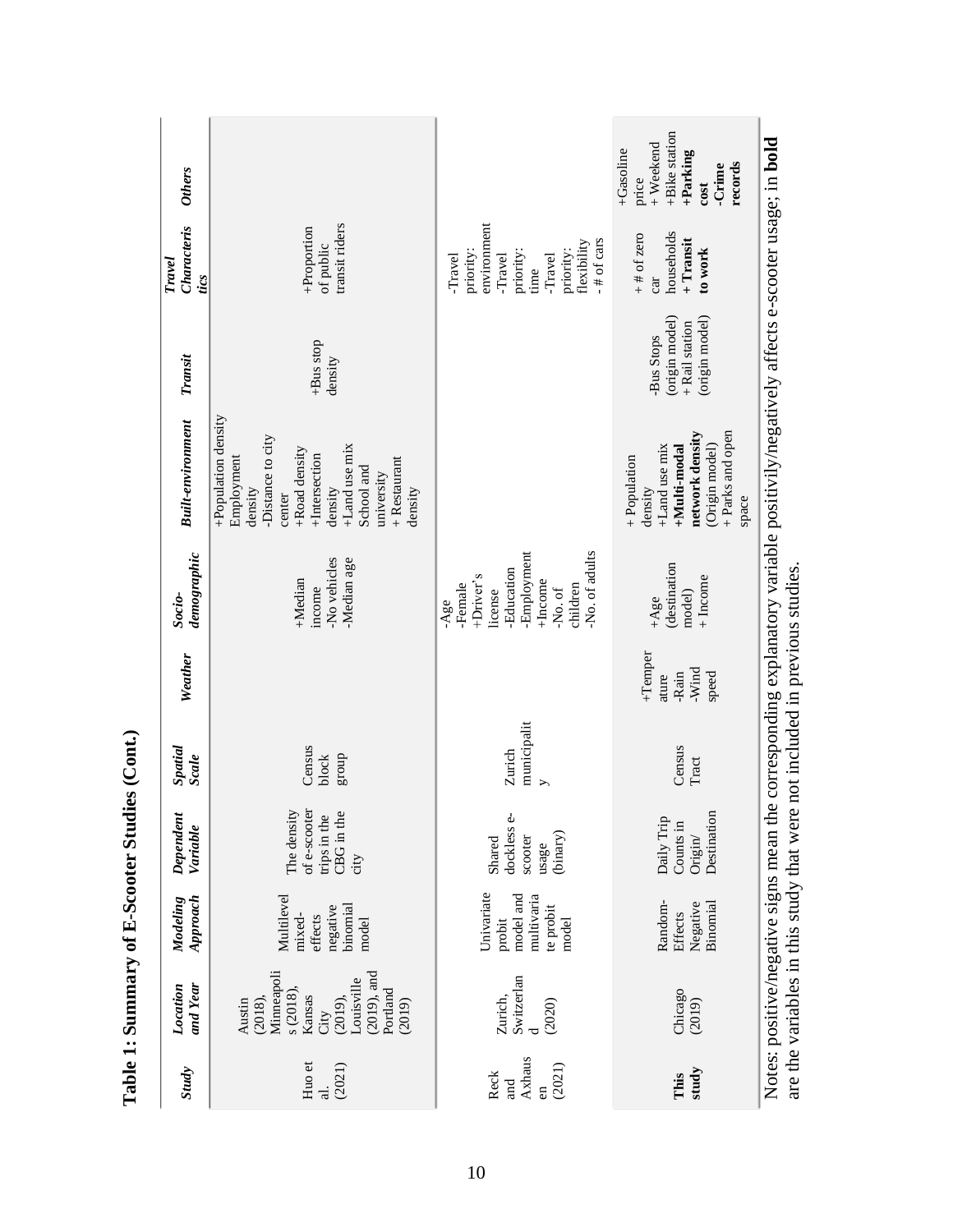(socio-demographic, built environment, and neighborhood characteristics) on the shared escooter demand.

### <span id="page-19-0"></span>**2.2 Factors Influencing Bikeshare Demand**

Understanding the factors related to bikeshare demand is important as there are some similarities between these two systems. Given comparatively a more extended history of bikeshare programs in cities, particularly large cities, across the U.S. and in Europe, there is well-established literature related to bikeshare demand modeling that is relevant to the demand for e-scooter services (e.g., El-Assi et al., 2015; Tran et al., 2015; Faghih-Imani et al., 2017; Sun et al., 2017; Hyland et al., 2018; Shen et al., 2018). Researchers are motivated by the temporal, sociodemographic variables, built environment variables, and transit facilities to analyze the factors associated with bikeshare usage.

Studies on temporal analysis (Gebhart and Noland, 2014; Hyland et al., 2018; Shen et al. 2018; Wang et al., 2018; Kutela and Teng, 2019; and Scott and Ciuro, 2019) show that temperature is positively associated with bikeshare demand while high humidity, rainfall, and snow have negative impacts on bikeshare trips. On the other hand, Heaney et al. (2019) find that the increase of temperature above  $26-28^{\circ}C(78-82^{\circ}F)$  decreases the bikeshare usage. Moreover, the hourly studies (Faghih-Imani et al., 2017; Shen et al., 2018; and Noland et al., 2019) show the bike-share demand is high during midday and afternoon.

In terms of socio-demographic variables, studies (e.g., Lewis, 2011; Ursaki and Aultman-Hall, 2015; Fishman, 2016; Hosford and Winters, 2018) find a positive relationship between income and bikesharing demand. Using data from Washington D.C., Buck and Buehler (2012) observe that an area with a higher number of car-less households is associated with higher bikesharing demand. On the contrary, Chen et al. (2020) find that having a car increases the usage of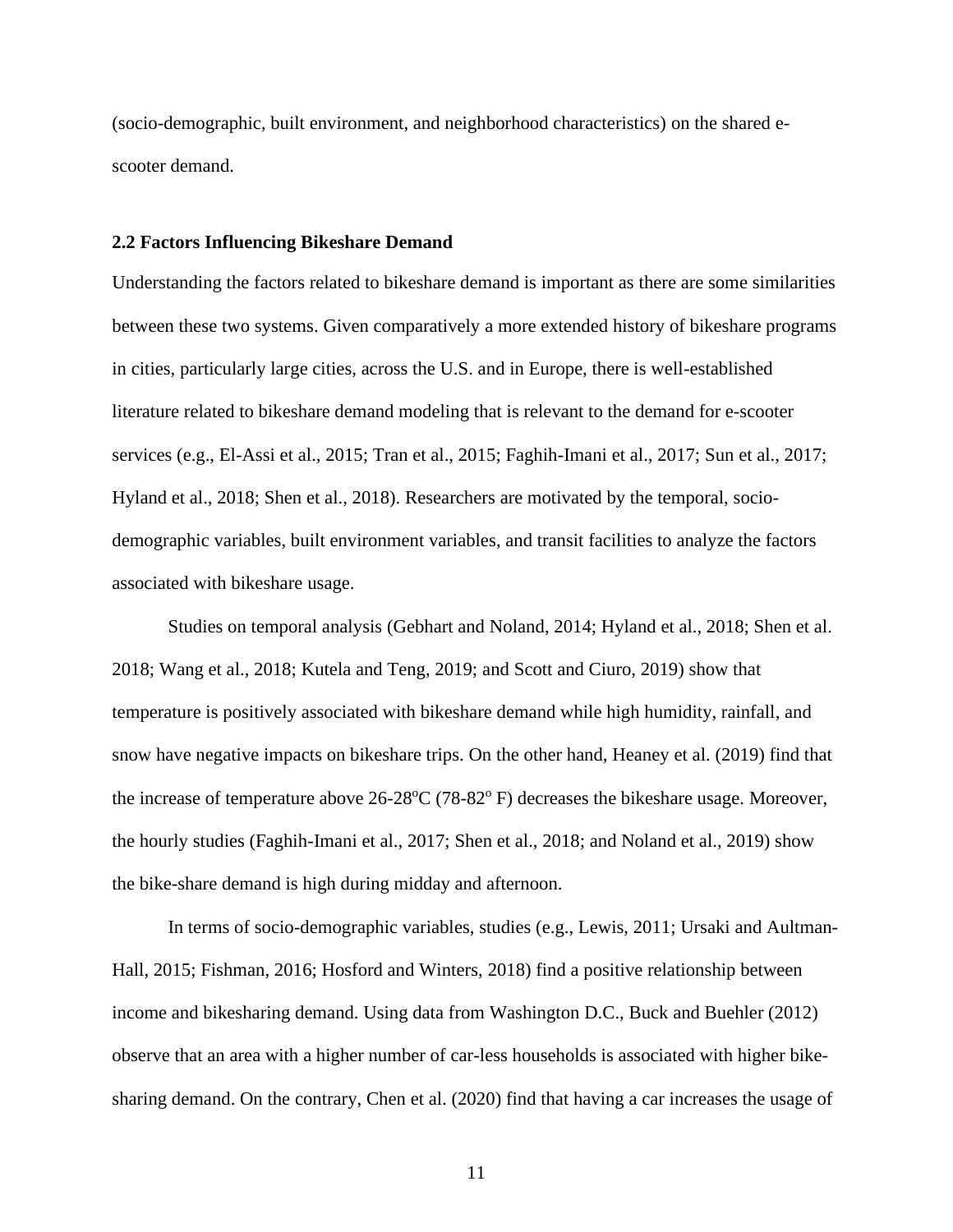dockless bikeshare. Besides, Fishman et al. (2015) find that having a personal bike increases the bikeshare usage while mandatory rules of wearing a helmet reduce the usage rate.

Population and employment density (Tran et al., 2015; Rixey, 2013; Lee and Noland, 2021) are found as positive built-environment factors to increase bike sharing demand. However, these relationships are not consistent across studies. For example, Noland et al. (2016) find that the employment density positively impacts bikeshare on weekdays while negatively affecting weekends. Moreover, a study in Singapore by Shen et al. (2018) shows that public residential density and industrial land use are negatively related to hourly bike trips.

Bicycle infrastructure always plays an important role in bikeshare usage. For example, bikesharing capacity (El-Assi et al., 2015; Tran et al., 2015; Jäppinen et al., 2013; Romanillos et al., 2018) and supply of bicycle lanes (Buck and Buehler, 2012; Buehler and Pucher, 2012; Noland et al., 2016; Wergin and Buehler, 2017) are found to be critical factors that positively increase the demand of bikeshare. The numbers of roadway intersections are also vital components for determining bikeshare usage. Though Fishman et al. (2015) find the number of intersections is negatively associated with the bikeshare demand, other studies find a positive relationship with bikeshare demand (Buck and Buehler, 2012; Noland et al., 2016).

Literature reveals mixed relationships between public transit and bikeshare demand. Previous studies find the proximity of bikeshare stations to any transit stations as a positive factor to increase the bikeshare demand (Buck and Buehler,2012; Noland et al., 2016; El-Assi et al., 2015; and Shen et al., 2018). Tran et al. (2015) specifically indicate nearness to railway stations increase the biking demand of a bikeshare station. In contrast, Sun et al. (2017) claim that the hourly metro frequency rate reduces bikeshare usage. Faghih-Imani et al. (2017) conclude that the relationship between subway and path train stations with the bikeshare demand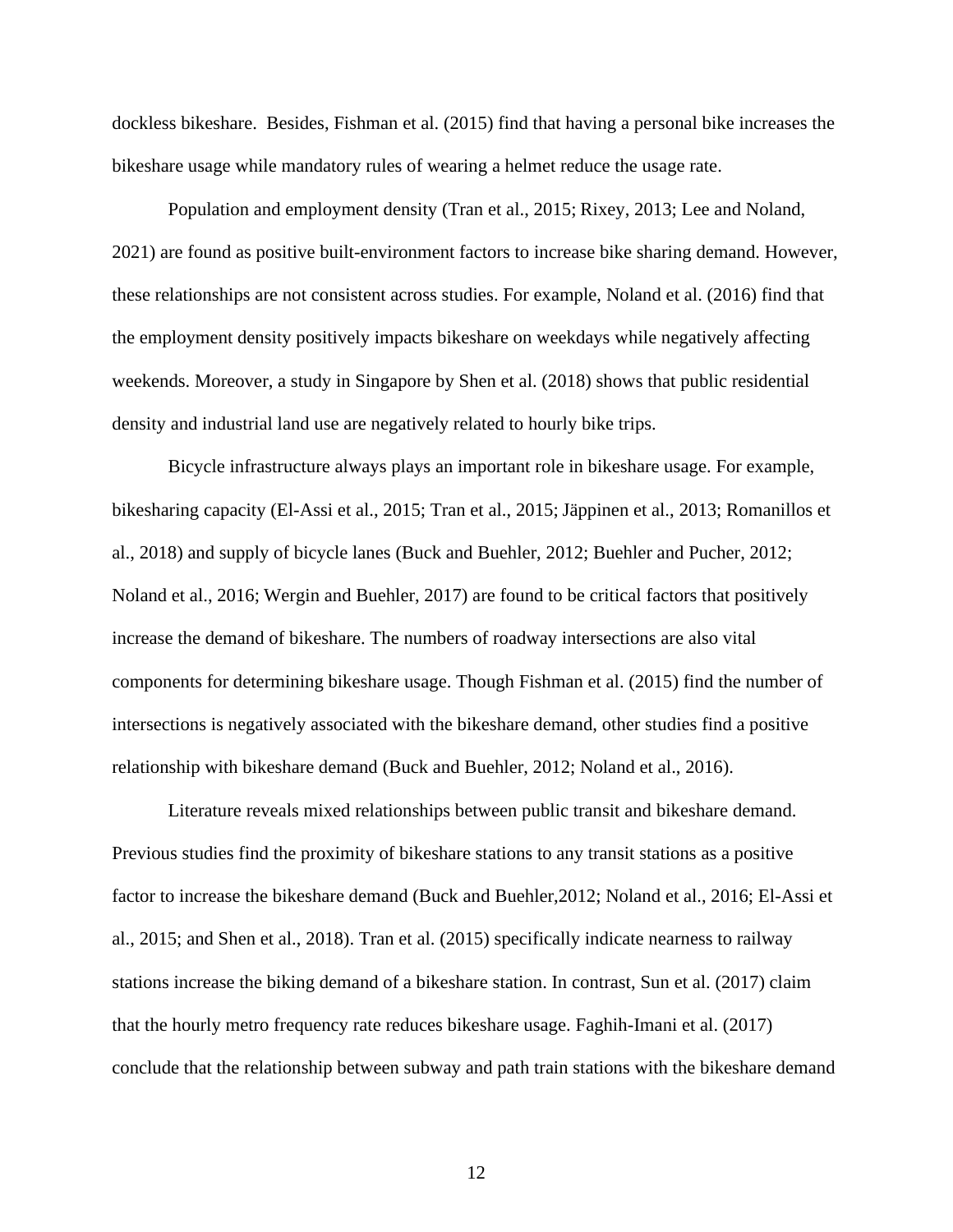depends on the types of users. For annual members, subway and path train stations are positively related to the bikeshare demand, while these variables negatively impact daily customer's bikesharing demand.

Fishman et al. (2015) emphasize the neighborhood characteristics of a bikeshare station as an important factor in determining the bikeshare demand. The study finds that docking stations near the grocery stores and within 250m of a workplace increase bikeshare demand. Faghih-Imani et al. (2017) observe that the number of restaurants is positively related to the bikeshare demand of annual members, which is opposite for the daily customers of bikeshare. Besides, the crime rate of an area is negatively associated with the bikeshare demand. (Sun et al., 2017; Hyland et al., 2018)

The review of existing e-scooter and bikeshare literature reveals some similarities and differences between factors influencing bikeshare and e-scooter usage. For example, the effects of weather variables are similar on both bikeshare and e-scooter demand. On the other hand, while most bikeshare studies show that income is positively associated with bikeshare usage, most e-scooter studies find a negative association between e-scooter use and income. Bicycle infrastructure is found to be a positive factor in increasing both bikeshare and e-scooter trips. Moreover, literature on bikesharing demand reveals some significant temporal, sociodemographic, built environment, and transit-related factors that suggested explanatory variables for the model.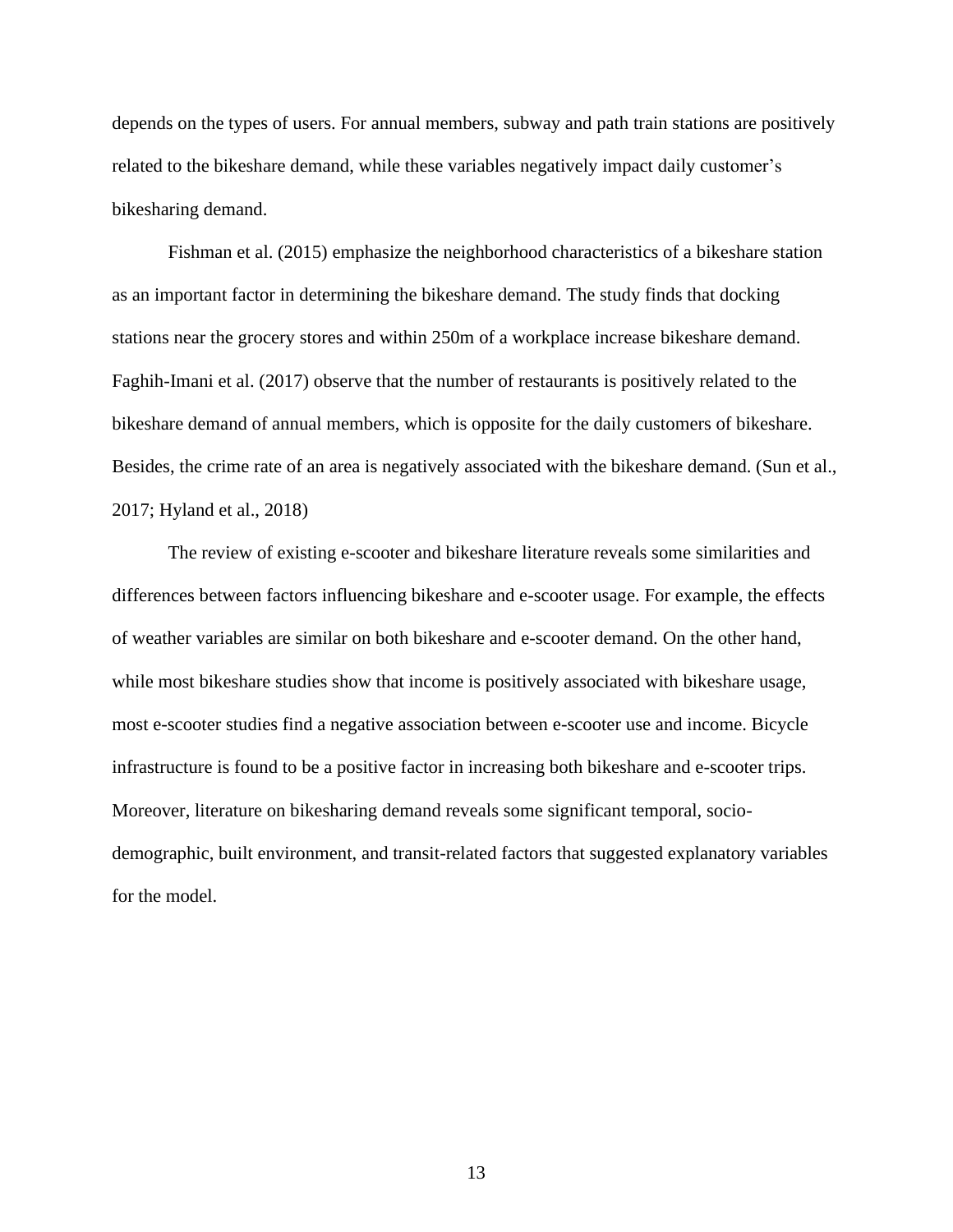#### <span id="page-22-0"></span>**Chapter 3. Data and Methodology**

#### <span id="page-22-1"></span>**3.1 E-scooter Pilot Program**

This study uses the data of a shared e-scooter pilot program in Chicago, which is publicly available in the City of Chicago Data Portal (E-scooter Share Pilot Program, 2020). The City of Chicago organized the shared e-scooter pilot program for four months (15 June 2019 to 15 October 2019) to evaluate the performance of e-scooters as a safe, sustainable, and equitable mode of transportation for the residents. The pilot region covers 50 square miles, including 251 census tracts (Figures 1 and 2). The pilot area is divided into three sections that are somewhat more demographically diverse than the City of Chicago. Two priority areas were established within the pilot area to ensure equity and provide service to underserved community areas. The south priority area contains mainly black residents with the highest rate of households living under the poverty line and the lowest household density. Hispanics and Latinx are predominant in the north priority area. The remaining area has a higher share of white people with a higher median household income and higher density of household and employment. The diverse demographic characteristic of the pilot area enabled the City to assess the impact of e-scooters to access transit and other mobility modes.

The pilot study permitted ten e-scooter companies (Bird, Sherpa, Bolt, Gruv, Jump, Lime, Lyft, Spin, Veoride, and Wheels) to operate 250 e-scooters each within the specific region. To ensure equity, the e-scooter companies were supposed to distribute at least 25 percent of escooters in the south and north priority area at the beginning of each day. Some companies were better at achieving the rebalancing requirements than others. Still, none consistently ensured that 25 percent of their e-scooters were available in the priority areas throughout the pilot. Though the e-scooter companies failed to achieve the metric, the deployment requirements made the distribution of e-scooters to be the most equitable during the morning. To further regulate the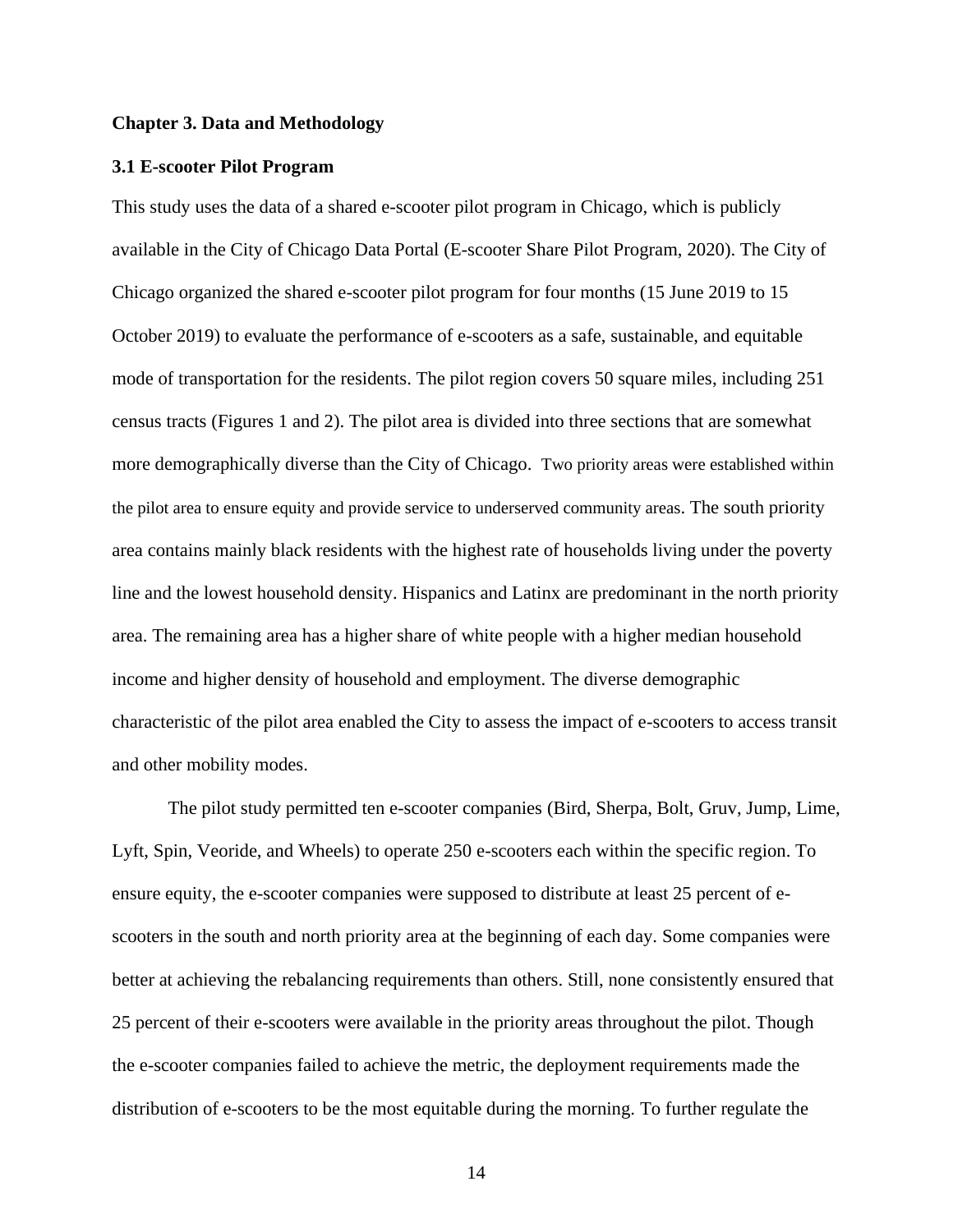geographical operation of e-scooters, the City used geofencing technology to set e-scooter boundaries to remain within the pilot area. More information regarding pilot study design can be found here (E-scooter pilot evaluation, 2020).

# <span id="page-23-0"></span>**3.2 E-scooter Data**

The dataset contains a total of 821,615 unique trips reported by the participating companies. Due to data downloading issues stemming from the difficulty of achieving perfect data compliance, 664,975 trips were available for analysis. The dataset provides the start and end times with the location (latitude and longitude of the centroids of the pickup and dropoff census tracts), trip duration, and trip distance corresponding to each trip ID. The study analyzes the shared e-scooter trips at the census tract levels. It is to be noted that a significant proportion of trips recorded the geographic coordinates of the start/end census tracts centroid but not the census tract ID. The study recovered those IDs by using ArcGIS. While this procedure found 253 distinct origin census tracts and 273 distinct destination census tracts, this study considers 251 census tracts within the pilot program's boundary. The participating e-scooter companies applied a geofence function that required the e-scooter to slow down automatically and stop within a quarter of a mile when it had crossed the pilot program's boundary. Because of this, we found 12 census tracts, which were either partially within the pilot boundary or at the border of the boundary (Figures 1 and 2). The final origin and destination trip data sets consist of 239 and 237 census tracts, respectively, where at least one trip was originated or ended during the pilot program period.

The study aggregated the e-scooter origin and destination trips according to each census tract on each day during the period to generate the dependent variable  $y_{it}$ , the count of e-scooter trips in census tract *i* on day *t*. The dependent variable's mean is 20.65 and 20.71 in the origin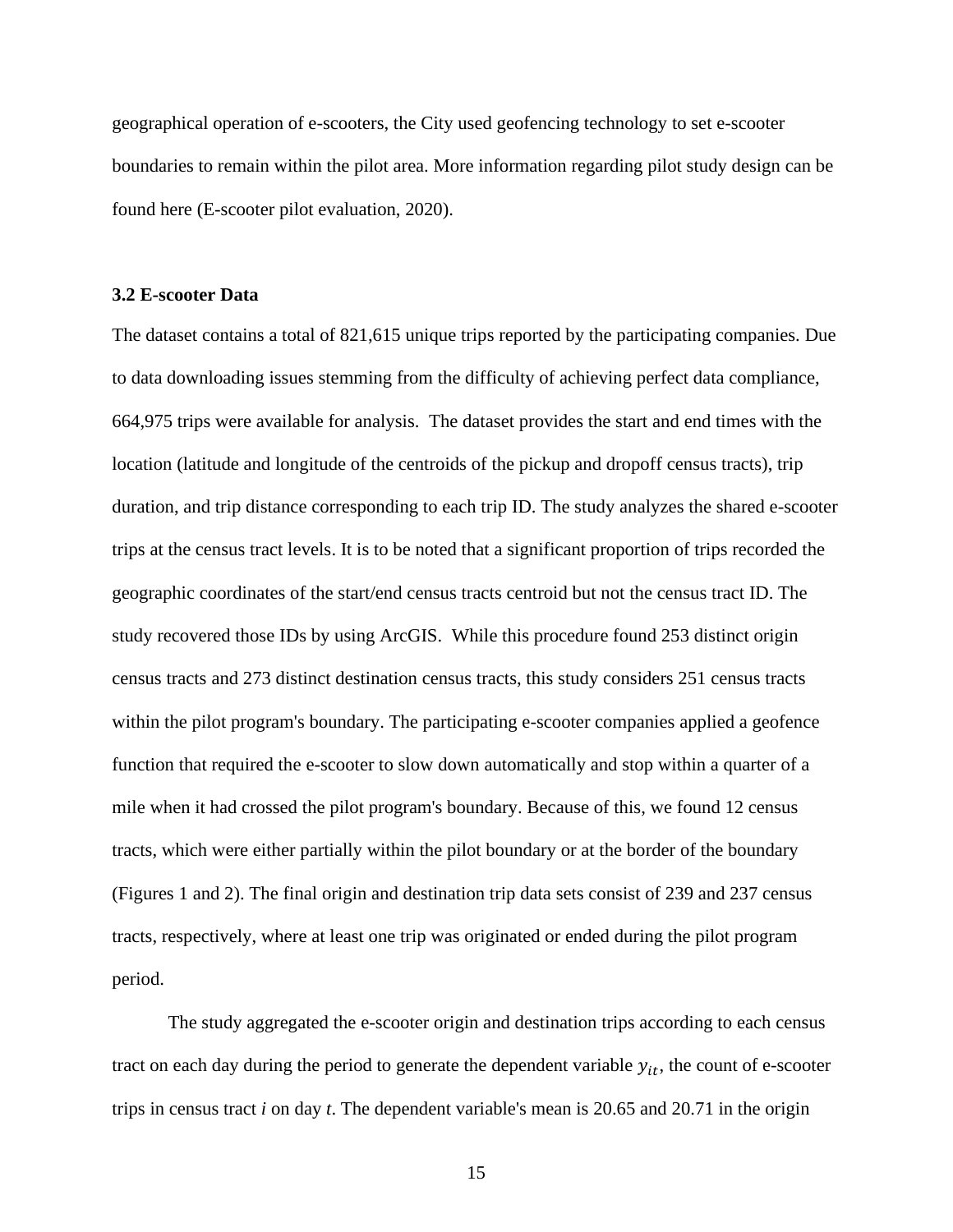and destination model datasets with a standard deviation of 77.13 and 70.23, respectively. While the standard deviation values indicate a significant variance across census tracts and days for both datasets, there are not many differences in the spatial distribution of the number of shared escooter trips between these two data sets (Figures 1 and 2).

# <span id="page-24-0"></span>**3.3 Explanatory Variables**

Following the literature review and considering the study area's context, the study includes different independent variables to model the determinants of shared e-scooter usage. These variables are categorized into four broader groups: i) temporal variables, ii) socio-demographic and commuting characteristics, iii) built environment variables, iv) neighborhood characteristics. Table 2 includes detailed information about each of the variables considered in the study.

#### <span id="page-24-1"></span>*3.3.1 Temporal variables*

This study's temporal or time-variant variables include the weather variables, day of the week, and weekly gasoline price. Since it is a known fact that natural environment components such as weather and climate have a significant impact on both bicycle usage and frequency of usage (Sears et al., 2012), we expect that these variables will also influence e-scooter use. Mathew et al. (2019a) find that the amount of snowfall, rainfall, and temperature is the most predominant variable for predicting the hourly number of e-scooter trips. To capture these effects, the model includes the following weather variables: average temperature of the day, total precipitation (rain in mm), average wind speed (mph). The snowfall variable is not included in the model specification since there was no snow day in Chicago during the study period (June to October 2019). These weather data were obtained from Wunderground (2019) and the National Oceanic and Atmospheric Administration (NOAA. 2019). These variables vary daily but are assumed to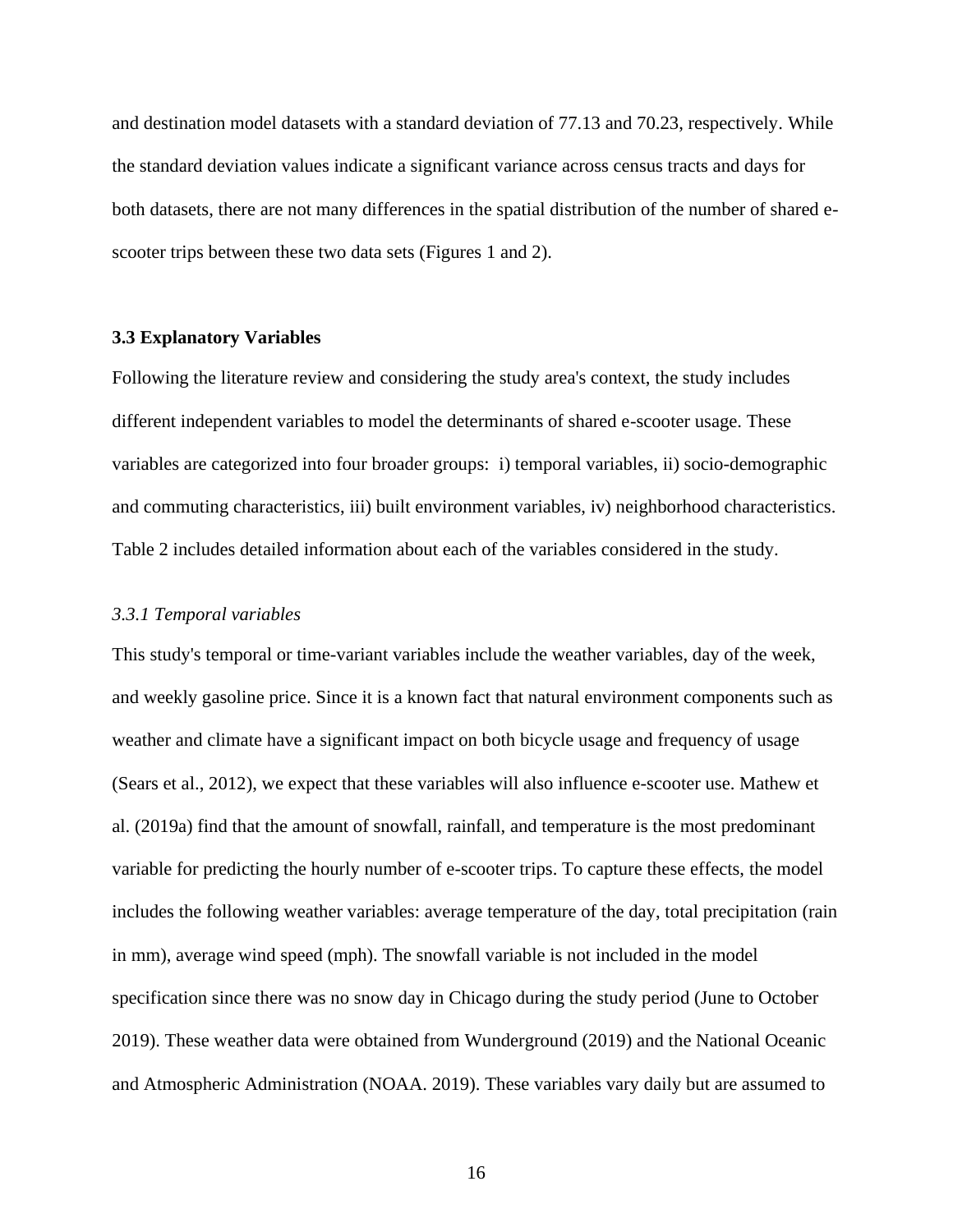be the same for all the census tracts under the study area during the same day. The number of escooter trips is expected to negatively affect the total precipitation (rain) and wind speed. In contrast, more e-scooter trips are expected to be generated on warmer days.

We expect that there will be variation in e-scooter usage patterns during weekdays and weekends as bikeshare studies have identified the influence of calendar attributes (weekday and weekends) on the bikeshare system usage (Corcoran et al., 2014; Gebhart and Noland, 2014). Weekend reflects changes in the routine activities of individuals and families, which can bring about both increased and reduced prevalence in the spatio-temporal patterns of e-scooter trips (Corcoran et al., 2014). Moreover, during weekends, the number of fun/recreation rides may increase. To capture the variation of e-scooter demand during weekdays and weekends, we include a binary variable specifying whether the trip was performed during a weekday or weekend.

Previous research highlights the importance of gasoline price (taxes) on the use of alternative and sustainable modes of transport (Litman 2005; Gimenez-Nadal and Molina, 2019). Prior research has found negative price elasticities of gasoline for auto vehicle miles traveled (Hymel & Small, 2015; Labandeira et al., 2017; Chen et al., 2017; Goetzke and Vance, 2018), and the opposite relationship is found in transit ridership (Currie and Phung, 2007). In addition, previous studies have also shown that the weekly gasoline price is positively associated with bikeshare trips (He et al., 2020) and e-scooter usage (Younes et al., 2020). So, we hypothesize that higher gas prices will increase e-scooter demand as people may switch to a readily available energy-friendly mode for budget adjustments, at least in the short term. To test this relationship, following Younes et al. (2020) and He et al. (2020), this study includes the weekly gasoline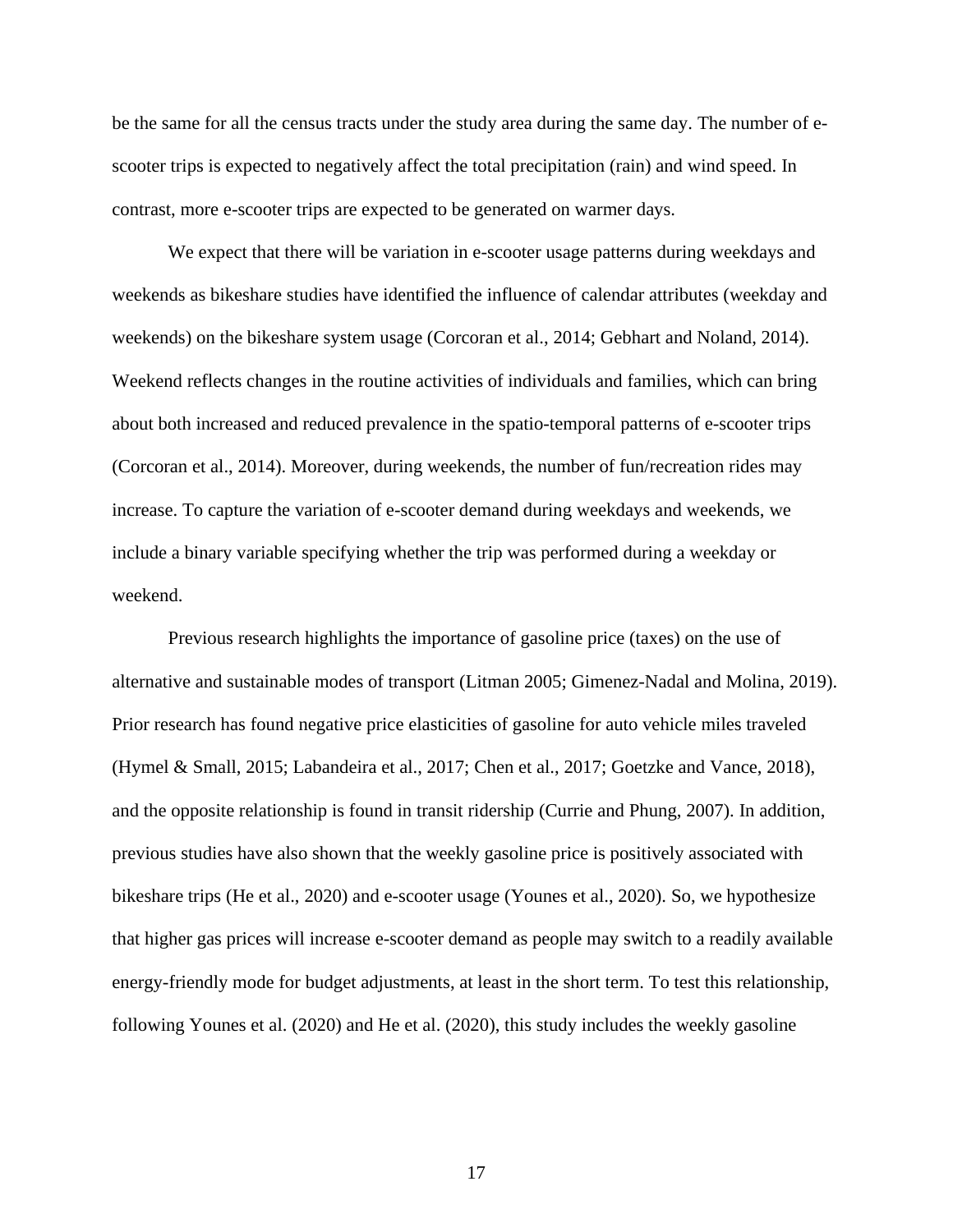

<span id="page-26-0"></span>**Figure 1:Spatial distribution of number of daily shared e-scooter origin trips in Chicago**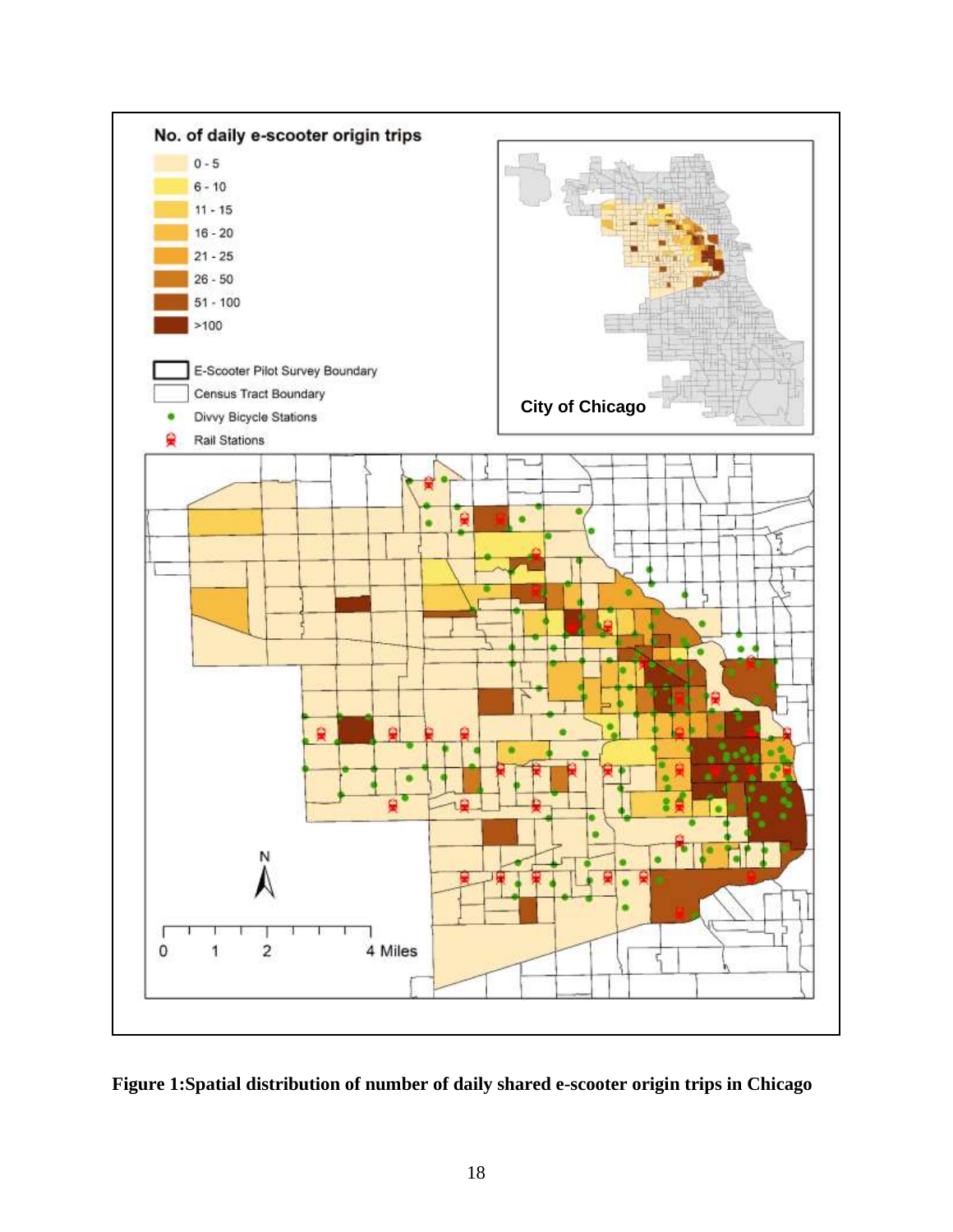

<span id="page-27-0"></span>**Figure 2: Spatial distribution of number of daily shared e-scooter destination trips in Chicago**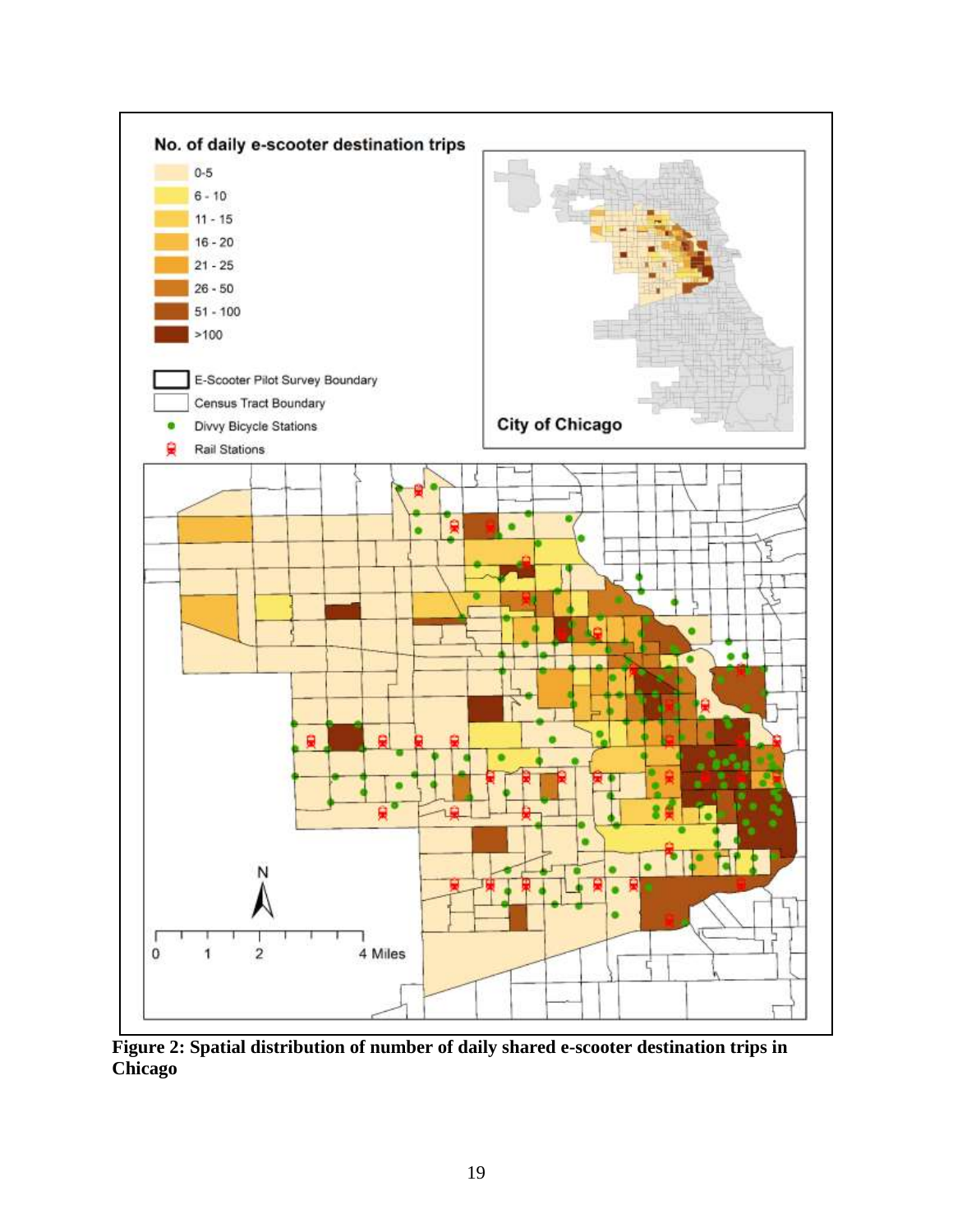| Variables                                                                                                         | Units         | Source                                                                                                         | Relationship<br>Expected | Variant?<br>Time                 | Mean  | Std.<br>Dev. | Уin           | Max     |
|-------------------------------------------------------------------------------------------------------------------|---------------|----------------------------------------------------------------------------------------------------------------|--------------------------|----------------------------------|-------|--------------|---------------|---------|
| Number of trips originated per day per census<br>Dependent Variables<br>tract (Origin)                            | Count         | $\overline{\Theta}^1$                                                                                          | $\sum_{i=1}^{n}$         | Yes                              | 20.65 | 77.13        | 0             | 1453    |
| Number of trips per day per census tract<br>(Destination)                                                         | Count         | E<br>CDP                                                                                                       | $\sum_{i=1}^{n}$         | Yes                              | 20.71 | 70.23        | 0             | 1305    |
| Explanatory Variables (Census tract level)<br><b>Temporal Variables</b>                                           |               |                                                                                                                |                          |                                  |       |              |               |         |
| Average temperature                                                                                               | Celsius       | <b>NOAA</b>                                                                                                    |                          | Yes                              | 72.11 | 8.08         | $\frac{4}{6}$ | 88      |
| Total precipitation (Rain)                                                                                        | mm            | <b>NOAA</b>                                                                                                    |                          | Yes                              | 0.14  | 0.29         | $\circ$       | 1.54    |
| Average wind speed                                                                                                | mph           | Wunderground                                                                                                   |                          | Yes                              | 8.94  | 2.57         | 4.2           | 16.8    |
| Binary 1: if weekend                                                                                              |               | <b>OP</b>                                                                                                      |                          | Yes                              | 2.98  | 2.01         | $\circ$       | $\circ$ |
| Weekly gasoline price                                                                                             | \$/gallon     | EІА                                                                                                            |                          | Yes                              | 2.89  | 0.16         | 2.6           | 3.27    |
| <b>Socio-demographic and Commuting Characteristics</b><br>Median age                                              | years         | ACS                                                                                                            |                          | $\frac{1}{2}$                    | 32.49 | 4.59         | 21.9          | 59.3    |
| Median income <sup>2</sup>                                                                                        | $\Theta$      | ACS                                                                                                            |                          |                                  |       |              |               |         |
| Binary 1: Low median income (baseline)                                                                            |               |                                                                                                                |                          | $\tilde{z}$                      | 0.51  | 0.50         |               |         |
| Binary 1: Medium median income                                                                                    |               |                                                                                                                |                          | $\frac{1}{2}$                    | 0.46  | 0.50         | $\circ$       |         |
| Binary 1: Higher median income                                                                                    | $\mathbf{I}$  |                                                                                                                |                          | $\stackrel{\circ}{\mathsf{Z}}$   | 0.03  | 0.16         | $\circ$       |         |
| Number of zero car hhlds (in thousand)                                                                            | శ             | ACS                                                                                                            |                          | $\mathbf{S}^{\circ}$             | 0.28  | 0.22         | 0.01          | .83     |
| % of workers commuting by public transit                                                                          | శ             | ACS                                                                                                            |                          | $\tilde{z}$                      | 28.61 | 11.2         | 3.99          | 70.45   |
| <b>Built Environment Variables</b>                                                                                |               |                                                                                                                |                          |                                  |       |              |               |         |
| Population density (in thousand)                                                                                  | prs/sq.mile   | ACS                                                                                                            | $^+$                     | $\stackrel{\circ}{\mathsf{Z}}$   | 18.62 | 8.28         | 1.93          | 40.71   |
| Land use mix <sup>3</sup>                                                                                         |               | LEHD                                                                                                           |                          | $\rm _{Z}^{\circ}$               | 64.0  | 0.14         | 0.22          | 0.85    |
| Network density in terms of facility miles of                                                                     | miles/sq.mile | SLD                                                                                                            |                          | $\tilde{Z}$                      | 8.25  | 7.24         | $\circ$       | 42      |
| multimodal links per square mile                                                                                  |               |                                                                                                                |                          |                                  |       |              |               |         |
| Number of CTA bus stops                                                                                           | Count         | <b>CDP</b>                                                                                                     |                          | $\tilde{\mathsf{z}}$             | 12.74 | 8.26         | 0             | 51      |
| Binary 1: if a census tract has at least one CTA<br>rail station                                                  | Count         | <b>EC</b>                                                                                                      |                          | $\mathop{\Sigma}\limits^{\circ}$ | 0.14  | 0.35         | ᅌ             |         |
| Parking cost (\$/hour) in census tract                                                                            | \$/hour       | CMAP                                                                                                           |                          | $\mathbf{S}^{\circ}$             | 0.29  | 0.34         | $\circ$       | 3.06    |
| Binary 1: if a census tract has at least one Divvy<br>bikeshare station                                           | Count         | <b>CDP</b>                                                                                                     |                          | $\overline{N}$                   | 645   | 0.50         | $\circ$       |         |
| Neighborhood Characteristics                                                                                      |               |                                                                                                                |                          |                                  |       |              |               |         |
| Total number of parks and open spaces (in 100s)                                                                   | Count         | CMAP                                                                                                           | $^+$                     | $\frac{1}{2}$                    | 1.57  | 1.66         | $\circ$       | Ó       |
| Number of crime records (in 100s)                                                                                 | Count         | <b>CDP</b>                                                                                                     |                          | $\mathsf{S}^{\mathsf{o}}$        | 4.53  | 3.80         | 0.57          | 19.56   |
| Notes: CDP=Chicago Data Portal; NOAA= National Oceanic and Atmospheric Administration; EIA=Energy Information     |               |                                                                                                                |                          |                                  |       |              |               |         |
| Administration of the US Department of Energy; ACS= American Community Survey; LEHD= Longituidinal Employer       |               |                                                                                                                |                          |                                  |       |              |               |         |
| Household Dynamics; SLD=Smart Location Database; CMAP= Chicago Metropolitan Agency for Planning;1 E-scooter Pilot |               |                                                                                                                |                          |                                  |       |              |               |         |
| Survey-2019, Chicago; data available                                                                              |               | through CDP; <sup>2</sup> Expected relationship with the base category; <sup>3</sup> Calculated by the authors |                          |                                  |       |              |               |         |

Table 2: Model Variables and Summary Statistics **Table 2: Model Variables and Summary Statistics**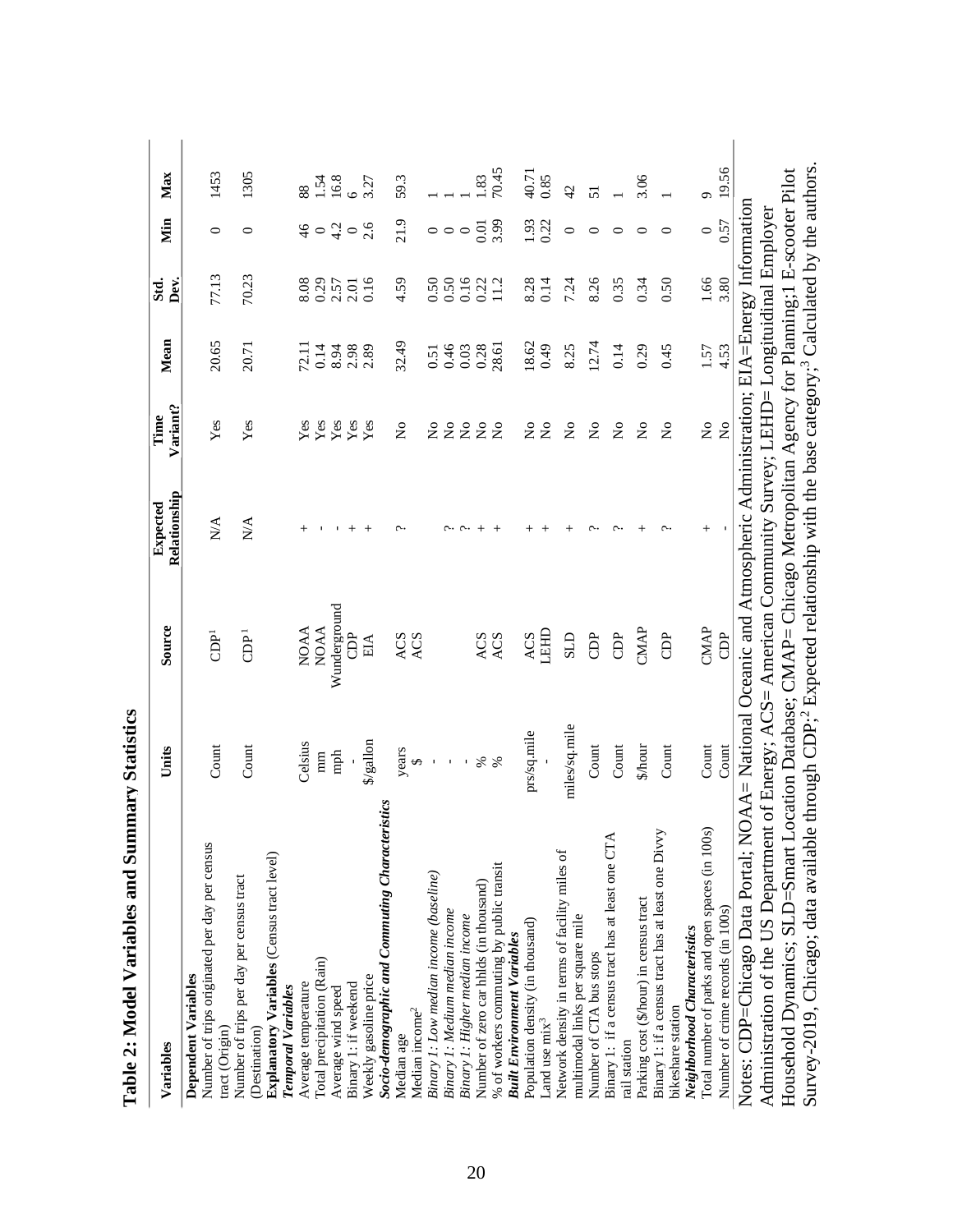prices of Chicago for the study period by assuming that the price of gasoline is constant throughout the week. The gasoline price data is collected from the Energy Information Administration of the US Department of Energy (US DOE, 2019), which compiles average weekly gasoline prices for major cities in the US.

#### <span id="page-29-0"></span>*3.3.2 Socio-demographic and commuting characteristics*

Several studies reviewed in Section 2 find an association between the e-scooter/ bikeshare usage and different socio-economic variables (e.g., Mathew et al., 2019b; Lee et al., 2019; Younes et al., 2020; Jiao and Bai, 2020; Caspi et al., 2020). To capture these effects, we include variables such as age, household income, and education. The median age of the census tract residents is included in the model to capture the age distribution of a census tract. It is to be noted that while the categorical age variable might be more appropriate to represent age, we could not include the categorical variable due to the multi-collinearity issue. The income variable is included as categorical variables based on the definition of the Pew Research Center (2016): low income if the median income of a census tract is less than \$45,000 (baseline), middle-income if median income is between \$45,000-\$125,000, and higher-income if the median income is greater than \$125,000. We also include the percentage of people with bachelor's degrees to control for education. However, the final model specification does not have this variable due to the multicollinearity issue.

An examination of the empirical evidence indicates that car-ownership plays an important role in the usage pattern of alternative transportation modes (e.g., bicycle, e-scooter, or public transportation) (Van Acker and Wiltox, 2010; Fishman et al., 2014; Tao et al., 2019). Previous studies find that carless households are more likely to rely on alternative transportation modes to fulfill daily travel needs (Brown, 2017; Mitra et al., 2020). To capture the effects of car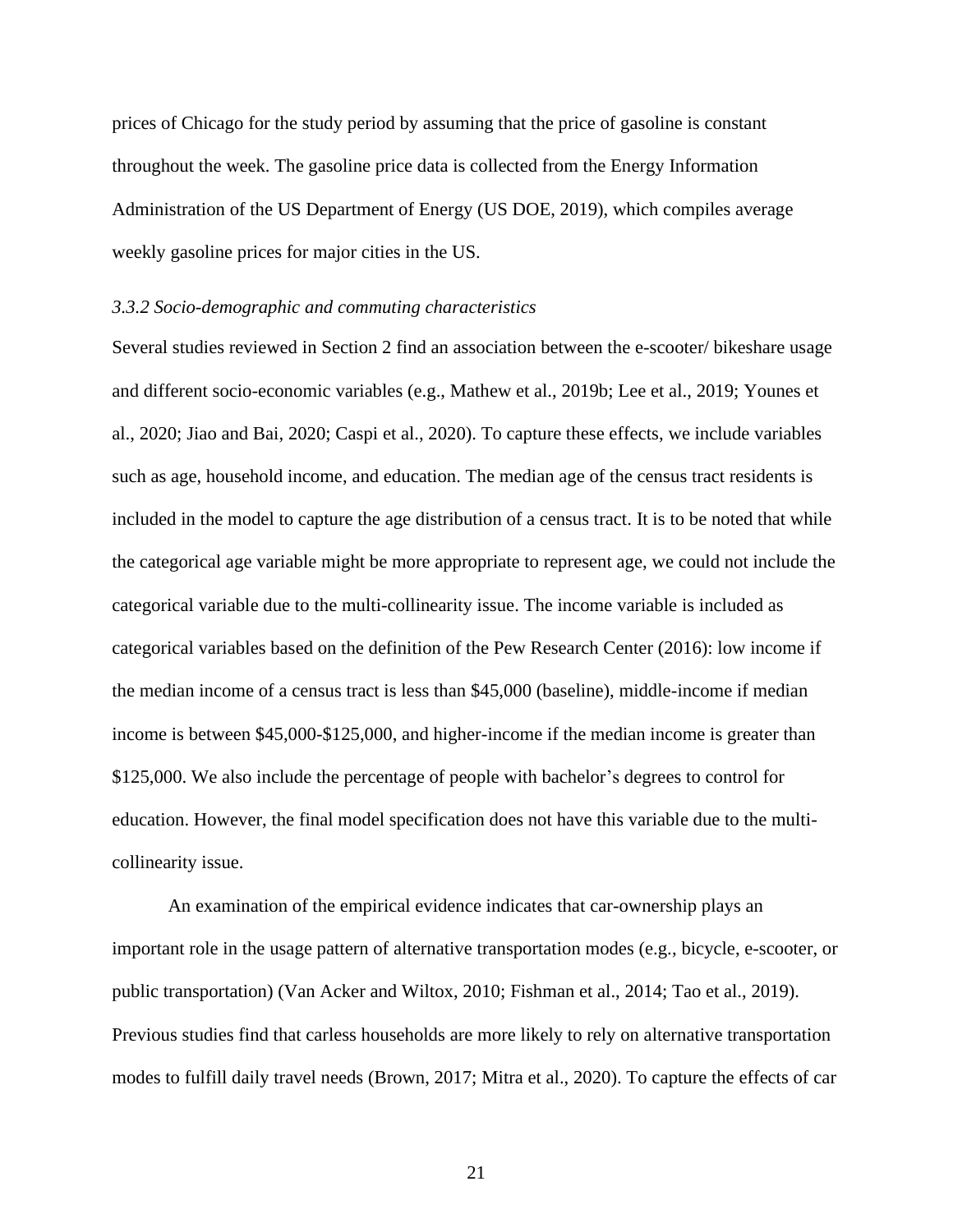ownership on e-scooter usage, this study includes the number of zero car households in each census tract with the expectation that a census tract with a higher number of zero car households will generate more e-scooter trips. In addition, this study includes the commuting characteristics of working people of a census tract, namely the percentage of workers who commute by public transit. The working hypothesis is that census tracts with a higher percentage of public transit commuters are likely to have more e-scooter usage because these census tracts include residents who are already using other alternative transportation options. Besides, public transit commuters can use e-scooters to solve their first and last-mile problems. These socio-demographic and commuting characteristics data are available through the United States Census Bureau (2018).

# <span id="page-30-0"></span>*3.3.3 Built-environment variables*

The built environment variables are directly related to the demand for a transportation mode (Kemperman and Timmermans, 2009; Ewing and Cervero,2010). Ewing and Cervero (2010) identified different "D" variables as a measure of the built environment. This study considers *Density, Diversity*, and *Design* variables to understand the built environment's impact on escooter usage (Cervero and Kockelman, 1997). The urban environment, which has a higher job and population density with a greater mix of land use, and better accessibility to transit stations, is expected to provide a suitable environment for e-scooter usage, as it is the case for bikeshare usage (Ewing and Cervero, 2001; Cervero et al., 2009; Teschke, 2010). This study includes population density and employment density to represent the *Density* variable. The United States Census Bureau (2018) provides data for the population at the census tract level. The study collects employment density data for each census tract from Longitudinal Employer-Household Dynamics (United States Census Bureau, 2015). However, the final model does not include the employment density due to the multi-collinearity issue.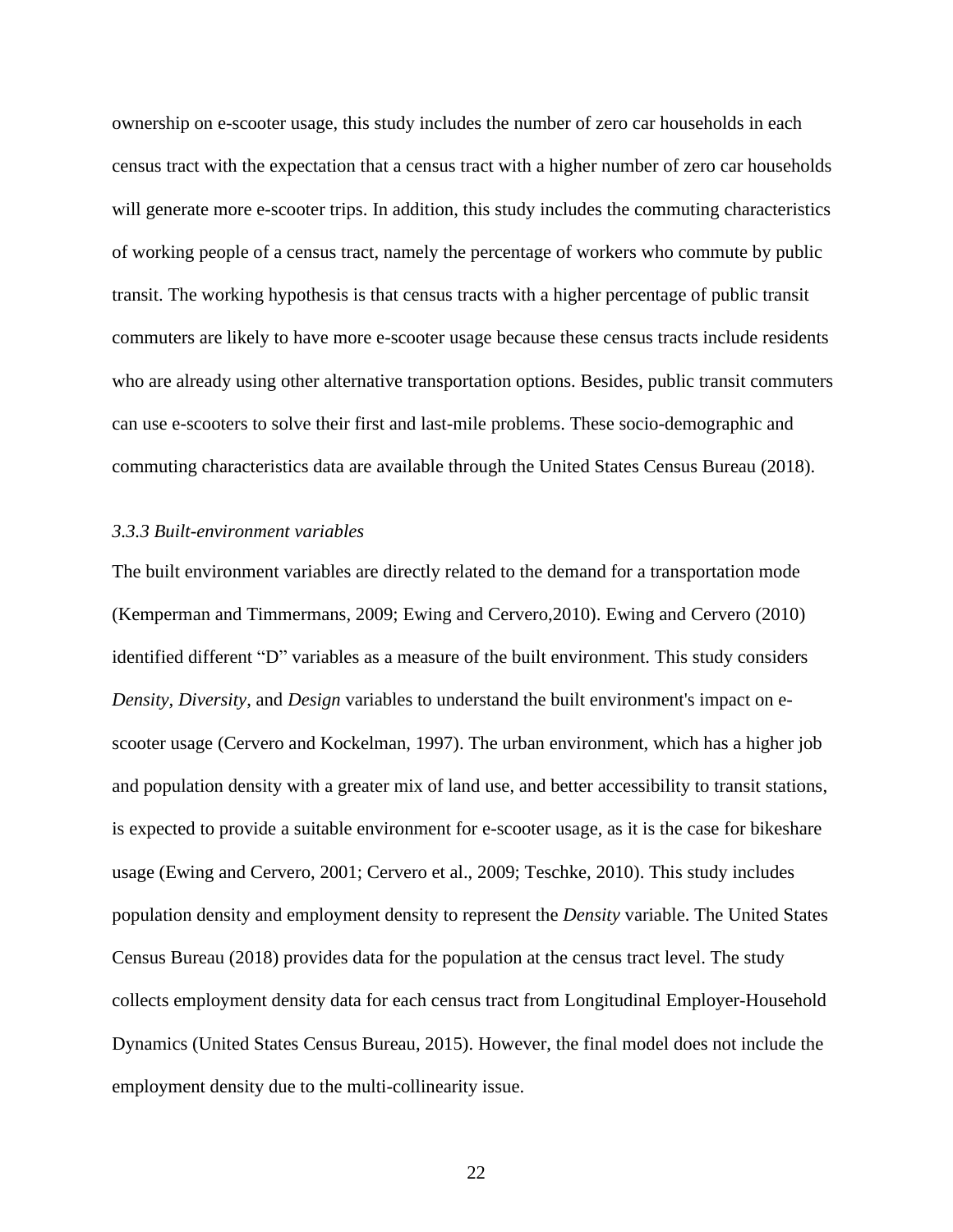Jiao and Bai (2020) indicate the land use mix as the most influential variable for generating e-scooter trips. Therefore, we calculate the land-use entropy index based on the parcel-level data from the Chicago Metropolitan Agency for Planning (CMAP) 's Land use Inventory for Northeastern Illinois (Chicago Metropolitan Agency of Planning, 2013). This study calculates the land use entropy index using Eqn. 1 (Cervero and Kockelman, 1997):

Land use entropy index = 
$$
\frac{-\left[\sum_{j=1}^{k} P^{j} \cdot \ln(P^{j})\right]}{\ln(k)}
$$
 (1)

where *j* indicates the number of land-use types. In Eqn. 1, *j* includes six land-use types (i.e. residential, commercial, industrial, institutional, transportation/communication, agriculture).  $P^j$ represents the percentage of land use in the *j*th land-use class. The entropy index ranges from 0 to 1, where larger values indicate a more balance layout of land use mixes, and 0 indicates a single land-use type. Since a complex land use mix produces different activities (e.g., residential, recreational, and business purpose), the study expects a higher entropy index to generate more escooter demand.

The *Design* variables measure the street network characteristics within an area. Different measures of design variables were used in the travel behavior literature, such as average block size, the proportion of four-way intersections, and the number of intersections per square mile. (Ewing and Cervero, 2010). To capture the multimodal characteristics of street networks, we include network density in terms of facility miles of multimodal links per square mile. In addition, this variable works as a proxy variable for the city's bicycle infrastructure, as Caspi et al. (2020) found a positive association between bicycle infrastructure (on-street bike lanes and off-road bike paths) and e-scooter usage. This data is extracted from the smart location database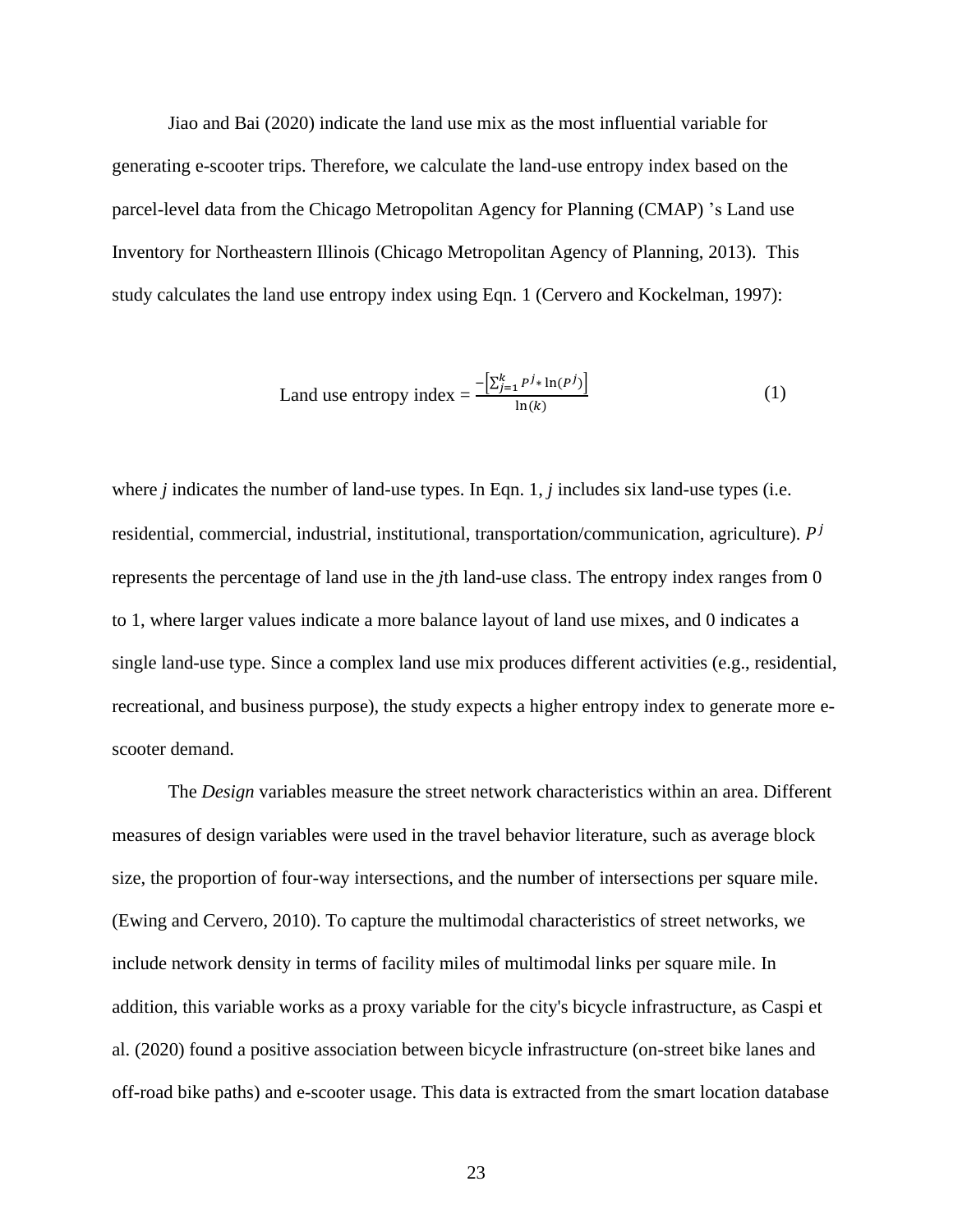of the U.S. Environmental Protection Agency (EPA, 2014). The smart location database grouped streets into facility categories (e.g., auto-oriented links, multimodal links, and pedestrianoriented links, etc.). The multimodal facilities are defined by any arterial or local streets where autos and pedestrians must be permitted on the link. These multimodal facility categories are summarized for each central block group (CBG) to obtain the total facility per saure mile. The summary results of facility miles were divided by the total land area for each CBG to obtain the network density (EPA, 2014). Additionally, the network density is weighted to reflect connectivity for pedestrian and bicycle travel (for more detail, see pages 21-23 of EPA, 2014). The starting hypothesis is that higher multimodal network density will produce more e-scooter trips.

In addition to these three "Ds," transit supply variables are used in travel research with different measures such as shortest route distance to the nearest transit station, transit route density, the distance between transit stops, or the number of stations per unit area (Ewing and Cervero, 2010). The current study includes the number of transit stops as explanatory variables in the model. We separate the transit count variables into two types: bus stops and rail stations. The rail station count variable is included as a dummy variable indicating the presence of at least one rail station in a census tract. While the shared e-scooter is considered a quick, convenient, and inexpensive vehicle that has the potential to solve the first-and last-mile problem of access to public transportation (Shaheen & Cohen,2019), there is no clear theoretical reasoning for the directionality of transit supply variables on e-scooter demand.

Another 'D' variable, *Demand management,* includes parking supply features which appear in a few travel behavior studies (Cervero and Kockelman, 1997; Ewing and Cervero, 2010). This study includes parking cost (\$/hour) as parking supply variables to expect census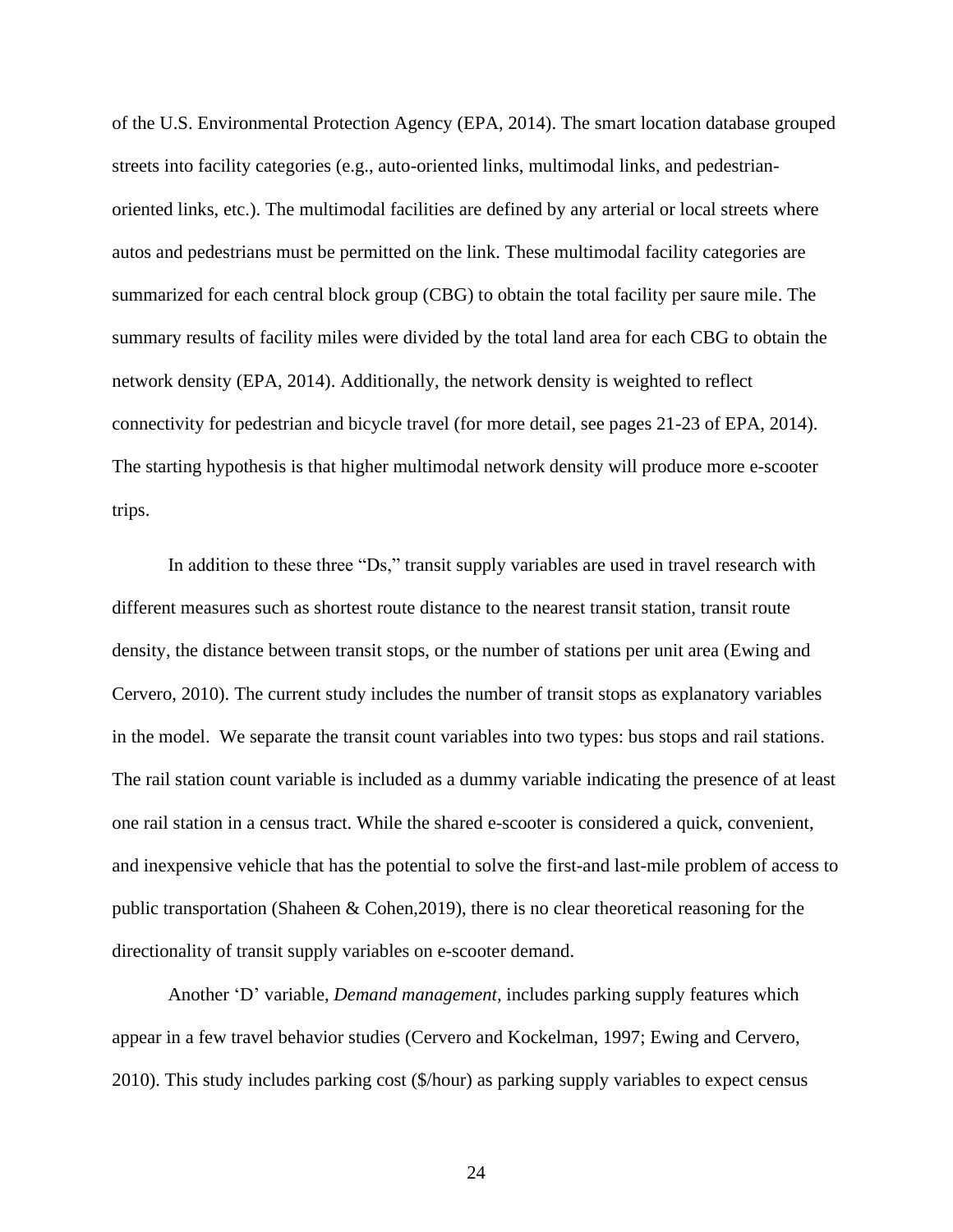tracts with higher parking costs to produce more e-scooter trips. The parking cost data is collected from the CMAP (Chicago Metropolitan Agency of Planning, 2013). CMAP provided the parking cost data for Northeast Illinois for each Traffic Analysis Zone (TAZ) in 2015. Following Ghaffar et al. (2021), we converted the parking cost data from TAZ-level to census tract-level datasets by taking the average parking costs of all TAZs that a census tract comprises.

The City of Chicago has had a public dock-based bike-sharing system named Divvy since 2013, with stations located throughout the city. While there are comparative studies between traditional bike-sharing systems and e-scooter systems (e.g., McKenzie, 2019; Younes et al., 2020), it is unknown from the existing literature how the traditional bike-sharing systems influence e-scooter usage. This effect can be captured by incorporating the bikeshare usage data in the model. However, incorporating the bikeshare demand in the model may raise endogeneity issues as many of the explanatory variables in the model may influence the bikeshare demand. To overcome this problem, we used the bikeshare station variable as a proxy variable for bikeshare demand as previous studies found the number of bikeshare stations as one of the significant determinants of bikeshare demand (Rudloff and Lackner, 2014; Eren and Uz, 2020; Xu and Chow, 2020). Therefore, to understand the effect of Divvy bike-sharing stations on shared e-scooter usage, we include a binary variable indicating the presence of a Divvy bikesharing station in a census tract (baseline: no Divvy station). There is no priori of the Divvy stations' directionality on shared e-scooter usage because shared e-scooter could be a competitive mode to the existing bike-sharing system, or Divvy riders could be included in different markets.

# <span id="page-33-0"></span>*3.3.4 Neighborhood characteristics*

The neighborhood characteristics include the number of parks and open spaces in a census tract as well as the crime rate. Previous studies found that the presence of parks and open spaces are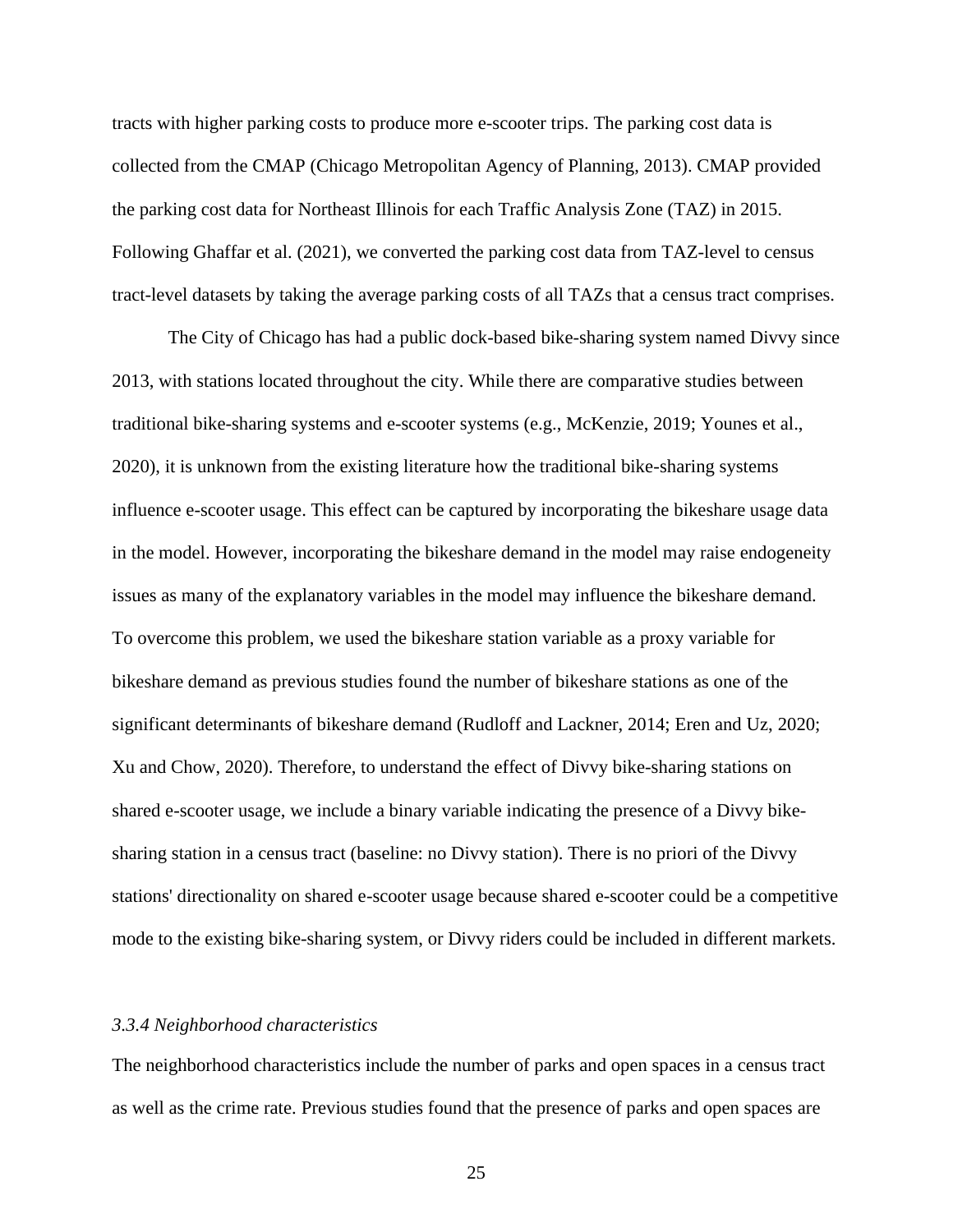important determinants of bike-share trips in Chicago (Hyland et al., 2018) and e-scooter usage in Austin (Jiao and Bai, 2020). This study includes the number of parks and open spaces in each census tract as covariates. It is to be noted that we have also included other points of interest variables such as museums, restaurants, and banks. These variables are not statistically significant in any of the models and thus are not reported in the final model results.

Hyland et al. (2018) also find that the crime rate in terms of the number of homicides is negatively associated with the number of bikeshare trips in Chicago. The effects of crime on shared e-scooter usage may have temporal lag and immediate effect, but the power and the extent are unknown (Hyland et al., 2018). Hence, the current study includes the cumulative number of criminal records in each census tract between January 2015-October, 2019. The crime records include homicide, assaults, robbery, and battery counts. This data is available through the Chicago Data Portal (2020).

#### <span id="page-34-0"></span>**3.4 Modeling Approach**

To model the determinants of shared e-scooter usage, we employ a random-effects negative binomial (RENB) regression model. In this research, the shared e-scooter trip count data is a discrete and non-negative integer and has the possibility of being random and sporadic. Poisson or Negative Binomial (NB) is a common way to model this kind of data, and both models assume that trip counts in a census tract *i* for any day *t* are independent. A critical constraint of the Poisson model is that the mean must be equal to the variance. So, suppose the data are found to be significantly over-dispersed (i.e., the variance is much greater than the mean). In that case, the Poisson model estimation will incorrectly estimate the likelihood of e-scooter trip demand. The equi-dispersion of trip count data is unlikely to be truly observed, as trip-count data are typically over-dispersed, which is also true for this study's shared e-scooter trip dataset.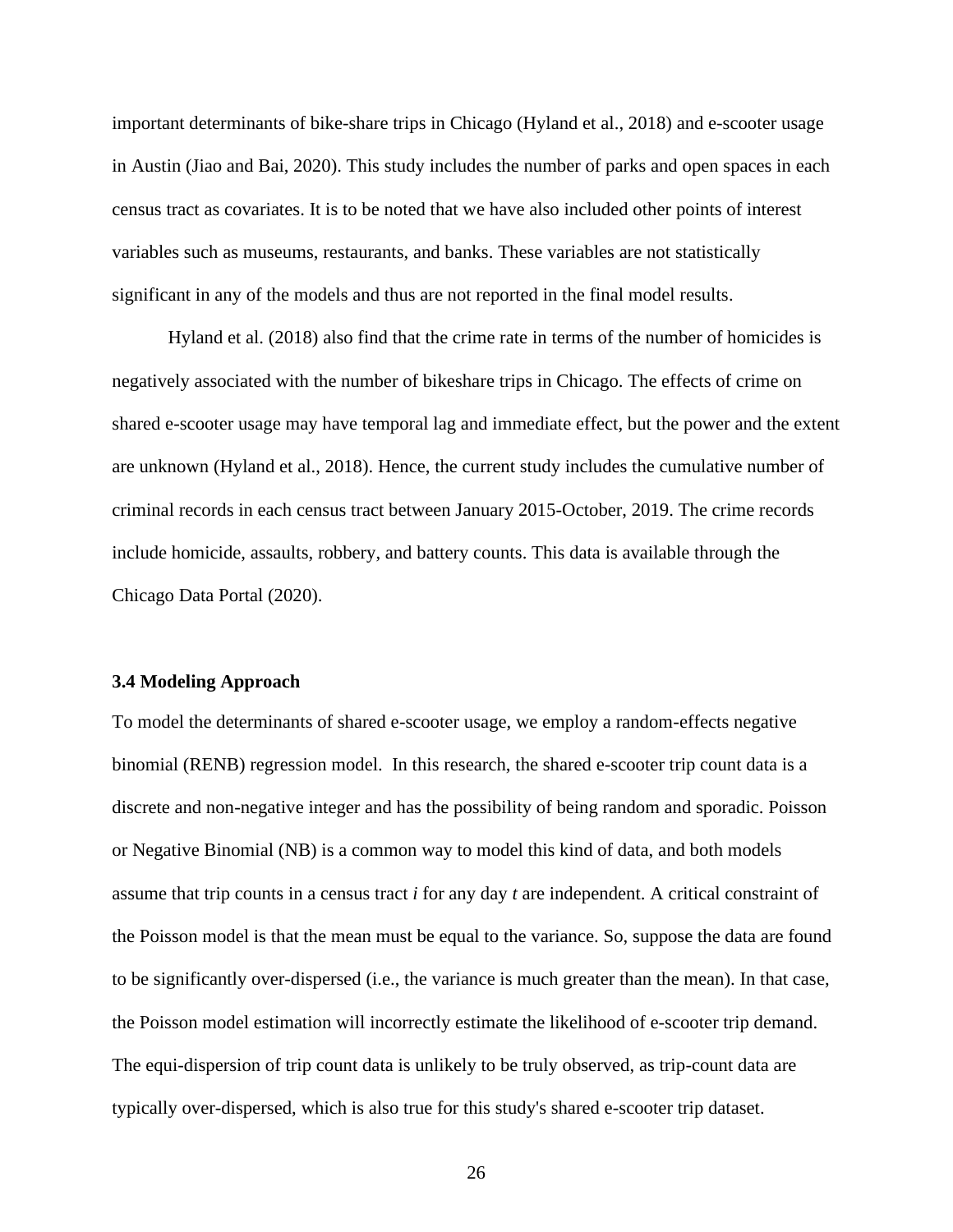Unobserved dispersion in this data set can arise when the covariates are not fully capable of capturing the heterogeneity across the census tracts in the city. The over-dispersion could result from the omission of important exogenous variables, model misspecification, or excess zero counts (Camron and Trivedi, 2013), resulting in a biased estimated standard error and incorrect test statistics in the Poisson model. Besides, the time-series nature of the multiday data of this study presents serial correlation issues. Both overdispersion and serial correlation need to be addressed in a modeling framework to produce efficient estimates (Hausman et al., 1984). We first adopt a negative binomial model to account for the over-dispersion in the number of escooter trips in census tract *i* during day *t*.

The NB specification provides the probability  $P(y_{it})$  of  $y_{it}$  median trip counts for census tract *i* in period *t* as:

$$
P(y_{it}) = \frac{\Gamma(\theta + n y_{it})}{\Gamma(\theta) y_{it}!} u_{it}^{\theta} (1 - u_{it})^{y_{it}}
$$
(2)

Where, 
$$
u_{it} = \frac{\theta}{(\theta + \lambda_{it})}
$$
,  $\theta = \frac{1}{\alpha}$ ,  $\Gamma(\cdot)$  is a gamma function, and  $\lambda_{it}$  is given by,  
\n
$$
ln \lambda_{it} = \mathbf{X}_{it} \boldsymbol{\beta} + \epsilon_{it}
$$
\n(3)

here  $X_{it}$  represents the covariates in period t,  $\beta$  is the vector of estimable coefficients, and exp ( $\epsilon_{it}$ ) expresses the gamma-distributed error with mean 1 and variance  $\alpha$ . The relation between the mean and the variance can be obtained by,

$$
Var [y_{it}] = E (n_{it})[1 + \alpha E (y_{it})]
$$
\n(4)

If  $α$  has a significant difference from zero, the variance is greater than the mean and indicates the data to be over-dispersed or under-dispersed. On the other hand, having the value of  $\alpha$  equal to zero reduces the NB model to Poisson distribution. Therefore, in negative binomial, the standard maximum likelihood function can be used to estimate the  $\lambda_{it}$  as follows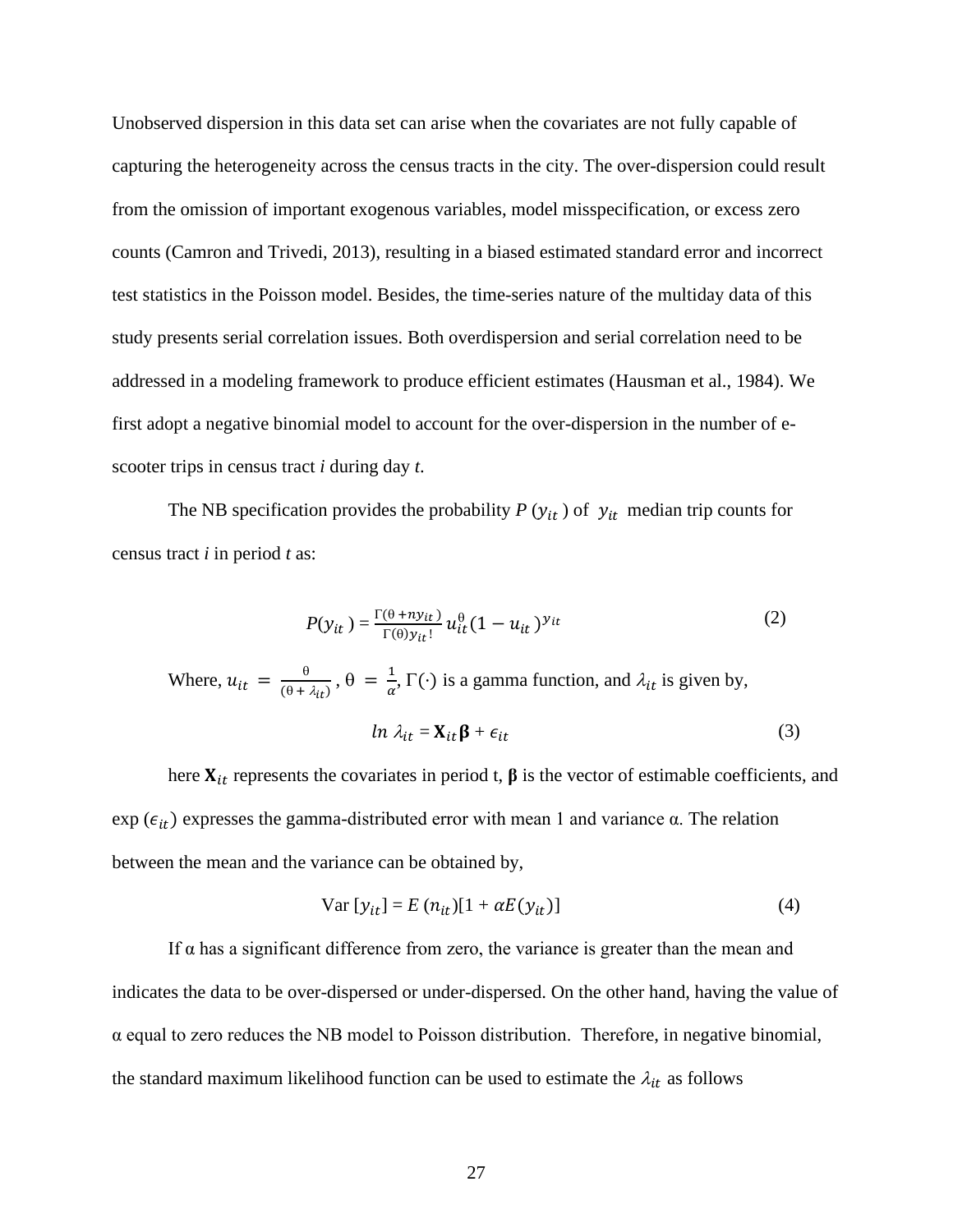$$
L(\lambda_{it}) = \prod_{i=1}^{N} \prod_{t=1}^{T} \frac{\Gamma(\theta + y_{it})}{\Gamma(\theta) y_{it}!} \left[ \frac{\theta}{(\theta + \lambda_{it})} \right] \left[ \frac{\lambda_{it}}{(\theta + \lambda_{it})} \right]
$$
(5)

where T is the last day of the trip data and N is the total number of census tracts. Although the NB model accounts for overdispersion conditions, it does not allow locationspecific effects or serial correlation over time for census tract-level trip counts. One way to overcome this problem is by adding temporal and spatial variability in the data using indicator variables for locations and a "trend" variable for the temporal effect. However, it is unlikely that these variables will capture all unobserved heterogeneity—especially when heterogeneity exists at the observation level. Since the data used in this model have census tract-specific effects that are randomly distributed across locations and are likely to have negative or positive serial correlation as well as unobserved heterogeneity, a negative binomial panel model appears most appropriate (Hausman et al., 1984).

Moreover, after examining the random-effects and fixed-effects negative binomial models for panel data, Hausman et al. (1984) suggested that the random-effects negative binomial model (RENB) is more appropriate where the location-specific effect (in this case, census tract) is randomly distributed across locations. This effect can cause negative or positive serial correlation depending on how the effect deviates from the "average location". On the other hand, the fixed-effects negative binomial (FENB) model is conditioned on the total number of trips and does not allow for location-specific variation. Because of the census tract constraints in the dataset, it is reasonable to believe that e-scooter trip counts are associated with locationspecific effects that are randomly distributed across locations and serially correlated. In this case, therefore, the random-effects negative binomial (RENB) model appears appropriate to model the e-scooter trip frequency with *n* number of location groups and *t* periods (days).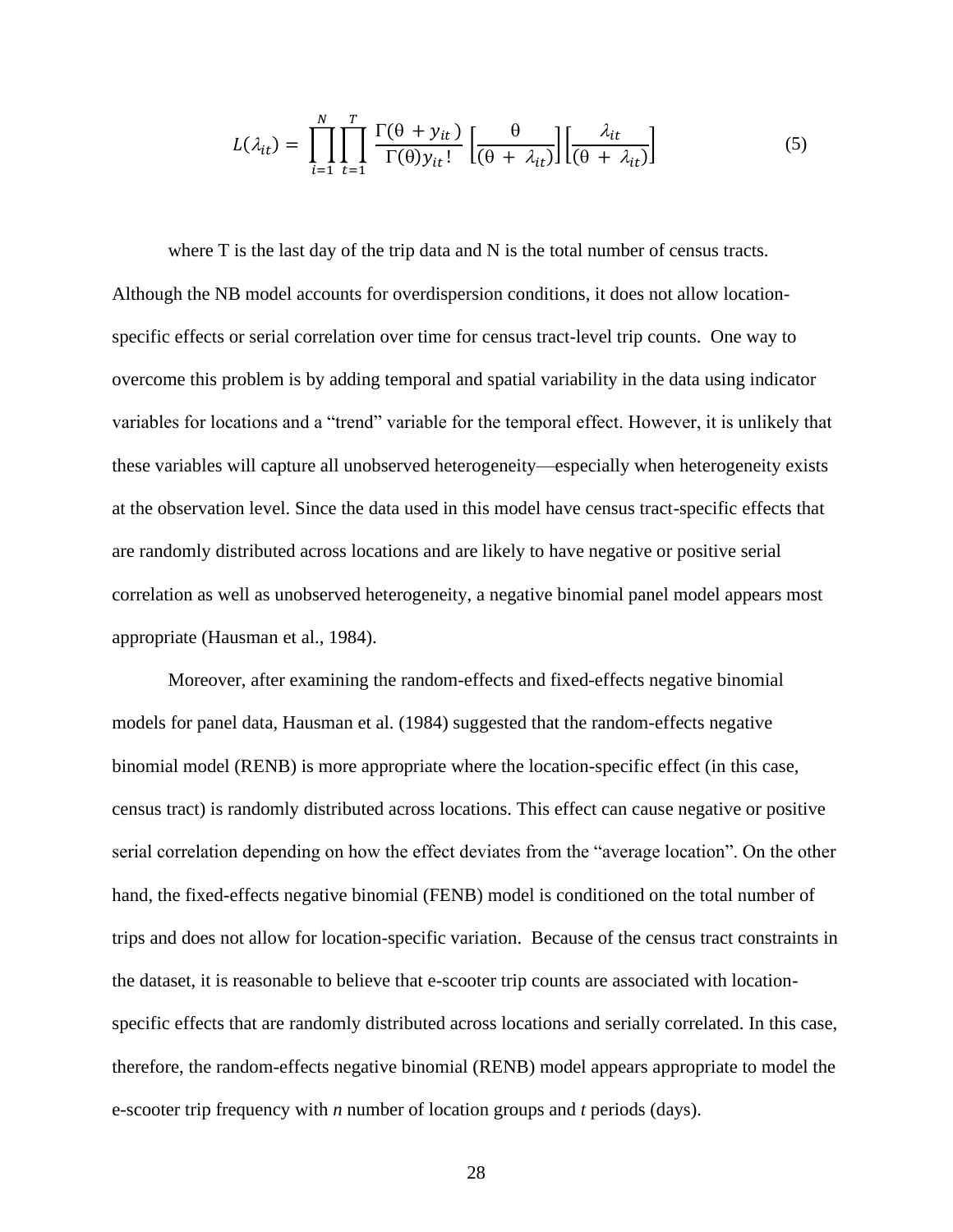For the random-effects overdispersion models, let  $y_{it}$  be the trip count of the *t*th observation in the *i*th census tracts. We begin with the model  $y_{it} | Y_{it} \sim \text{Poisson } (Y_{it})$ , where  $Y_{it} | \delta_i \sim \text{gamma} (\lambda_{it}, 1/\delta_i)$  with  $\lambda_{it} = \exp(\mathbf{X}_{it} \boldsymbol{\beta} + \epsilon_{it})$  and  $\delta_i$  is the dispersion parameter and exp ( $\epsilon_{it}$ ) expresses the gamma-distributed error with mean 1 and variance  $\alpha$ . This yields the model:

$$
\Pr\left(Y_{it} = y_{it} \mid \mathbf{x}_{it}, \delta_{i}\right) = \frac{\Gamma(\lambda_{it} + y_{it})}{\Gamma(\lambda_{it}) \Gamma(y_{it} + 1)} \left[\frac{1}{(1 + \delta_{i})}\right]^{\lambda_{it}} \left[\frac{\delta_{i}}{(1 + \delta_{i})}\right]^{y_{it}}
$$
(6)

Looking at within-census tract effects only, this specification yields a negative binomial model for the *i*th census tract with dispersion (variance divided by the mean) equal to  $1 + \delta_i$ , i.e., constant dispersion within a census tract. Note that this parameterization of the negative binomial model differs from regular parameterization of negative binomial (Equation 3), which has dispersion equal to  $[1 + \alpha E(y_{it})]$ .

For a random-effects negative binomial model, we allow  $\delta_i$  to vary randomly across census tracts; namely, we assume that  $\frac{1}{(1+\delta_i)}$   $\sim$  Beta (r, s). The joint probability of the counts for the *i*th census tract is

$$
\Pr\left(Y_{i1} = y_{i1}, \dots, Y_{in_i} = y_{in_i} | \mathbf{X}_i\right) = \int_0^\infty \prod_{t=1}^{n_i} \Pr\left(Y_{it} = y_{it} | \mathbf{x}_{it}, \delta_i\right) f(\delta_i) d\delta_i
$$
\n
$$
= \frac{\Gamma(r+s)\Gamma(r+\sum_{t=1}^{n_i} \lambda_{it})\Gamma(s+\sum_{t=1}^{n_i} y_{it})}{\Gamma(r)\Gamma(s)(r+s+\sum_{t=1}^{n_i} \lambda_{it} + \sum_{t=1}^{n_i} y_{it})} \prod_{t=1}^{n_i} \frac{\Gamma(\lambda_{it} + y_{it})}{(\lambda_{it})\Gamma(y_{it} + 1)}
$$
\n(7)

For  $X_i = (x_{i1}, \dots, x_{in_i})$  and where f is the probability density function for  $\delta_i$ , the resulting loglikelihood is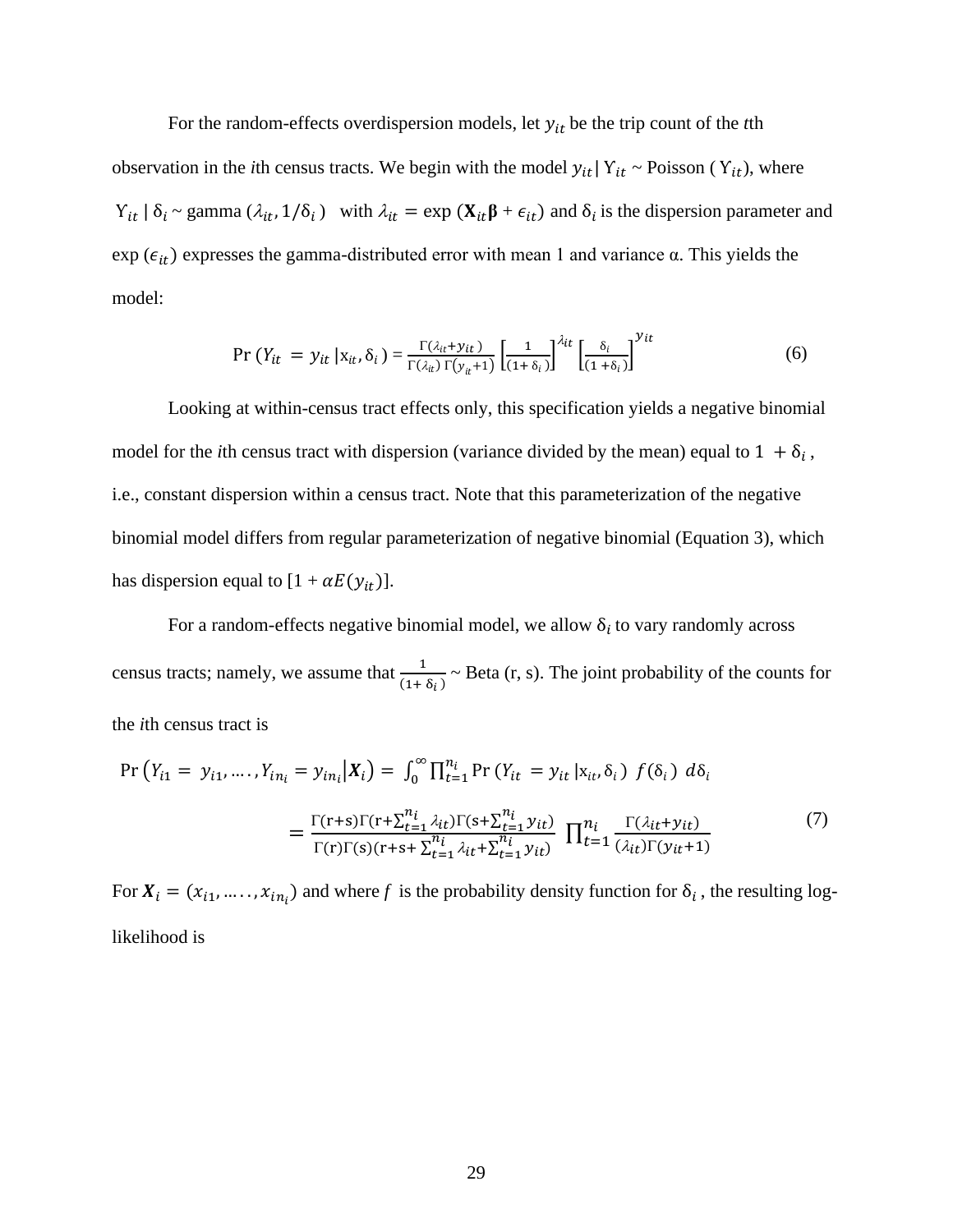$$
lnL = \sum_{i=1}^{n} w_i [ln\Gamma(r+s) + ln\Gamma\left(r + \sum_{k=1}^{n_i} \lambda_{ik}\right) + ln\Gamma\left(s + \sum_{k=1}^{n_i} y_{ik}\right) - ln\Gamma(r) - ln\Gamma(s)
$$
  

$$
- ln\Gamma\left(r + s + \sum_{k=1}^{n_i} \lambda_{ik} + \sum_{k=1}^{n_i} y_{ik}\right)
$$
  

$$
+ \sum_{k=1}^{n_i} \{ln\Gamma(\lambda_{it} + y_{it}) - ln\Gamma(\lambda_{it}) - ln\Gamma(y_{it} + 1)\}\}
$$
(8)

Where  $\lambda_{it} = \exp(\mathbf{X}_{it} \mathbf{\beta} + \epsilon_{it})$  and  $w_i$  is the weight for the *i*th census tract (Hausman et al., 1984). This formulation allows the within-census tract effect to varying over time even when the exogenous vectors of attributes are constant, thereby better accounting for unobserved heterogeneity (Shankar et al., 1998). The parameters *r*, *s*, and the coefficient vector *β* can be estimated using standard ML algorithms (Camron and Trivedi, 2013).

# <span id="page-38-0"></span>**Chapter 4. Results and Discussion**

#### <span id="page-38-1"></span>**4.1 Model Diagnostic and Fit**

StataMP 16 (StataCorp, 2019) is used to estimate the origin and destination models. The final datasets for the origin and destination models have 29,397 and 29,151 longitudinal e-scooter trips records of 123 days from 239 and 237 census tracts, respectively. The multicollinearity is not an issue in the data set, as the largest variance inflation factor (VIF) among the explanatory variables is equal to 2.88. Tables 3 and 4 provide coefficient estimates for the Random-effect Poisson, standard negative binomial (NB), and RENB model for shared e-scooter trips origin and destination, respectively. The results do not include any variables which are statistically insignificant in both models. To facilitate the comparison between the origin and destination models, we include those variables which are statistically significant in at least one of the models.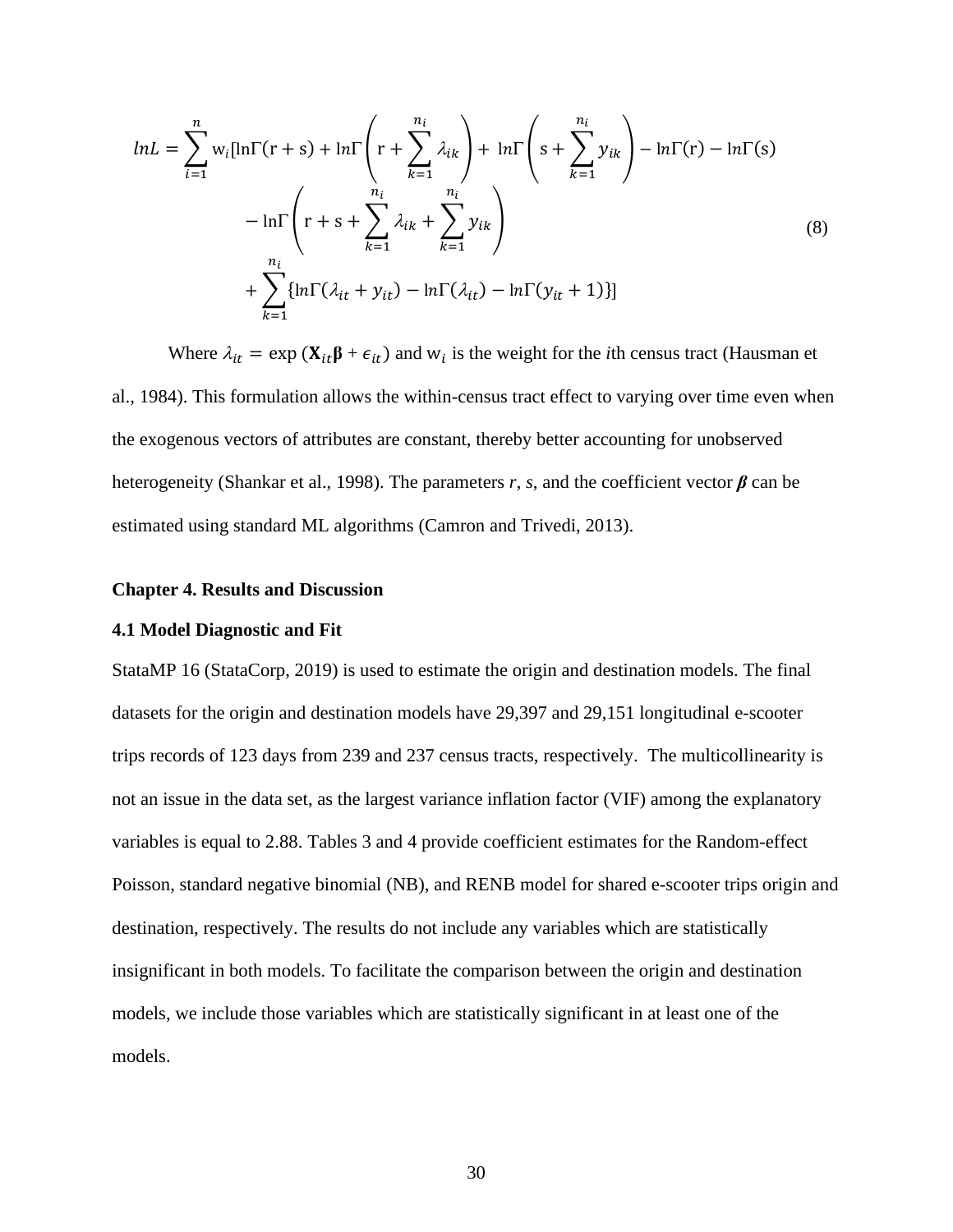The Wald Chi-squared for the full random-effect Poisson and RENB models and the Likelihood Ratio Chi-squared for the NB are significant in both the origin and destination models, indicating that the overall models are significant in all three cases. The alpha  $(\alpha)$ parameter in the NB model and the Likelihood-Ratio (LR) test of  $\alpha$  parameter in the Poisson model are significant, illustrating the presence of over-dispersion in the e-scooter daily trip data. Therefore, the NB model appears to be plausible than the Poisson model. On the other hand, the RENB model is superior to the NB model in terms of AIC, BIC, and log-likelihood in both origin and destination models. Besides, the beta-distribution parameters *r* and *s* are also significant, indicating autocorrelation between multiple observations of the same census tract. Again, the likelihood test shows that the panel estimator (RENB model) performs better than the pooled estimator (NB model). The *F* statistic of the Wooldridge test (Wooldridge, 2010) for serial autocorrelation is significant in both origin and destination models, illustrating the necessity of using the RENB model over the standard NB model and fixed-effect NB model. We also performed the Hausman test (Hausman, 1978) for the random- versus fixed-effects, which leads to a rejection of the fixed-effect model (insignificant test statistic). Likewise, the Breusch and Pagan Lagrangian multiplier test (Breusch and Pagan,1979) for random-effects indicates the RENB model's appropriateness for this data set. Since the RENB model outperforms the random-effects Poisson and NB models in every aspect, the following section discusses the RENB results exclusively.

To facilitate interpretation, the coefficients of the RENB model have been transformed into incidence rate ratios (IRRs) (i.e.,  $e^{\beta}$  rather than  $\beta$ ) (Tables 3 and 4). If the IRR of a given variable is much greater than 1.0, then an increase in the variable's value is associated with higher usage of shared e-scooters. Conversely, if the IRR is much less than 1.0, an increase in the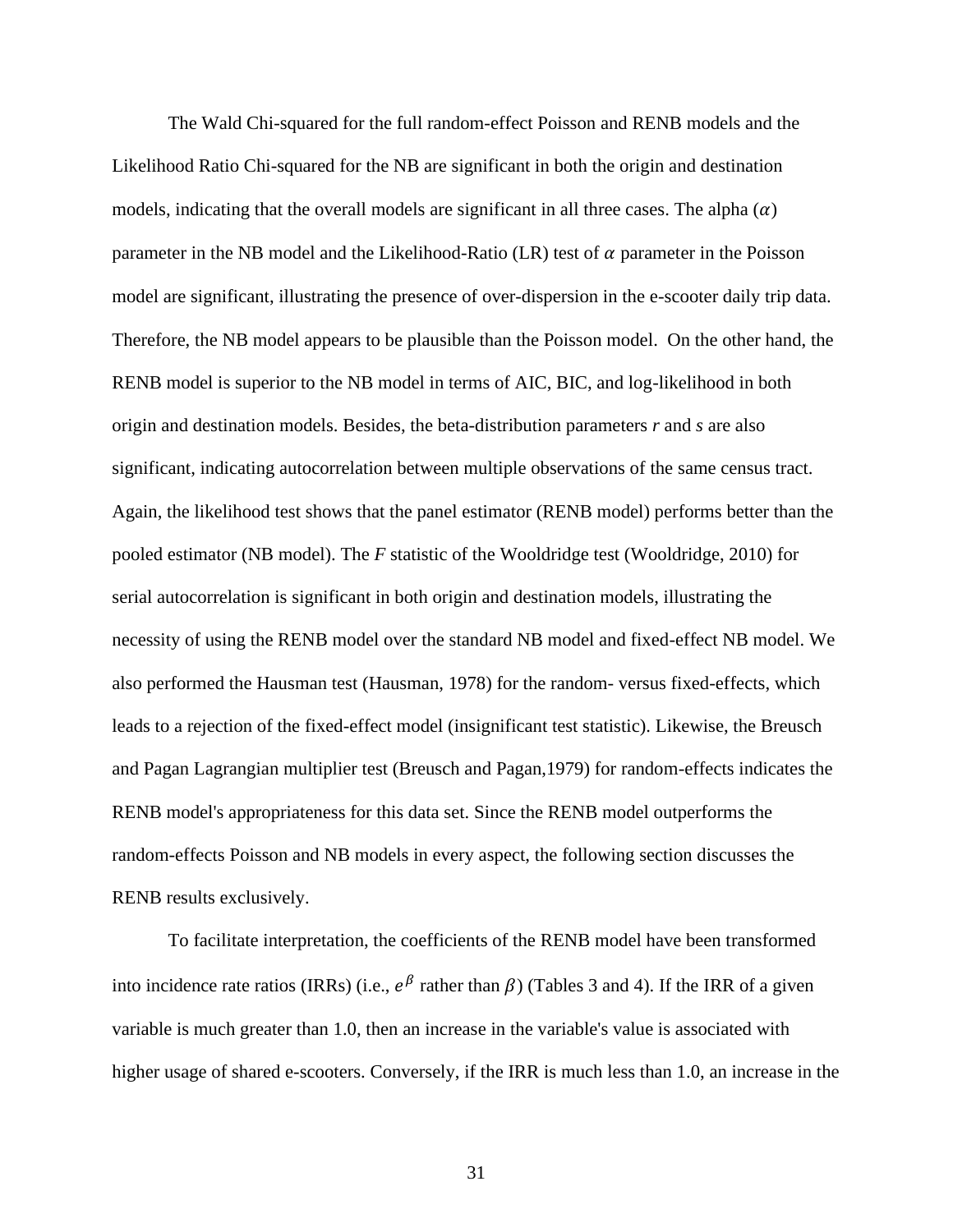# <span id="page-40-0"></span>**Table 3: Results of Origin Models**

| <b>Variables</b>                                      | <b>RE</b> Poisson | <b>NB</b> Coefficient | <b>RENB Coefficient</b> |
|-------------------------------------------------------|-------------------|-----------------------|-------------------------|
|                                                       | Coefficient       |                       | (IRR)                   |
| <b>Temporal Variable</b>                              | $0.031***$        | $0.053***$            | $0.048(1.05)$ ***       |
| Average temperature                                   | $-0.208***$       | $-0.266***$           | $-0.228(0.80)$ ***      |
| Total precipitation (Rain)                            |                   |                       | $-0.039(0.96)$ ***      |
| Average wind speed                                    | $-0.025***$       | $-0.039***$           |                         |
| Binary: 1 if weekend                                  | $0.032***$        | $0.029***$            | $0.040(1.04)$ ***       |
| Weekly gasoline prices                                | $0.313***$        | $0.492***$            | $0.805(2.24)$ ***       |
| Socio-demographic and Commuting Characteristics       |                   |                       |                         |
| Median age                                            | 0.007             | 0.003                 | 0.004(1.00)             |
| Income (baseline: Low median income)                  |                   |                       |                         |
| Binary 1: Medium median income                        | 0.398             | $0.433***$            | $0.445(1.58)$ ***       |
| Binary 1: Higher median income                        | 1.375**           | 1.414***              | $0.693(2.03)$ ***       |
| Number of zero car households (in thousand)           | 0.138             | $0.154*$              | $0.353(1.43)$ ***       |
| % of workers who commute by public transit            | 0.01              | $0.009***$            | $0.025(1.02)$ ***       |
| in census tract                                       |                   |                       |                         |
| <b>Built Environment Variable</b>                     |                   |                       |                         |
| Population density (in thousand)                      | $0.073***$        | $0.073***$            | $0.006(1.00)$ **        |
| Land use mix                                          | 2.248***          | $2.175***$            | $0.214(1.23)$ *         |
| Network density in terms of facility miles of         | $0.037*$          | $0.037***$            | $0.009(1.01)$ ***       |
| multimodal links per square mile                      |                   |                       |                         |
| Number of CTA bus stops                               | 0.002             | $0.003***$            | $-0.006(0.99)$ **       |
| Binary 1: if a census tract has a CTA rail<br>station | 1.569***          | 1.558***              | $0.115(1.13)$ ***       |
| Parking cost (\$/hour) in census tract                | $-0.5$            | $-0.489***$           | $0.103(1.11)**$         |
| Binary 1: if the census tract has at least one        |                   |                       |                         |
| Divvy bike station                                    | $0.616**$         | $0.610***$            | $0.410(1.51)$ ***       |
| <b>Neighborhood Characteristics</b>                   |                   |                       |                         |
| Number of parks in a census tract (in 100s)           | $0.274***$        | $0.272***$            | $0.093(1.10)$ ***       |
| Number of crime records (in 100s)                     | $-0.052$          | $-0.050***$           | $-0.040(0.96)$ ***      |
| Constant                                              | $-4.846***$       | $-6.747***$           | $-7.793***$             |
| <b>Model Diagnostics and Fit</b>                      |                   |                       |                         |
| Wald Chi <sub>2</sub> (19)                            | 46321.99***       |                       | 6901.86***              |
| LR Chi <sub>2</sub> (19)                              |                   | 6650.45***            |                         |
| Ln (Alpha)                                            | $0.815***$        | 1.800***              |                         |
| LR test for alpha=0 Chi-squared (1)                   | $9.6e+05***$      | $1.0e+06***$          |                         |
| LR test vs. Pooled (Chi squared)                      |                   |                       | $2.1e+04***$            |
| $Ln_r$                                                |                   |                       | $-0.445***$             |
| $Ln_s$                                                |                   |                       | $0.399***$              |
| AIC                                                   | 300273.4          | 151961.1              | 128258.2                |
| <b>BIC</b>                                            | 300447.5          | 152135.2              | 128440.6                |
| $Log-L$                                               | $-150115.72$      | $-62258.899$          | $-64107.104$            |
| Wooldridge test for serial autocorrelation F          |                   |                       |                         |
| (1,238)                                               |                   |                       | 56.253***               |
| Hausman test for Fixed vs Random Model,               |                   |                       |                         |
| Chi-square (5)                                        |                   |                       | 0.00                    |
| Breusch and Pagan Lagrangian multiplier test          |                   |                       |                         |
| for random effects                                    |                   |                       | $1.1e+06***$            |
| Chi-square (01)                                       |                   |                       |                         |
| N (Number of observations)                            | 29,397            | 29397                 | 29,397                  |
| n (Number of groups)                                  | 239               | 239                   | 239                     |
| T (Number of days)                                    | 123               | 123                   | 123                     |

Note: RE Poisson: Random-Effect Poisson Model. \* Significance at 10%. \*\* Significance at 5%. \*\*\* Significance at 1%. Dependent Variable: Number of shared e-scooter trips originating from a census tract per day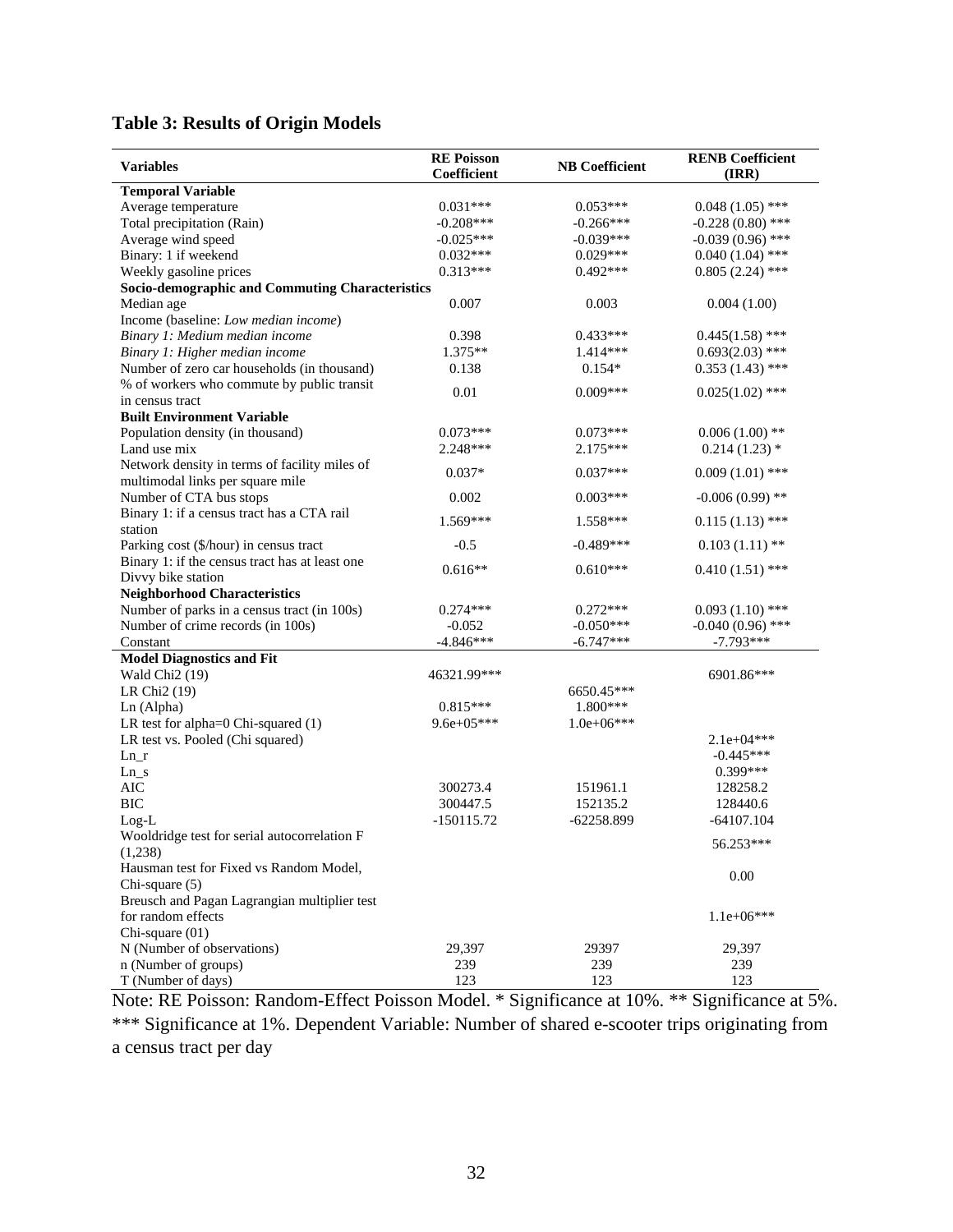<span id="page-41-0"></span>

| <b>Table 4: Results of Destination Models</b> |
|-----------------------------------------------|
|-----------------------------------------------|

| Coefficient<br><b>Temporal Variable</b><br>$0.047(1.05)$ ***<br>$0.031***$<br>$0.053***$<br>Average temperature<br>$-0.217(0.80)$ ***<br>Total precipitation (Rain)<br>$-0.209***$<br>$-0.259***$<br>$-0.025***$<br>$-0.040(0.96)$ ***<br>Average wind speed<br>$-0.037***$<br>$0.032***$<br>$0.037(1.04)$ ***<br>Binary: 1 if weekend<br>$0.029***$<br>$0.309***$<br>$0.445***$<br>$0.760(2.14)$ ***<br>Weekly gasoline prices<br><b>Socio-demographic and Commuting Characteristics</b><br>0.010<br>0.006<br>$0.011(1.01)$ ***<br>Median age<br>Income (baseline: Low median income)<br>Binary 1: Medium median income<br>$0.642**$<br>$0.672***$<br>$0.576(1.78)$ ***<br>1.423**<br>Binary 1: Higher median income<br>1.455***<br>$0.791(2.21)$ ***<br>Number of zero car households (in thousand)<br>0.261<br>$0.283**$<br>$0.397(1.49)$ ***<br>% of workers who commute by public transit<br>0.006<br>$0.006***$<br>$0.023(1.02)$ ***<br>in census tract<br><b>Built Environment Variable</b><br>Population density (in thousand)<br>$0.072***$<br>$0.072***$<br>$0.019(1.02)$ ***<br>1.913**<br>$0.223(1.25)$ **<br>Land use mix<br>$1.850***$<br>Network density in terms of facility miles of<br>$0.032*$<br>$0.032***$<br>0.002(1.00)<br>multimodal links per square mile<br>Number of CTA bus stops<br>0.004<br>$0.005**$<br>0.002(1.00)<br>Binary 1: if a census tract has a CTA rail<br>$1.423***$<br>1.455***<br>$-0.012(0.99)$<br>station<br>$0.091(1.09)$ **<br>$-0.519$<br>$-0.506***$<br>Parking cost (\$/hour) in census tract<br>Binary 1: if the census tract has at least one<br>$0.638**$<br>$0.629***$<br>$0.418(1.52)$ ***<br>divvy bike station<br><b>Neighborhood Characteristics</b><br>Number of parks in a census tract (in 100s)<br>$0.266***$<br>$0.263***$<br>$0.101(1.11)$ ***<br>$-0.037(0.96)$ ***<br>Number of crime records (in 100s)<br>$-0.039$<br>$-0.038***$<br>$-4.780***$<br>$-8.094***$<br>$-6.564***$<br>Constant<br><b>Model Diagnostics and Fit</b><br>Wald Chi <sub>2</sub> (19)<br>46000.93***<br>7394.81***<br>LR Chi <sub>2</sub> (19)<br>6917.44***<br>$0.709***$<br>Ln (Alpha)<br>$1.682***$<br>LR test for alpha=0 Chi-squared (1)<br>$9.3e+05***$<br>$1.0e+06***$<br>LR test vs. Pooled (Chi squared)<br>$2.1e+04***$<br>$-0.317***$<br>$Ln_r$<br>$0.709***$<br>$Ln_s$<br><b>AIC</b><br>300943.4<br>158444.5<br>134551.4<br><b>BIC</b><br>301117.3<br>158618.4<br>134733.6<br>$-150450.71$<br>$-79201.24$<br>$-67253.71$<br>$Log-L$<br>Wooldridge test for serial autocorrelation F<br>55.15***<br>(1,236)<br>Hausman test for Fixed vs Random Model,<br>0.00<br>Chi-square (5)<br>Breusch and Pagan Lagrangian multiplier<br>test for random effects<br>$1.1e+06***$<br>Chi-square (01)<br>29,151<br>N (Number of observations)<br>29,151<br>29,151<br>239<br>n (Number of groups)<br>239<br>239 | <b>Variables</b>   | <b>RE Poisson</b> | <b>NB</b> Coefficient | <b>RENB Coefficient (IRR)</b> |
|----------------------------------------------------------------------------------------------------------------------------------------------------------------------------------------------------------------------------------------------------------------------------------------------------------------------------------------------------------------------------------------------------------------------------------------------------------------------------------------------------------------------------------------------------------------------------------------------------------------------------------------------------------------------------------------------------------------------------------------------------------------------------------------------------------------------------------------------------------------------------------------------------------------------------------------------------------------------------------------------------------------------------------------------------------------------------------------------------------------------------------------------------------------------------------------------------------------------------------------------------------------------------------------------------------------------------------------------------------------------------------------------------------------------------------------------------------------------------------------------------------------------------------------------------------------------------------------------------------------------------------------------------------------------------------------------------------------------------------------------------------------------------------------------------------------------------------------------------------------------------------------------------------------------------------------------------------------------------------------------------------------------------------------------------------------------------------------------------------------------------------------------------------------------------------------------------------------------------------------------------------------------------------------------------------------------------------------------------------------------------------------------------------------------------------------------------------------------------------------------------------------------------------------------------------------------------------------------------------------------------------------------------------------------------------------------------------------------------------------------------------------------------------------------------------------------------------------------------------|--------------------|-------------------|-----------------------|-------------------------------|
|                                                                                                                                                                                                                                                                                                                                                                                                                                                                                                                                                                                                                                                                                                                                                                                                                                                                                                                                                                                                                                                                                                                                                                                                                                                                                                                                                                                                                                                                                                                                                                                                                                                                                                                                                                                                                                                                                                                                                                                                                                                                                                                                                                                                                                                                                                                                                                                                                                                                                                                                                                                                                                                                                                                                                                                                                                                          |                    |                   |                       |                               |
|                                                                                                                                                                                                                                                                                                                                                                                                                                                                                                                                                                                                                                                                                                                                                                                                                                                                                                                                                                                                                                                                                                                                                                                                                                                                                                                                                                                                                                                                                                                                                                                                                                                                                                                                                                                                                                                                                                                                                                                                                                                                                                                                                                                                                                                                                                                                                                                                                                                                                                                                                                                                                                                                                                                                                                                                                                                          |                    |                   |                       |                               |
|                                                                                                                                                                                                                                                                                                                                                                                                                                                                                                                                                                                                                                                                                                                                                                                                                                                                                                                                                                                                                                                                                                                                                                                                                                                                                                                                                                                                                                                                                                                                                                                                                                                                                                                                                                                                                                                                                                                                                                                                                                                                                                                                                                                                                                                                                                                                                                                                                                                                                                                                                                                                                                                                                                                                                                                                                                                          |                    |                   |                       |                               |
|                                                                                                                                                                                                                                                                                                                                                                                                                                                                                                                                                                                                                                                                                                                                                                                                                                                                                                                                                                                                                                                                                                                                                                                                                                                                                                                                                                                                                                                                                                                                                                                                                                                                                                                                                                                                                                                                                                                                                                                                                                                                                                                                                                                                                                                                                                                                                                                                                                                                                                                                                                                                                                                                                                                                                                                                                                                          |                    |                   |                       |                               |
|                                                                                                                                                                                                                                                                                                                                                                                                                                                                                                                                                                                                                                                                                                                                                                                                                                                                                                                                                                                                                                                                                                                                                                                                                                                                                                                                                                                                                                                                                                                                                                                                                                                                                                                                                                                                                                                                                                                                                                                                                                                                                                                                                                                                                                                                                                                                                                                                                                                                                                                                                                                                                                                                                                                                                                                                                                                          |                    |                   |                       |                               |
|                                                                                                                                                                                                                                                                                                                                                                                                                                                                                                                                                                                                                                                                                                                                                                                                                                                                                                                                                                                                                                                                                                                                                                                                                                                                                                                                                                                                                                                                                                                                                                                                                                                                                                                                                                                                                                                                                                                                                                                                                                                                                                                                                                                                                                                                                                                                                                                                                                                                                                                                                                                                                                                                                                                                                                                                                                                          |                    |                   |                       |                               |
|                                                                                                                                                                                                                                                                                                                                                                                                                                                                                                                                                                                                                                                                                                                                                                                                                                                                                                                                                                                                                                                                                                                                                                                                                                                                                                                                                                                                                                                                                                                                                                                                                                                                                                                                                                                                                                                                                                                                                                                                                                                                                                                                                                                                                                                                                                                                                                                                                                                                                                                                                                                                                                                                                                                                                                                                                                                          |                    |                   |                       |                               |
|                                                                                                                                                                                                                                                                                                                                                                                                                                                                                                                                                                                                                                                                                                                                                                                                                                                                                                                                                                                                                                                                                                                                                                                                                                                                                                                                                                                                                                                                                                                                                                                                                                                                                                                                                                                                                                                                                                                                                                                                                                                                                                                                                                                                                                                                                                                                                                                                                                                                                                                                                                                                                                                                                                                                                                                                                                                          |                    |                   |                       |                               |
|                                                                                                                                                                                                                                                                                                                                                                                                                                                                                                                                                                                                                                                                                                                                                                                                                                                                                                                                                                                                                                                                                                                                                                                                                                                                                                                                                                                                                                                                                                                                                                                                                                                                                                                                                                                                                                                                                                                                                                                                                                                                                                                                                                                                                                                                                                                                                                                                                                                                                                                                                                                                                                                                                                                                                                                                                                                          |                    |                   |                       |                               |
|                                                                                                                                                                                                                                                                                                                                                                                                                                                                                                                                                                                                                                                                                                                                                                                                                                                                                                                                                                                                                                                                                                                                                                                                                                                                                                                                                                                                                                                                                                                                                                                                                                                                                                                                                                                                                                                                                                                                                                                                                                                                                                                                                                                                                                                                                                                                                                                                                                                                                                                                                                                                                                                                                                                                                                                                                                                          |                    |                   |                       |                               |
|                                                                                                                                                                                                                                                                                                                                                                                                                                                                                                                                                                                                                                                                                                                                                                                                                                                                                                                                                                                                                                                                                                                                                                                                                                                                                                                                                                                                                                                                                                                                                                                                                                                                                                                                                                                                                                                                                                                                                                                                                                                                                                                                                                                                                                                                                                                                                                                                                                                                                                                                                                                                                                                                                                                                                                                                                                                          |                    |                   |                       |                               |
|                                                                                                                                                                                                                                                                                                                                                                                                                                                                                                                                                                                                                                                                                                                                                                                                                                                                                                                                                                                                                                                                                                                                                                                                                                                                                                                                                                                                                                                                                                                                                                                                                                                                                                                                                                                                                                                                                                                                                                                                                                                                                                                                                                                                                                                                                                                                                                                                                                                                                                                                                                                                                                                                                                                                                                                                                                                          |                    |                   |                       |                               |
|                                                                                                                                                                                                                                                                                                                                                                                                                                                                                                                                                                                                                                                                                                                                                                                                                                                                                                                                                                                                                                                                                                                                                                                                                                                                                                                                                                                                                                                                                                                                                                                                                                                                                                                                                                                                                                                                                                                                                                                                                                                                                                                                                                                                                                                                                                                                                                                                                                                                                                                                                                                                                                                                                                                                                                                                                                                          |                    |                   |                       |                               |
|                                                                                                                                                                                                                                                                                                                                                                                                                                                                                                                                                                                                                                                                                                                                                                                                                                                                                                                                                                                                                                                                                                                                                                                                                                                                                                                                                                                                                                                                                                                                                                                                                                                                                                                                                                                                                                                                                                                                                                                                                                                                                                                                                                                                                                                                                                                                                                                                                                                                                                                                                                                                                                                                                                                                                                                                                                                          |                    |                   |                       |                               |
|                                                                                                                                                                                                                                                                                                                                                                                                                                                                                                                                                                                                                                                                                                                                                                                                                                                                                                                                                                                                                                                                                                                                                                                                                                                                                                                                                                                                                                                                                                                                                                                                                                                                                                                                                                                                                                                                                                                                                                                                                                                                                                                                                                                                                                                                                                                                                                                                                                                                                                                                                                                                                                                                                                                                                                                                                                                          |                    |                   |                       |                               |
|                                                                                                                                                                                                                                                                                                                                                                                                                                                                                                                                                                                                                                                                                                                                                                                                                                                                                                                                                                                                                                                                                                                                                                                                                                                                                                                                                                                                                                                                                                                                                                                                                                                                                                                                                                                                                                                                                                                                                                                                                                                                                                                                                                                                                                                                                                                                                                                                                                                                                                                                                                                                                                                                                                                                                                                                                                                          |                    |                   |                       |                               |
|                                                                                                                                                                                                                                                                                                                                                                                                                                                                                                                                                                                                                                                                                                                                                                                                                                                                                                                                                                                                                                                                                                                                                                                                                                                                                                                                                                                                                                                                                                                                                                                                                                                                                                                                                                                                                                                                                                                                                                                                                                                                                                                                                                                                                                                                                                                                                                                                                                                                                                                                                                                                                                                                                                                                                                                                                                                          |                    |                   |                       |                               |
|                                                                                                                                                                                                                                                                                                                                                                                                                                                                                                                                                                                                                                                                                                                                                                                                                                                                                                                                                                                                                                                                                                                                                                                                                                                                                                                                                                                                                                                                                                                                                                                                                                                                                                                                                                                                                                                                                                                                                                                                                                                                                                                                                                                                                                                                                                                                                                                                                                                                                                                                                                                                                                                                                                                                                                                                                                                          |                    |                   |                       |                               |
|                                                                                                                                                                                                                                                                                                                                                                                                                                                                                                                                                                                                                                                                                                                                                                                                                                                                                                                                                                                                                                                                                                                                                                                                                                                                                                                                                                                                                                                                                                                                                                                                                                                                                                                                                                                                                                                                                                                                                                                                                                                                                                                                                                                                                                                                                                                                                                                                                                                                                                                                                                                                                                                                                                                                                                                                                                                          |                    |                   |                       |                               |
|                                                                                                                                                                                                                                                                                                                                                                                                                                                                                                                                                                                                                                                                                                                                                                                                                                                                                                                                                                                                                                                                                                                                                                                                                                                                                                                                                                                                                                                                                                                                                                                                                                                                                                                                                                                                                                                                                                                                                                                                                                                                                                                                                                                                                                                                                                                                                                                                                                                                                                                                                                                                                                                                                                                                                                                                                                                          |                    |                   |                       |                               |
|                                                                                                                                                                                                                                                                                                                                                                                                                                                                                                                                                                                                                                                                                                                                                                                                                                                                                                                                                                                                                                                                                                                                                                                                                                                                                                                                                                                                                                                                                                                                                                                                                                                                                                                                                                                                                                                                                                                                                                                                                                                                                                                                                                                                                                                                                                                                                                                                                                                                                                                                                                                                                                                                                                                                                                                                                                                          |                    |                   |                       |                               |
|                                                                                                                                                                                                                                                                                                                                                                                                                                                                                                                                                                                                                                                                                                                                                                                                                                                                                                                                                                                                                                                                                                                                                                                                                                                                                                                                                                                                                                                                                                                                                                                                                                                                                                                                                                                                                                                                                                                                                                                                                                                                                                                                                                                                                                                                                                                                                                                                                                                                                                                                                                                                                                                                                                                                                                                                                                                          |                    |                   |                       |                               |
|                                                                                                                                                                                                                                                                                                                                                                                                                                                                                                                                                                                                                                                                                                                                                                                                                                                                                                                                                                                                                                                                                                                                                                                                                                                                                                                                                                                                                                                                                                                                                                                                                                                                                                                                                                                                                                                                                                                                                                                                                                                                                                                                                                                                                                                                                                                                                                                                                                                                                                                                                                                                                                                                                                                                                                                                                                                          |                    |                   |                       |                               |
|                                                                                                                                                                                                                                                                                                                                                                                                                                                                                                                                                                                                                                                                                                                                                                                                                                                                                                                                                                                                                                                                                                                                                                                                                                                                                                                                                                                                                                                                                                                                                                                                                                                                                                                                                                                                                                                                                                                                                                                                                                                                                                                                                                                                                                                                                                                                                                                                                                                                                                                                                                                                                                                                                                                                                                                                                                                          |                    |                   |                       |                               |
|                                                                                                                                                                                                                                                                                                                                                                                                                                                                                                                                                                                                                                                                                                                                                                                                                                                                                                                                                                                                                                                                                                                                                                                                                                                                                                                                                                                                                                                                                                                                                                                                                                                                                                                                                                                                                                                                                                                                                                                                                                                                                                                                                                                                                                                                                                                                                                                                                                                                                                                                                                                                                                                                                                                                                                                                                                                          |                    |                   |                       |                               |
|                                                                                                                                                                                                                                                                                                                                                                                                                                                                                                                                                                                                                                                                                                                                                                                                                                                                                                                                                                                                                                                                                                                                                                                                                                                                                                                                                                                                                                                                                                                                                                                                                                                                                                                                                                                                                                                                                                                                                                                                                                                                                                                                                                                                                                                                                                                                                                                                                                                                                                                                                                                                                                                                                                                                                                                                                                                          |                    |                   |                       |                               |
|                                                                                                                                                                                                                                                                                                                                                                                                                                                                                                                                                                                                                                                                                                                                                                                                                                                                                                                                                                                                                                                                                                                                                                                                                                                                                                                                                                                                                                                                                                                                                                                                                                                                                                                                                                                                                                                                                                                                                                                                                                                                                                                                                                                                                                                                                                                                                                                                                                                                                                                                                                                                                                                                                                                                                                                                                                                          |                    |                   |                       |                               |
|                                                                                                                                                                                                                                                                                                                                                                                                                                                                                                                                                                                                                                                                                                                                                                                                                                                                                                                                                                                                                                                                                                                                                                                                                                                                                                                                                                                                                                                                                                                                                                                                                                                                                                                                                                                                                                                                                                                                                                                                                                                                                                                                                                                                                                                                                                                                                                                                                                                                                                                                                                                                                                                                                                                                                                                                                                                          |                    |                   |                       |                               |
|                                                                                                                                                                                                                                                                                                                                                                                                                                                                                                                                                                                                                                                                                                                                                                                                                                                                                                                                                                                                                                                                                                                                                                                                                                                                                                                                                                                                                                                                                                                                                                                                                                                                                                                                                                                                                                                                                                                                                                                                                                                                                                                                                                                                                                                                                                                                                                                                                                                                                                                                                                                                                                                                                                                                                                                                                                                          |                    |                   |                       |                               |
|                                                                                                                                                                                                                                                                                                                                                                                                                                                                                                                                                                                                                                                                                                                                                                                                                                                                                                                                                                                                                                                                                                                                                                                                                                                                                                                                                                                                                                                                                                                                                                                                                                                                                                                                                                                                                                                                                                                                                                                                                                                                                                                                                                                                                                                                                                                                                                                                                                                                                                                                                                                                                                                                                                                                                                                                                                                          |                    |                   |                       |                               |
|                                                                                                                                                                                                                                                                                                                                                                                                                                                                                                                                                                                                                                                                                                                                                                                                                                                                                                                                                                                                                                                                                                                                                                                                                                                                                                                                                                                                                                                                                                                                                                                                                                                                                                                                                                                                                                                                                                                                                                                                                                                                                                                                                                                                                                                                                                                                                                                                                                                                                                                                                                                                                                                                                                                                                                                                                                                          |                    |                   |                       |                               |
|                                                                                                                                                                                                                                                                                                                                                                                                                                                                                                                                                                                                                                                                                                                                                                                                                                                                                                                                                                                                                                                                                                                                                                                                                                                                                                                                                                                                                                                                                                                                                                                                                                                                                                                                                                                                                                                                                                                                                                                                                                                                                                                                                                                                                                                                                                                                                                                                                                                                                                                                                                                                                                                                                                                                                                                                                                                          |                    |                   |                       |                               |
|                                                                                                                                                                                                                                                                                                                                                                                                                                                                                                                                                                                                                                                                                                                                                                                                                                                                                                                                                                                                                                                                                                                                                                                                                                                                                                                                                                                                                                                                                                                                                                                                                                                                                                                                                                                                                                                                                                                                                                                                                                                                                                                                                                                                                                                                                                                                                                                                                                                                                                                                                                                                                                                                                                                                                                                                                                                          |                    |                   |                       |                               |
|                                                                                                                                                                                                                                                                                                                                                                                                                                                                                                                                                                                                                                                                                                                                                                                                                                                                                                                                                                                                                                                                                                                                                                                                                                                                                                                                                                                                                                                                                                                                                                                                                                                                                                                                                                                                                                                                                                                                                                                                                                                                                                                                                                                                                                                                                                                                                                                                                                                                                                                                                                                                                                                                                                                                                                                                                                                          |                    |                   |                       |                               |
|                                                                                                                                                                                                                                                                                                                                                                                                                                                                                                                                                                                                                                                                                                                                                                                                                                                                                                                                                                                                                                                                                                                                                                                                                                                                                                                                                                                                                                                                                                                                                                                                                                                                                                                                                                                                                                                                                                                                                                                                                                                                                                                                                                                                                                                                                                                                                                                                                                                                                                                                                                                                                                                                                                                                                                                                                                                          |                    |                   |                       |                               |
|                                                                                                                                                                                                                                                                                                                                                                                                                                                                                                                                                                                                                                                                                                                                                                                                                                                                                                                                                                                                                                                                                                                                                                                                                                                                                                                                                                                                                                                                                                                                                                                                                                                                                                                                                                                                                                                                                                                                                                                                                                                                                                                                                                                                                                                                                                                                                                                                                                                                                                                                                                                                                                                                                                                                                                                                                                                          |                    |                   |                       |                               |
|                                                                                                                                                                                                                                                                                                                                                                                                                                                                                                                                                                                                                                                                                                                                                                                                                                                                                                                                                                                                                                                                                                                                                                                                                                                                                                                                                                                                                                                                                                                                                                                                                                                                                                                                                                                                                                                                                                                                                                                                                                                                                                                                                                                                                                                                                                                                                                                                                                                                                                                                                                                                                                                                                                                                                                                                                                                          |                    |                   |                       |                               |
|                                                                                                                                                                                                                                                                                                                                                                                                                                                                                                                                                                                                                                                                                                                                                                                                                                                                                                                                                                                                                                                                                                                                                                                                                                                                                                                                                                                                                                                                                                                                                                                                                                                                                                                                                                                                                                                                                                                                                                                                                                                                                                                                                                                                                                                                                                                                                                                                                                                                                                                                                                                                                                                                                                                                                                                                                                                          |                    |                   |                       |                               |
|                                                                                                                                                                                                                                                                                                                                                                                                                                                                                                                                                                                                                                                                                                                                                                                                                                                                                                                                                                                                                                                                                                                                                                                                                                                                                                                                                                                                                                                                                                                                                                                                                                                                                                                                                                                                                                                                                                                                                                                                                                                                                                                                                                                                                                                                                                                                                                                                                                                                                                                                                                                                                                                                                                                                                                                                                                                          |                    |                   |                       |                               |
|                                                                                                                                                                                                                                                                                                                                                                                                                                                                                                                                                                                                                                                                                                                                                                                                                                                                                                                                                                                                                                                                                                                                                                                                                                                                                                                                                                                                                                                                                                                                                                                                                                                                                                                                                                                                                                                                                                                                                                                                                                                                                                                                                                                                                                                                                                                                                                                                                                                                                                                                                                                                                                                                                                                                                                                                                                                          |                    |                   |                       |                               |
|                                                                                                                                                                                                                                                                                                                                                                                                                                                                                                                                                                                                                                                                                                                                                                                                                                                                                                                                                                                                                                                                                                                                                                                                                                                                                                                                                                                                                                                                                                                                                                                                                                                                                                                                                                                                                                                                                                                                                                                                                                                                                                                                                                                                                                                                                                                                                                                                                                                                                                                                                                                                                                                                                                                                                                                                                                                          |                    |                   |                       |                               |
|                                                                                                                                                                                                                                                                                                                                                                                                                                                                                                                                                                                                                                                                                                                                                                                                                                                                                                                                                                                                                                                                                                                                                                                                                                                                                                                                                                                                                                                                                                                                                                                                                                                                                                                                                                                                                                                                                                                                                                                                                                                                                                                                                                                                                                                                                                                                                                                                                                                                                                                                                                                                                                                                                                                                                                                                                                                          |                    |                   |                       |                               |
|                                                                                                                                                                                                                                                                                                                                                                                                                                                                                                                                                                                                                                                                                                                                                                                                                                                                                                                                                                                                                                                                                                                                                                                                                                                                                                                                                                                                                                                                                                                                                                                                                                                                                                                                                                                                                                                                                                                                                                                                                                                                                                                                                                                                                                                                                                                                                                                                                                                                                                                                                                                                                                                                                                                                                                                                                                                          |                    |                   |                       |                               |
|                                                                                                                                                                                                                                                                                                                                                                                                                                                                                                                                                                                                                                                                                                                                                                                                                                                                                                                                                                                                                                                                                                                                                                                                                                                                                                                                                                                                                                                                                                                                                                                                                                                                                                                                                                                                                                                                                                                                                                                                                                                                                                                                                                                                                                                                                                                                                                                                                                                                                                                                                                                                                                                                                                                                                                                                                                                          |                    |                   |                       |                               |
|                                                                                                                                                                                                                                                                                                                                                                                                                                                                                                                                                                                                                                                                                                                                                                                                                                                                                                                                                                                                                                                                                                                                                                                                                                                                                                                                                                                                                                                                                                                                                                                                                                                                                                                                                                                                                                                                                                                                                                                                                                                                                                                                                                                                                                                                                                                                                                                                                                                                                                                                                                                                                                                                                                                                                                                                                                                          |                    |                   |                       |                               |
|                                                                                                                                                                                                                                                                                                                                                                                                                                                                                                                                                                                                                                                                                                                                                                                                                                                                                                                                                                                                                                                                                                                                                                                                                                                                                                                                                                                                                                                                                                                                                                                                                                                                                                                                                                                                                                                                                                                                                                                                                                                                                                                                                                                                                                                                                                                                                                                                                                                                                                                                                                                                                                                                                                                                                                                                                                                          |                    |                   |                       |                               |
|                                                                                                                                                                                                                                                                                                                                                                                                                                                                                                                                                                                                                                                                                                                                                                                                                                                                                                                                                                                                                                                                                                                                                                                                                                                                                                                                                                                                                                                                                                                                                                                                                                                                                                                                                                                                                                                                                                                                                                                                                                                                                                                                                                                                                                                                                                                                                                                                                                                                                                                                                                                                                                                                                                                                                                                                                                                          |                    |                   |                       |                               |
|                                                                                                                                                                                                                                                                                                                                                                                                                                                                                                                                                                                                                                                                                                                                                                                                                                                                                                                                                                                                                                                                                                                                                                                                                                                                                                                                                                                                                                                                                                                                                                                                                                                                                                                                                                                                                                                                                                                                                                                                                                                                                                                                                                                                                                                                                                                                                                                                                                                                                                                                                                                                                                                                                                                                                                                                                                                          |                    |                   |                       |                               |
|                                                                                                                                                                                                                                                                                                                                                                                                                                                                                                                                                                                                                                                                                                                                                                                                                                                                                                                                                                                                                                                                                                                                                                                                                                                                                                                                                                                                                                                                                                                                                                                                                                                                                                                                                                                                                                                                                                                                                                                                                                                                                                                                                                                                                                                                                                                                                                                                                                                                                                                                                                                                                                                                                                                                                                                                                                                          |                    |                   |                       |                               |
|                                                                                                                                                                                                                                                                                                                                                                                                                                                                                                                                                                                                                                                                                                                                                                                                                                                                                                                                                                                                                                                                                                                                                                                                                                                                                                                                                                                                                                                                                                                                                                                                                                                                                                                                                                                                                                                                                                                                                                                                                                                                                                                                                                                                                                                                                                                                                                                                                                                                                                                                                                                                                                                                                                                                                                                                                                                          |                    |                   |                       |                               |
|                                                                                                                                                                                                                                                                                                                                                                                                                                                                                                                                                                                                                                                                                                                                                                                                                                                                                                                                                                                                                                                                                                                                                                                                                                                                                                                                                                                                                                                                                                                                                                                                                                                                                                                                                                                                                                                                                                                                                                                                                                                                                                                                                                                                                                                                                                                                                                                                                                                                                                                                                                                                                                                                                                                                                                                                                                                          | T (Number of days) | 123               | 123                   | 123                           |

Note: RE Poisson: Random-Effect Poisson Model. \* Significance at 10%. \*\* Significance at 5%. \*\*\* Significance at 1%. Dependent Variable: Number of shared e-scooter trips ending in a census tract per day.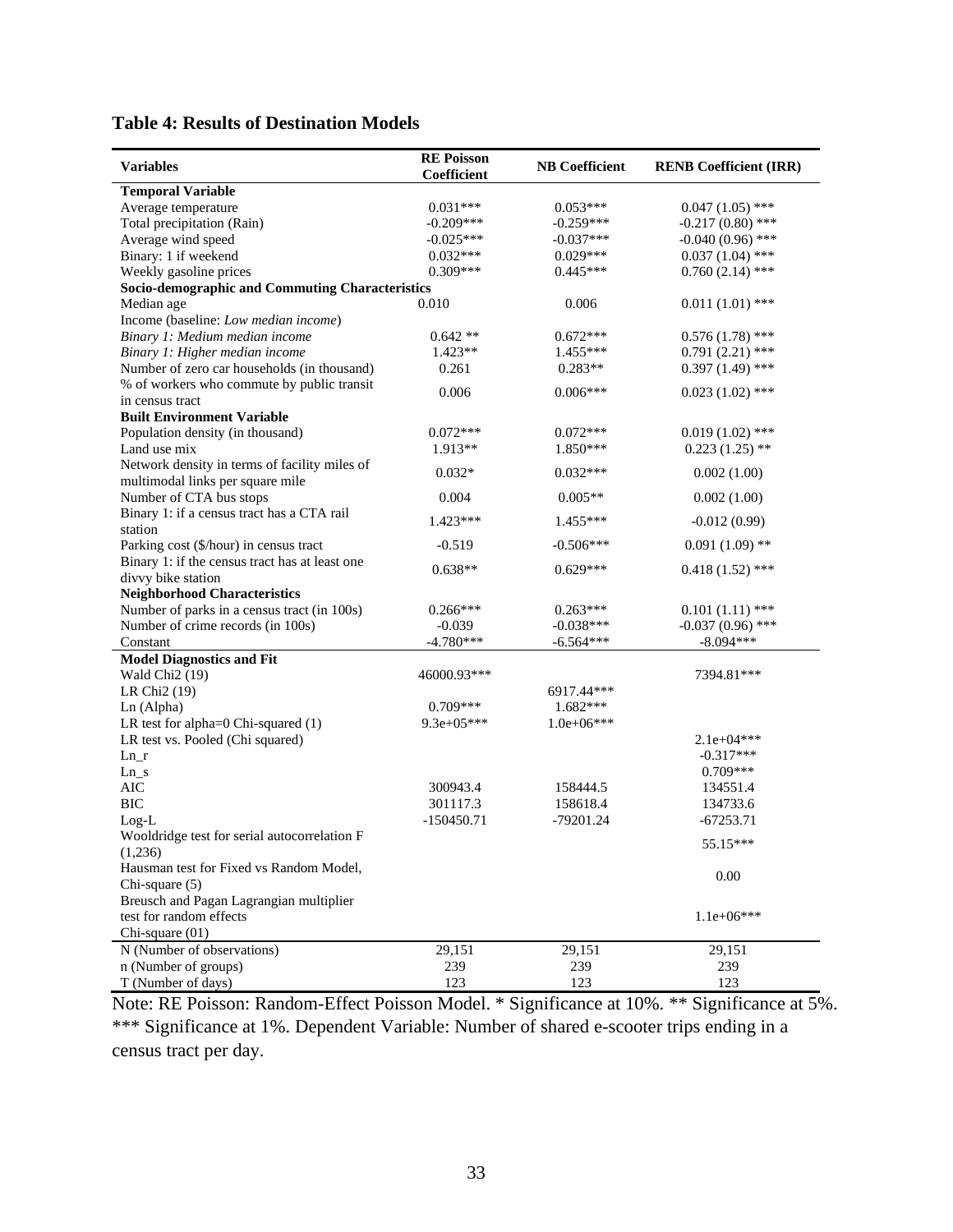variable's value is associated with a significant decline in shared e-scooter demand. Otherwise, the variable does not affect the e-scooter demand.

# <span id="page-42-0"></span>**4.2 Parameter Estimates**

#### <span id="page-42-1"></span>*4.2.1 Temporal variables*

All three weather variables are statistically significant in both the origin and destination models. While higher average temperature produces more e-scooter trips, precipitation (rain) and wind gust are negatively associated with e-scooter usage. The IRR value indicates that a onemillimeter increase in the rain (standard deviation  $(sd)$ : 0.29) is associated with a 20%<sup>1</sup> (both models) reduction in e-scooter usage while holding all other variables in the model constant. This is not surprising, given that rain makes it harder to ride e-scooters. Besides, while riding in the rain on an e-scooter is said to be safe, manufacturers do not exactly encourage it, especially if it is heavy (Scooter Sight, 2017). Moreover, the model's overall weather results are consistent with the previous studies (e.g., see Corcoran et al., 2014; Noland, 2019; Mathew et al., 2019a; Younes et al., 2020).

The time of week binary variable shows a higher e-scooter usage during the weekend in both the origin and destination models. One possible reason for this observation may be that most casual e-scooter riders use it for leisure purposes (Espinoza et al., 2019; McKenzie, 2019), leading to higher e-scooter demand during weekends as more people go out for non-work purposes during weekends.

The final time-variant variable of the model is the weekly gasoline prices. The study finds a significant positive relationship between the weekly gasoline prices and shared e-scooter

<sup>&</sup>lt;sup>1</sup> IRR=0.80; percentage change =  $(0.80-1)$  \*100 = -20%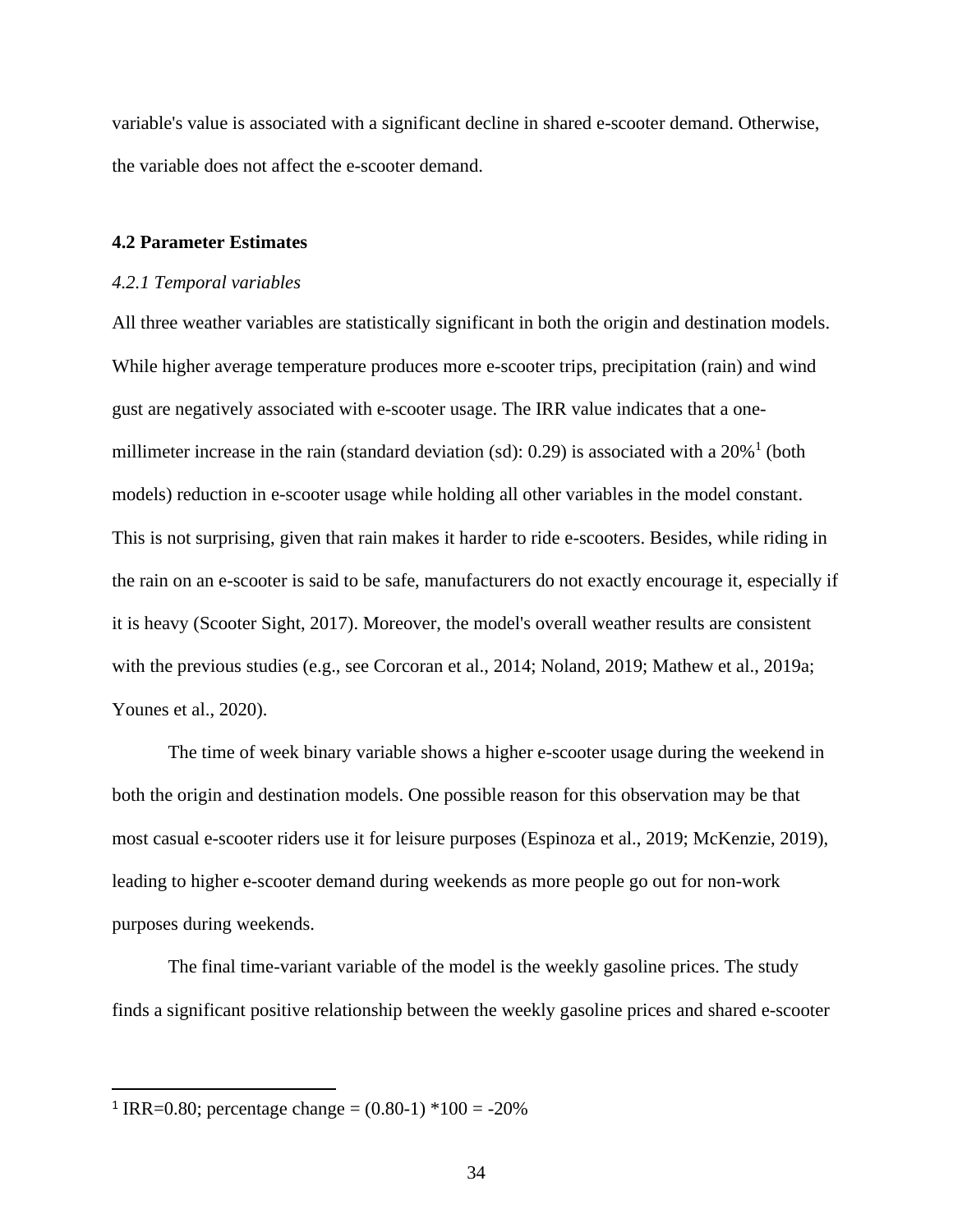usage, which is in line with Younes et al. (2020). The IRR values of both models (Origin: 2.24 and destination: 2.14) indicate that a one-dollar increase in weekly per gallon gasoline price (sd: 0.16) results in a  $124\%$ <sup>2</sup> and  $114\%$  increase in e-scooter ridership in origin and destination census tracts, respectively. The main reason behind this finding may be that people prefer to avoid car trips when gasoline prices are higher, and these trips shift to more e-scooter trips as higher gasoline taxes (prices) are related to greater use of "green" transportation modes (Moreau et al., 2020). However, these shifts may be a temporary adjustment to maintain their travel behavior in the short-term rather than a long-term behavior change.

# <span id="page-43-0"></span>*4.2.2 Socio-demographic and commuting characteristics*

The origin and destination models' results find median census tract income as an important determinant of e-scooter demand in Chicago. A neighborhood with medium- and higher-income households produce more e-scooter trips than that of a lower-income neighborhood. This result contradicts the results of Jiao & Bai (2020), who find a negative relationship between income and e-scooter usage in Austin, Texas. One possible reason for this contradictory finding is the availability of e-scooters in low-income neighborhoods. None of the companies participating in the Chicago pilot program consistently ensured 25 percent of their e-scooters were available in low-income neighborhoods throughout the pilot (E-scooter pilot evaluation, 2020). This kind of spatial disparity was also found in dockless bike-share systems in other cities. For example, Mooney et al. (2019) investigated the spatial equity of access to dockless share bikes and found that higher-income neighborhoods tended to have higher availability of dockless bikes in Seattle,

 ${}^{2}$ IRR=2.24, percentage change = (2.24-1)  $*100 = 124\%$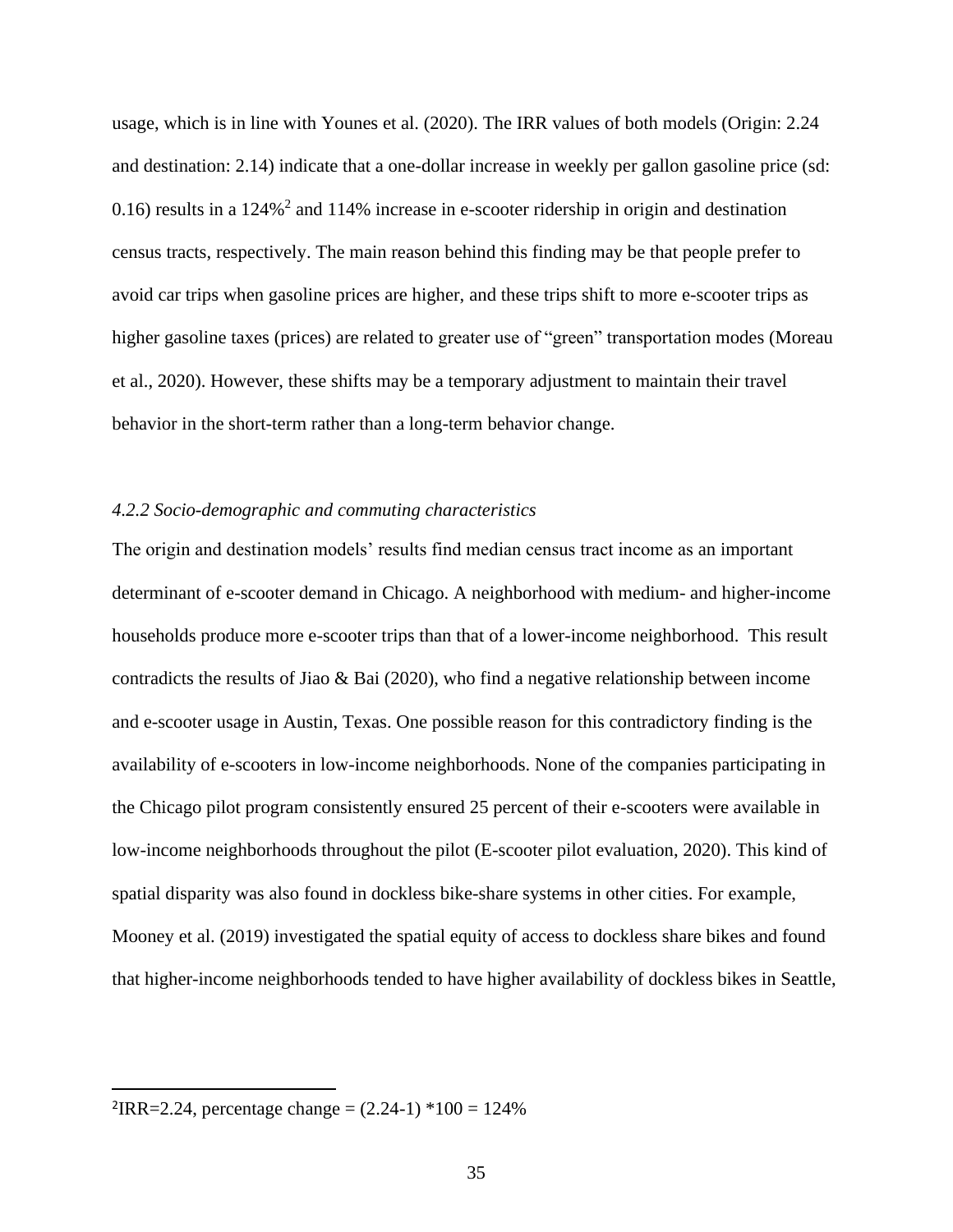US. Another possible reason could be the presence of a higher percentage of unbanked households in Chicago compared to Austin (7.4% vs. 4.5%).

Moreover, 90 percent of these unbanked households in Chicago have an annual family income of less than \$50,000 (FDIC, 2017). These unbanked or underbanked households are effectively excluded from new services like shared e-scooters, fare discounts for transit passes, and other transportation services that require access to credit cards (King and Saldarriaga, 2017). Indeed, the complaints received by the city of Chicago during the pilot suggested that some companies' programs were difficult to access for the people who do not have a bank account (Escooter Share Pilot Program, 2019).

While the median age variable is not statistically significant in the origin model, it is significant in the destination model. The reason behind a different result in origin and destination models is hard to tease out due to the lack of disaggregated level user's demographic data. As expected, neighborhoods with a higher number of carless households produce more e-scooter trips. The variables related to commuting mode are significant and have positive signs in both origin and destination models. Results indicate that the higher demand for e-scooter trips is related to the higher percentage of workers who use public transport to get to and from work. This is expected as workers commuting by transit may prefer e-scooters to reach the transit stations instead of walking as there is evidence that e-scooter trips are replacing walking in some cases (E-scooter Share Pilot Program, 2019).

Although previous studies (e.g., Jiao and Bai, 2020) found a positive relationship between higher education attainment and e-scooter usage, we could not include this sociodemographic variable in the model because of the multi-collinearity issue.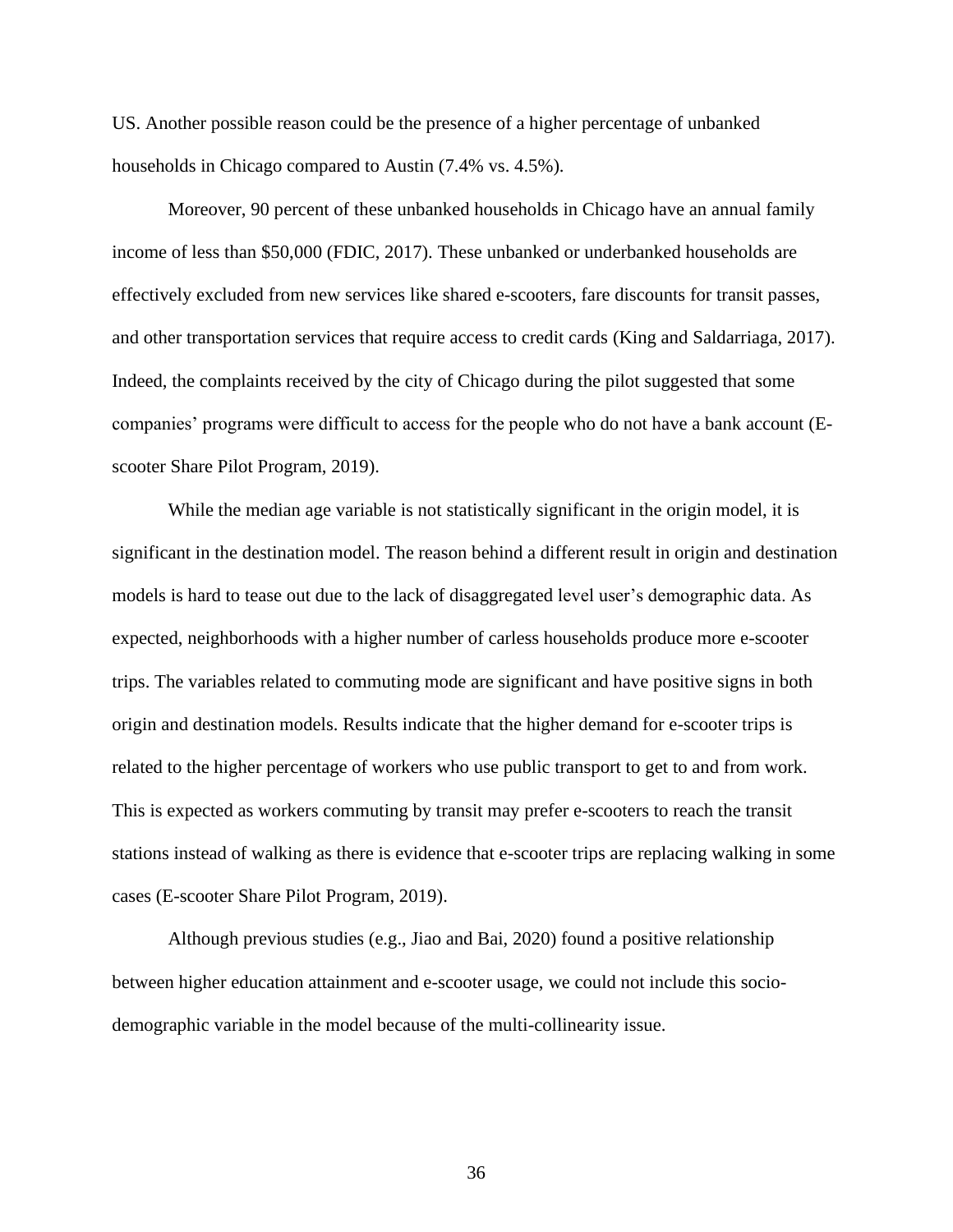# <span id="page-45-0"></span>*4.2.3 Built-environment variables*

The model shows that all the 'D' variables are statistically significant and have expected signs for both the origin and destination models. The population density variable reaffirms the findings of the previous studies (e.g., Jiao and Bai, 2020; Caspi et al., 2020) by showing a positive relationship with e-scooter usage. The land use mix variable appears to be an important determinant of e-scooter demand with a statistically significant positive sign. The IRR value of the origin model indicates that a one-unit increase in mixed land use (sd: 0.14) is associated with a 23% increase in e-scooter demand, whereas a 25% increase is observed in the destination model. This is possible because people living in a neighborhood with mixed land uses are more likely to make fewer car trips and use more alternative transportation (Moreau et al., 2020). This finding is consistent with the results of previous studies (Caspi et al., 2020).

The multimodal network density variable has a positive sign in both models, indicating that a neighborhood with more network density in terms of facility miles of multimodal links per square mile is associated with more e-scooter usage. But this variable is not statistically significant in the destination model.

The results of the transit supply features are mixed in both models. The coefficient of the number of CTA bus stops is only significant in the origin model. It indicates that the number of bus stops within an origin census tract is negatively associated with the demand for e-scooter trips. Conversely, a census tract with at least one rail station (sd: 0.35) is associated with 13% more e-scooter usage than a census tract with no rail station in the origin model. This variable is not statistically significant in the destination model.

There are many possible explanations for these mixed results. One possible reason behind this result is that travelers can use buses instead of shared e-scooter to make short-distance trips for which e-scooters are mostly popular (Lee et al., 2019). While it is expected that e-scooter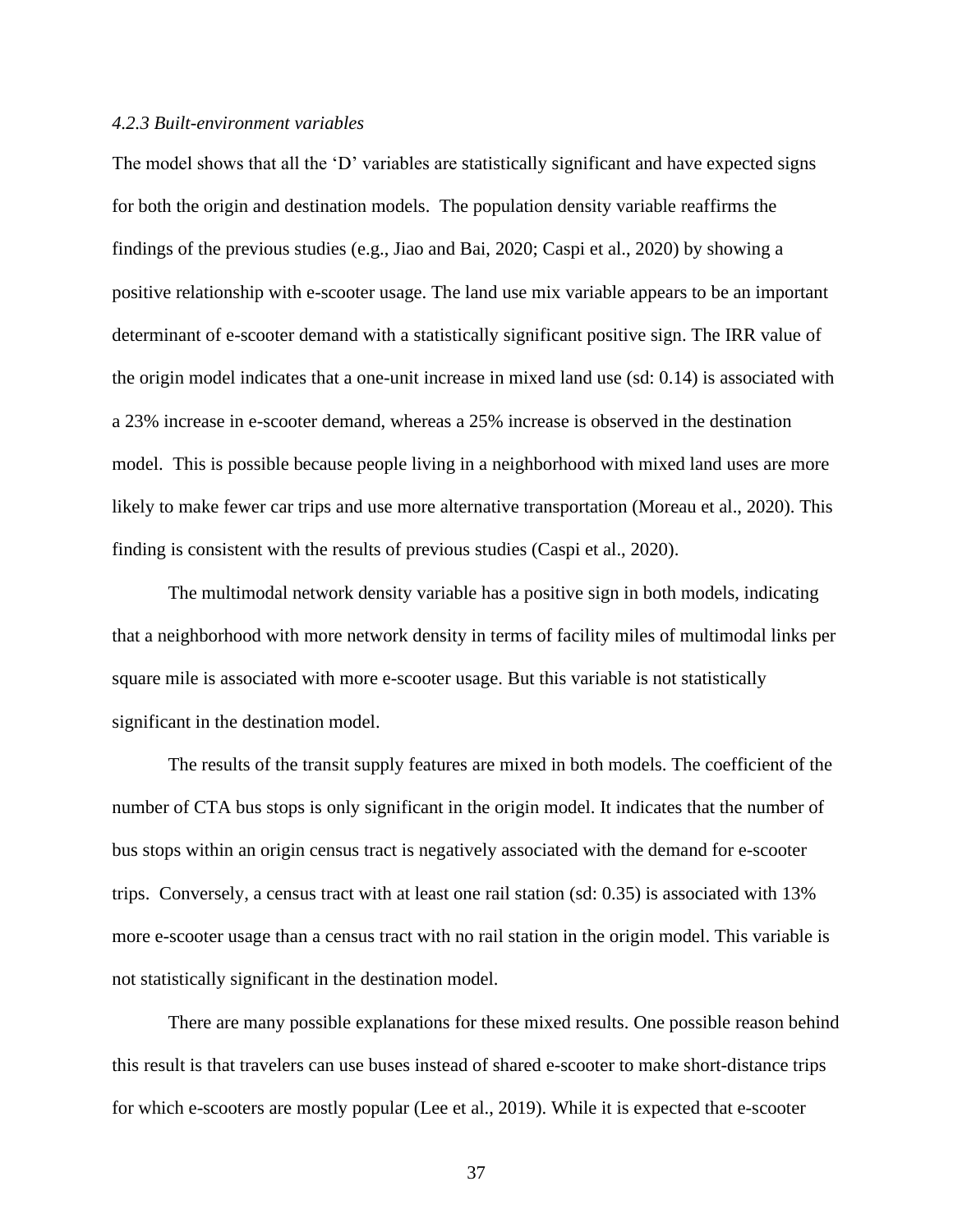trips might complement the bus network for the first- and last-mile trips, the distance to the bus stops from residence may be short enough (due to the ubiquitous presence of bus stops in Chicago) that people would prefer walking to the bus stops rather than using an e-scooter. Because e-scooters cover the travel demand gap between walking and biking in cases where a trip is both too long to walk and too short to ride a bike (Jiao and Bai, 2020). On the other hand, the possible reason for the findings that origin tracts with no train station are associated with fewer e-scooter trips is that e-scooters are less likely to substitute an entire trip from origin to destination. Instead, it is more likely to replace an access/egress trip to public transportation (Lee et al., 2019). By the same token, travelers of an origin census tract with at least one train station might use e-scooters as a last-mile trip mode to a train station as the distance from a train station to their residences would be too long for a walking trip. One possible explanation for the insignificant transit variable in the destination model is that users may not be able to use shared e-scooters to reach a station (first-mile) because e-scooters in Chicago are more likely to be available near transit than in places away from transit (E-scooter Share Pilot Program, 2019). The result is also supported by Espinoza et al.'s (2019) findings that e-scooters in Atlanta were not commonly used to reach a transit station.

The parking feature variable is significant and positive in both origin and destination models. The IRR values of the parking cost in both models indicate that a one-dollar increase in per hour parking price (sd: 0.34) is associated with around a 10% increase in e-scooter demand. One potential explanation of this finding is that travelers significantly reduce their car use when parking is more expensive (Shoup, 2005; Yan et al., 2019), and modal responses are highly sensitive to local conditions such as the availability and convenience of competing travel modes (Gimenez and Molina, 2019). Since e-scooters are generally cheaper and environment-friendly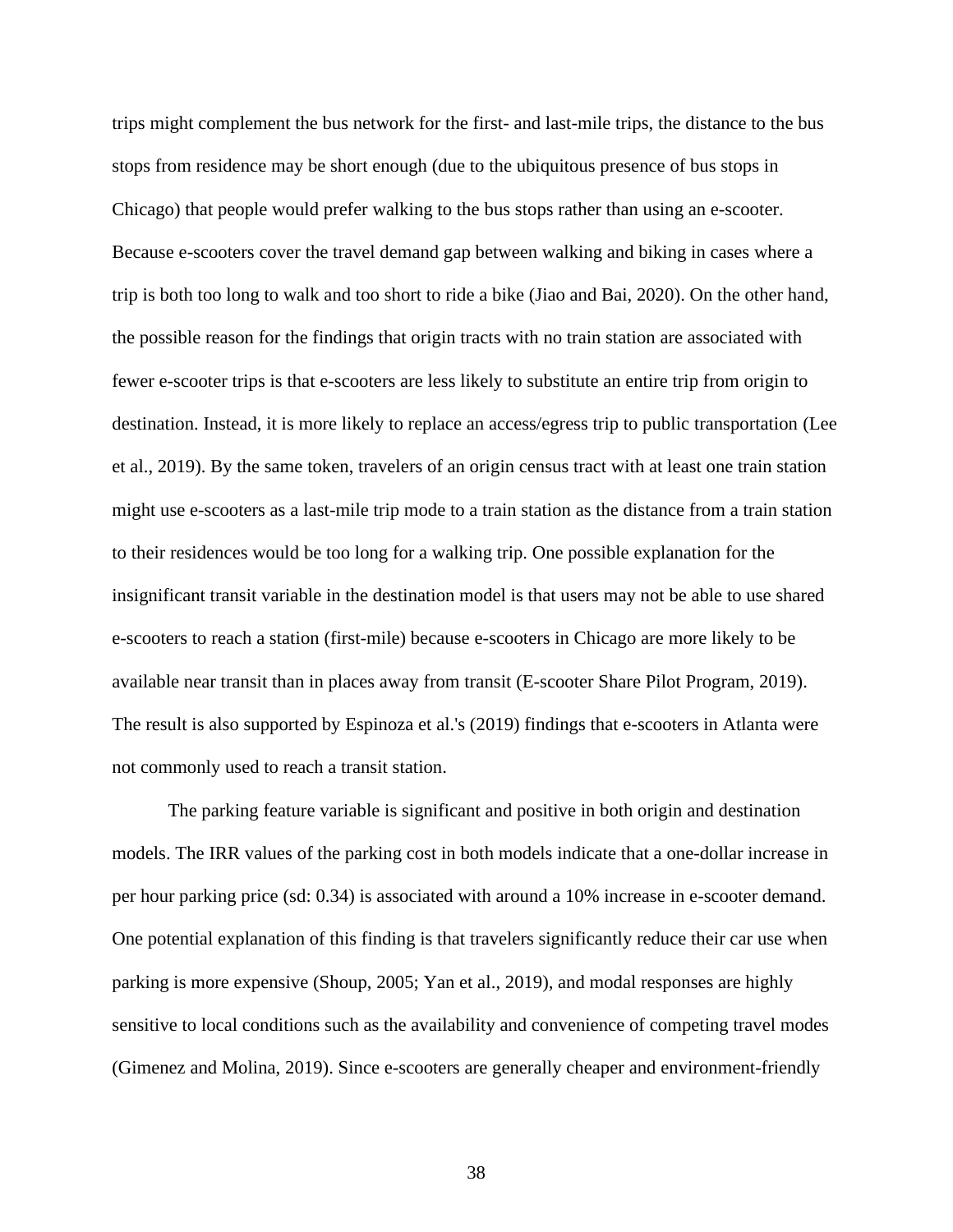alternatives, many travelers may ride e-scooters instead of personal cars where the parking cost is comparatively higher.

We found an interesting association between the binary variable for the presence of a Divvy bike-share station and e-scooter usage. The origin and destination models show that a census tract with at least one Divvy bike-share station (sd: 0.50) generates 51% more shared escooter trips (52% in the destination model) than a census tract with no bike-share station. While this result seems counterintuitive, it echoes the results of Younes et al. (2020). They found a complementary relationship between dockless scooter trip activity and member station-based bike-share trip activity. Moreover, the result is consistent with the user survey findings, where respondents indicated they were more likely to use e-scooters to replace rideshare trips than to replace Divvy trips (E-scooter Share Pilot Program, 2019). There are many possible explanations for this complementary relationship between two seemingly competitive modes. First, following the explanation of Younes et al. (2020), Divvy is a station-based and member-based system where bikes may not be readily available at popular Divvy bike-share stations during the time of high demand of the limited bike capacity infrastructure. This forced bike-share users (members of the system) to use an alternative available similar transportation mode such as e-scooters. This is also supported by the e-scooter pilot evaluation findings, which reported that e-scooter ridership was geographically concentrated in areas with a high density of other options such as Divvy, bus, and rail rather than in areas with fewer options (E-scooter Share Pilot Program, 2019). Second, e-scooter unavailability in areas with fewer other transportation options may lead to this result. The pilot program serves neighborhoods that are not served well by other transportation services as well as covers areas that have a diverse set of additional transportation options (such as Divvy bikesharing). Moreover, e-scooters were not equitably distributed in the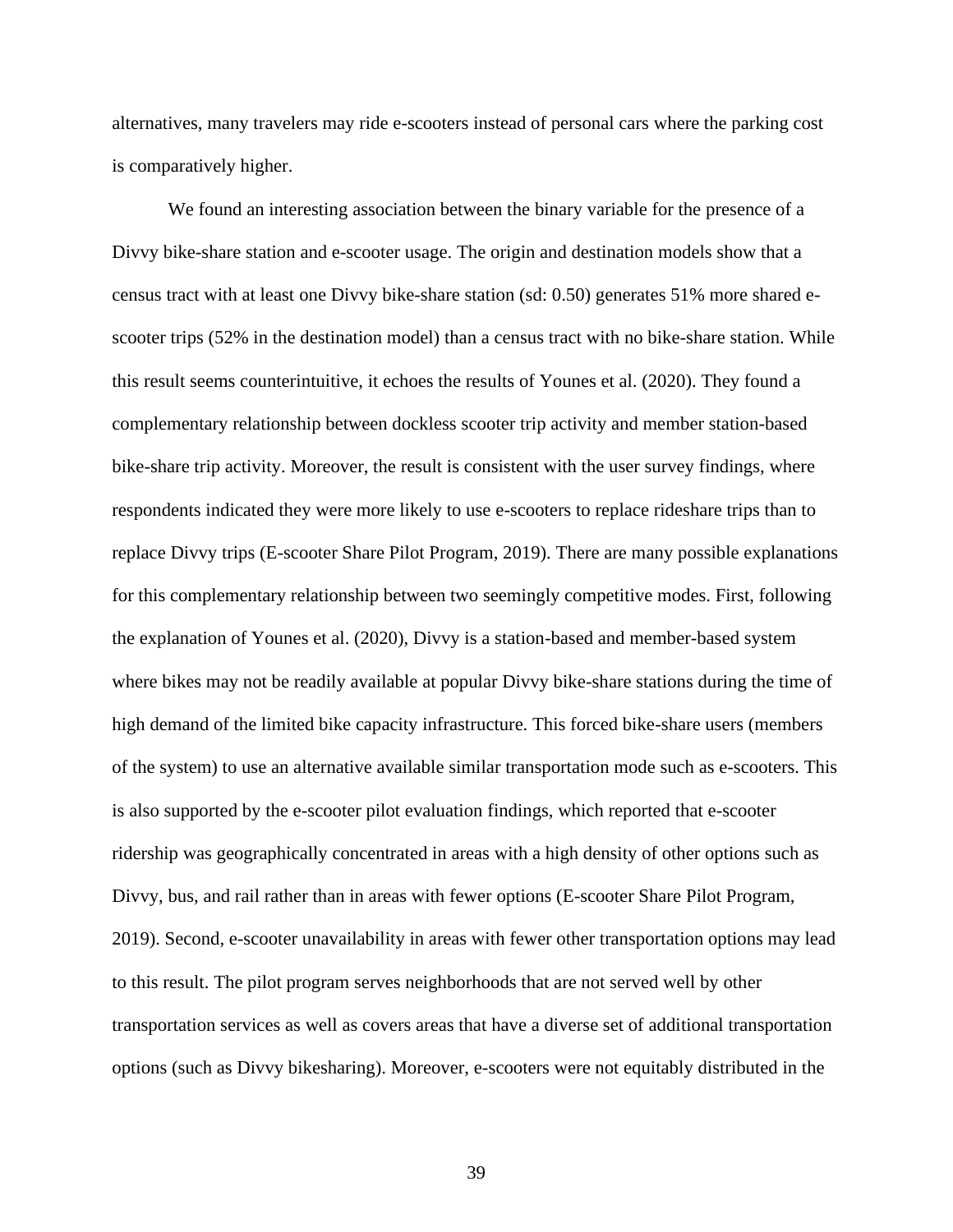former neighborhoods (E-scooter Share Pilot Program, 2019). Third, an important difference between the Divvy system and e-scooters is that Divvy bikes can only be picked up and dropped off at docked station locations. Divvy bikeshare members may use e-scooters for short-distance trips from or to the divvy stations. Finally, the pilot e-scooter program was new, and many divvy members may want to try it for the first time as survey respondents' motivations for trying escooters for the first time is very high (E-scooter Share Pilot Program, 2019).

# <span id="page-48-0"></span>*4.2.3 Neighborhood characteristics*

The coefficients of the two neighborhood variables are significant in both the origin and destination model. The positive coefficient for the number of parks and open spaces in a census tract is consistent with prior expectations and in line with previous studies (Caspi et al., 2020; Jiao and Bai, 2020). Finally, model results show that the census tract with more crimes has a negative impact on e-scooter demand. Both models' IRR values indicate that an increase in crime by one hundred (sd: 3.80) (between 2015 and 2019) reduces shared e-scooter usage by 4%. This finding echoes the relationship between crimes and public bikeshare station usage, as Hyland et al. (2018) found a negative association between crime and bike-share station usage in Chicago.

#### <span id="page-48-1"></span>**Chapter 5. Conclusion**

#### <span id="page-48-2"></span>**5.1 Summary**

The objective of this thesis is to model the determinants of shared e-scooter usage. To fulfill this objective, we analyze the data from the e-scooter pilot program (2019) in Chicago, containing the shared e-scooter trip data from the ten permitted e-scooter companies. The model acquires the e-scooter trip data for 123 days (from 15 June 2019 to 15 October 2019) on the census tract level within the pilot program's boundary. The variables included in the model are time-variant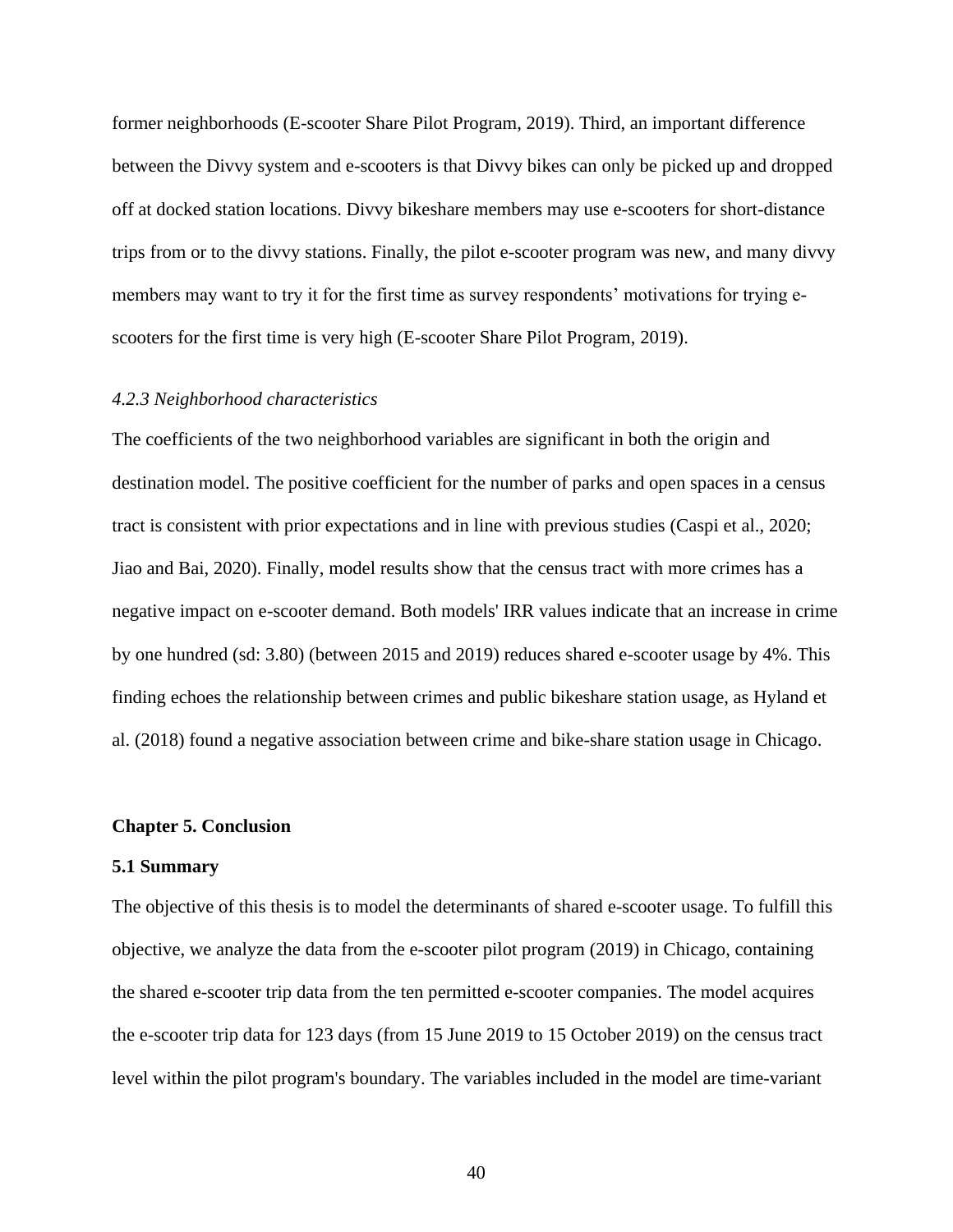variables (weather data, weekday/weekend, and gasoline prices) and time-invariant variables (socio-demographic, built environment, and neighborhood characteristics). As the overdispersion and serial correlation exist in the dataset, the study employs a random-effect negative binomial (RENB) model for the daily trip origin and destination counts at the census tract level.

Results of the RENB model reveal that the important determinants (significant in both origin and destination models) that contribute to increases in shared e-scooter demand in Chicago due to a unit change in the respective variable are: i) income, ii) gasoline prices, iii) presence of a Divvy bike-share station, iv) number of zero-car households, v) land use mix, vi) parking cost, vii) number of parks and open spaces in a census tract, viii) average temperature, and ix) weekend. On the other hand, the significant determinants that are found to decrease the shared e-scooter usage are: i) precipitation (rain), ii) the number of crimes, and iii) average wind speed.

### <span id="page-49-0"></span>**5.2 Policy Implications**

The findings of this study provide valuable insights for city planners and policymakers, which have implications for the regulations, planning, and management of shared e-scooters. Results indicate that areas with higher population density and mixed land use with a medium- to higherincome are more involved in e-scooter usage. This result contradicts previous studies which found a negative association between income and shared e-scooter use (Bai and Jiao, 2020; Jiao and Bai, 2020). The lower availability of shared e-scooter in the low-income neighborhood in Chicago may be one of the reasons for these contradicting results. To ensure equity and higher usage among lower-income communities, planners and policymakers should impose requirements and regulations that e-scooter operators ensure a certain percentage of e-scooter availability in low-income neighborhoods throughout the day. Another possible reason could be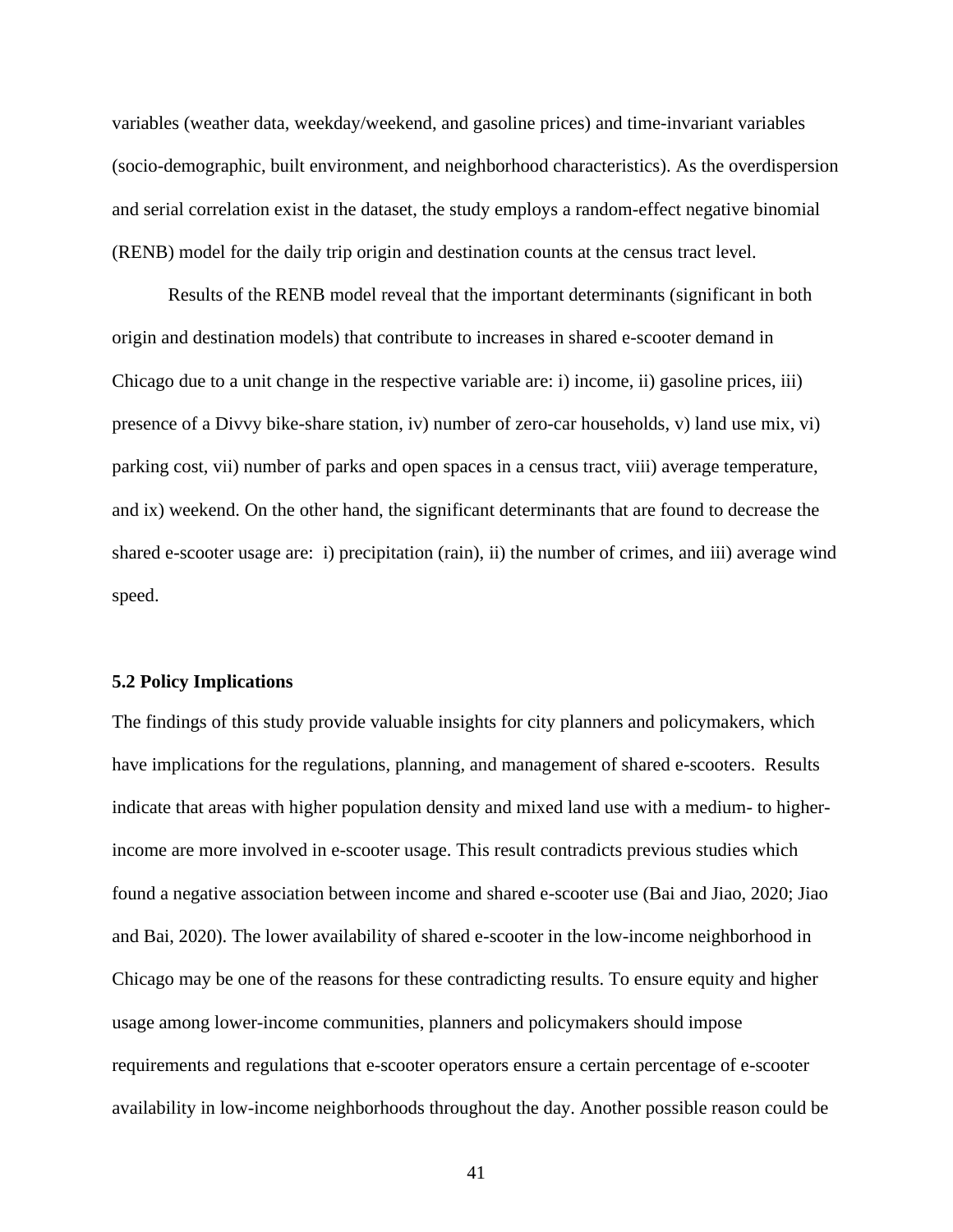the fact that many of Chicago's low-income households do not have access to mainstream bank accounts or credit cards (FDIC, 2017), which are required to access shared e-scooters or any other smartphone-based-shared transportation services. To ensure equity and provide services to underserved communities, policymakers and shared e-scooter companies need to create a system that is easily accessible to the users with no credit cards as well as considering access to mainstream financial products as part of their equity analyses (King and Saldarriaga, 2017; Golub et al., 2019). Besides, the City government can regulate the availability of dockless escooters in low-income areas to ensure equity.

The findings related to the parking cost suggest that a higher parking cost is associated with higher usage of e-scooters. The city authority could provide more e-scooters in areas where they want to increase the parking cost. This would minimize the negative impact of increased parking costs on car users and help reduce the use of personal vehicles. Results of transit supply feature variables reveal a mixed relationship between e-scooters and public transportation stations. On the other hand, while the origin census tracts with at least one train station generate higher e-scooter demand than census tracts with no station, this variable is not statistically significant in the destination model. These results indicate that shared e-scooter trips are more likely to start near a transit station than end near a transit station, i.e., they are more likely to be "the last-mile" than "the first-mile." These findings provide insights into the e-scooter companies and transit authorities that e-scooters may act as a complement mode to transit for "the last-mile" in areas with rail stations. It may also work as a "the first-mile" trip to transit station if the availability of these services can be increased throughout the city.

Usage of shared e-scooters is also associated with census tracts with at least one public Divvy bikeshare station. The findings can be helpful for shared e-scooter companies as they can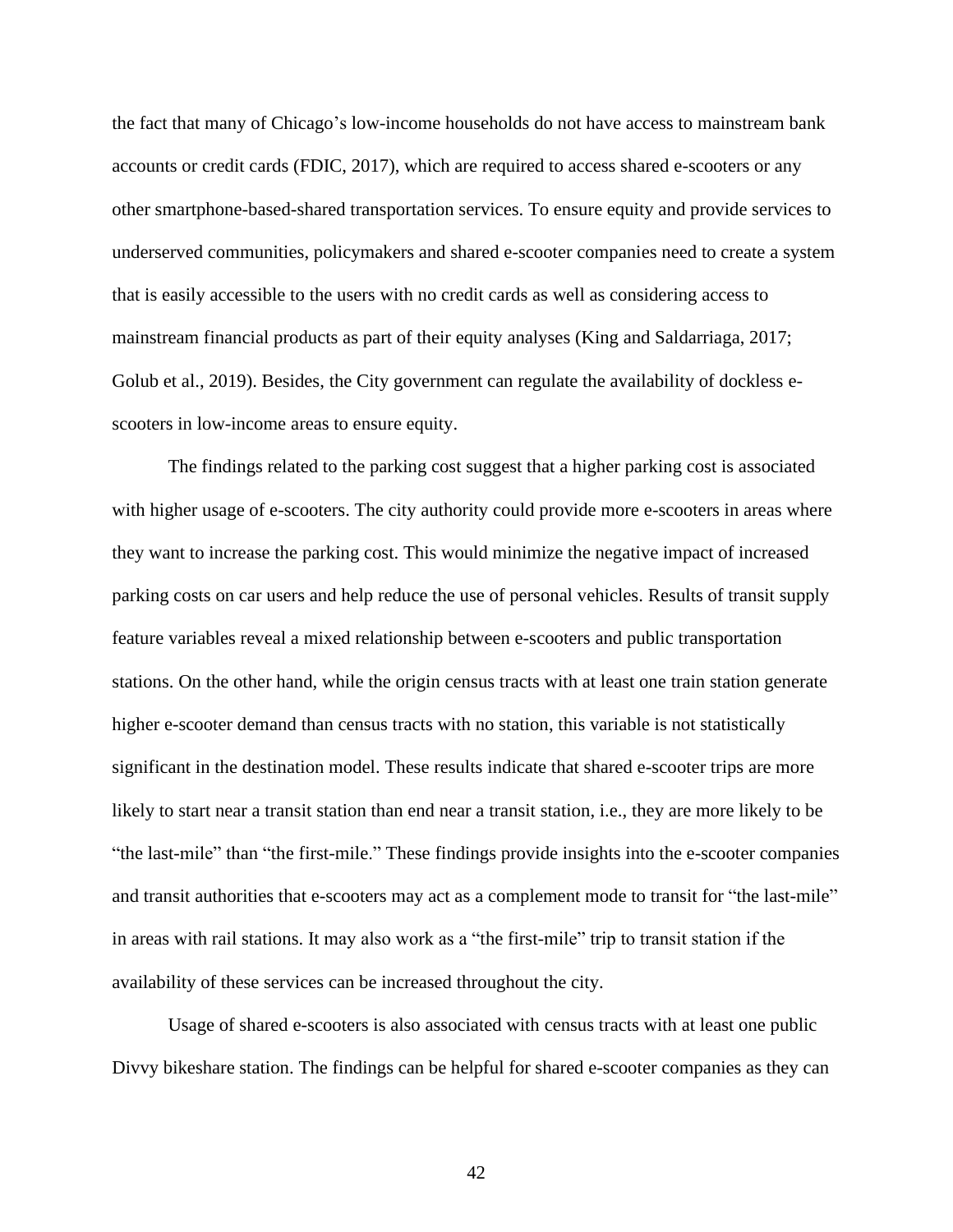increase the usage of shared e-scooters by expanding the availability of e-scooters in areas with existing Divvy stations.

The result related to the weekly gasoline price is positively associated with e-scooter usage, which reinforces the importance of gasoline prices (and taxes) on the use of energyfriendly modes (Gimenez-Nadal and Molina, 2019). However, more research is needed to determine if the relationship established here holds and test whether these shifts are temporary adjustments or long-term behavior changes towards adopting "green" modes. Because this study, like most previous studies (e.g., Lane, 2010; Goetzke and Vance, 2018; He et al., 2020; Younes et al., 2020), considered changes in gas price over a relatively short period of time. As gas prices can fluctuate by large margins over a short period, we expect any modal shift response to be somewhat subdued, especially for non-discretionary travel. Previous research demonstrates that cutting discretionary auto travel is a popular response to higher gasoline prices (Trent and Pollard, 1983). If the higher prices are temporary, travelers are probably more likely to make personal budget adjustments in the short-term rather than switch modes due to higher prices (Lane, 2010).

Results of weather variables indicate that higher temperature is positively associated with e-scooter usage, while rain and higher wind speed negatively affect the e-scooter demand, suggested that inclement weather conditions are significant detractors for e-scooter trips. This information can help e-scooter companies and transportation planners to plan for and manage escooters under various weather conditions. In addition, e-scooters are found to be more popular during weekends than on weekdays. These findings can also benefit shared e-scooter companies as they can introduce different fare programs for weekdays to attract more trips.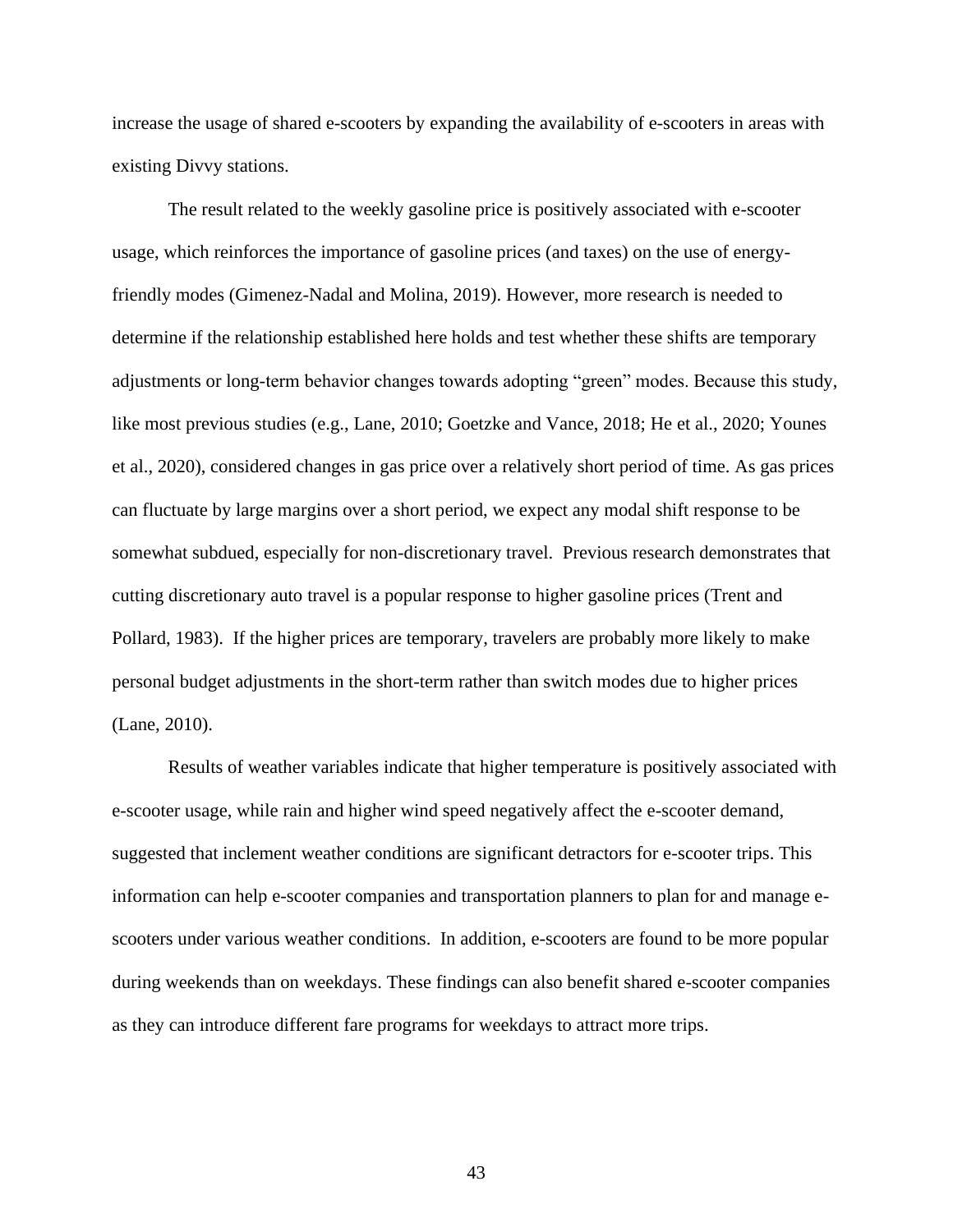### <span id="page-52-0"></span>**5.3 Limitations and Future Research**

Although the study only uses data from Chicago, which has unique characteristics like any other city, the findings of this study not only provide valuable insights for city planners and policymakers, they can also help future shared micromobility research identify important factors that appear to vary (or to be similar) across cities. However, careful consideration needs to be taken to generalize the findings since the model was developed based on specific time-period data from a pilot program. A similar model can be applied using year-long shared e-scooter data from other cities for the better generalizability of the results. For example, since the E-scooter pilot program in Chicago was conducted mainly in the warm weather period, the study could not capture the impact of winter weather on e-scooter usage. Future studies should use year-long data to estimate the effects of other weather events such as snowfall on e-scooter usage.

Another limitation of this study is that the pilot program data only covers a specific region in Chicago. As a result, some findings could be context-specific and inconclusive. For example, while previous bikesharing studies found several points of interest variables such as restaurants and museums are significant determinants of bikesharing demand (e.g., Hyland et al., 2018), these variables are not statistically significant in any of the models. It is not clear from this study whether this is due to the dissimilarity between e-scooter usage and traditional bikeshare usage or the limitation of the data's spatial coverage (pilot area only). Likewise, while the origin model's transit supply variables indicate that people link e-scooters to transit trips, it does not capture the substitute effect. That is, whether e-scooter trips replace bus or rail trips. A more in-depth investigation of these matters is needed using city-wide data.

While the usage of shared e-scooters is positively associated with the presence of Divvy bikeshare stations, it is not clear from the analysis whether shared e-scooters would have complementary or substitute relationships with station-based bike-share programs. A more in-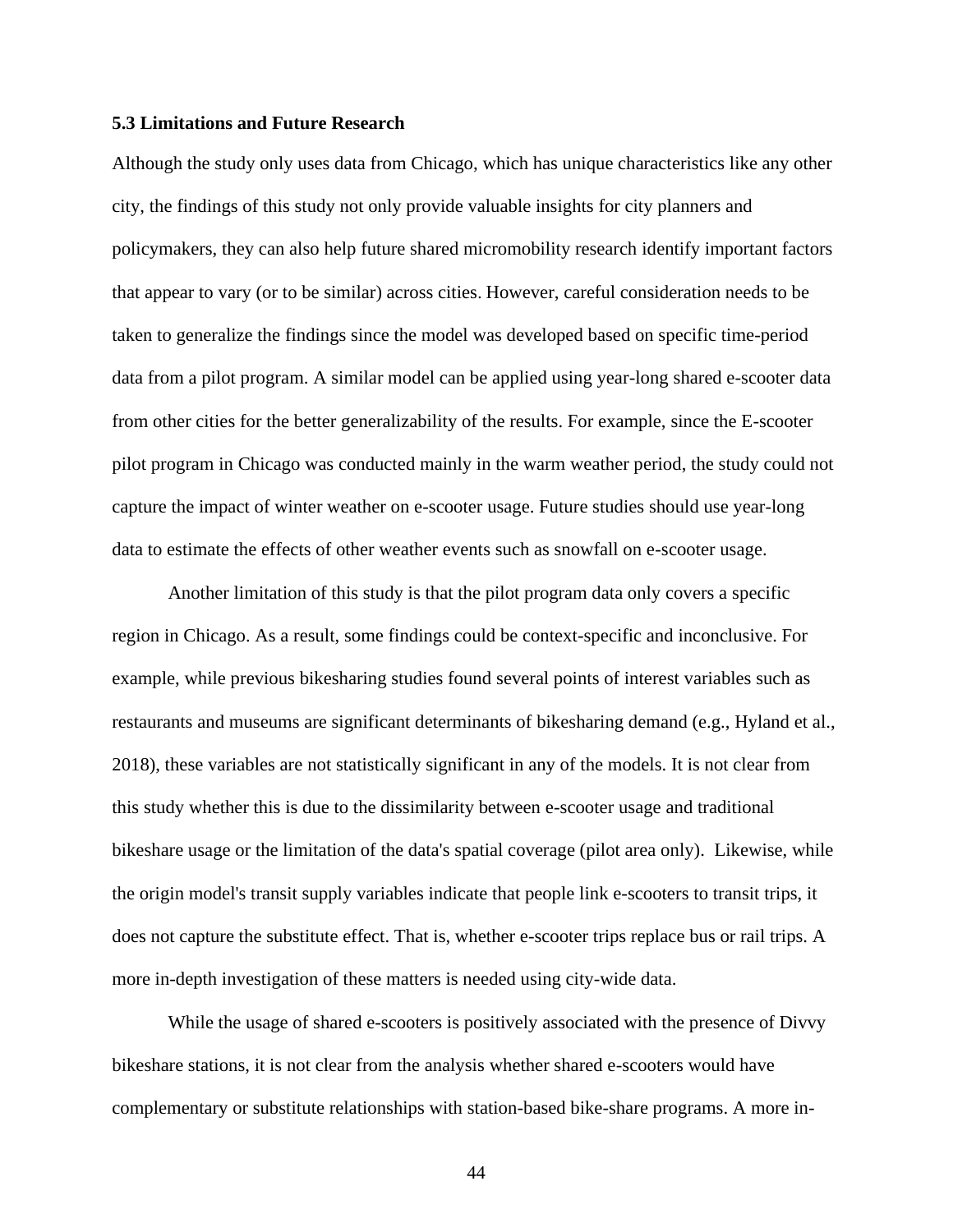depth study using data from other cities beyond pilot programs is needed. The reliability of data related to crime variables used in this study, such as assaults, robberies, and battery counts, is not satisfactory. The relationship between crime variables and e-scooter usage needs to be investigated further using a more reliable data source. In addition, the findings of the relationship between users' socio-demographic characteristics and shared e-scooter demand are inconclusive. Future research using data from whole Chicago or other cities may provide more insights on this relationship. Moreover, future studies using disaggregate level users' demographic data can also shed light on this issue.

The model also did not consider the pilot program's design and operational principles (e.g., geofencing, rebalancing requirements, etc.). This design endogeneity issue (Wang and Chen, 2020) might influence the e-scooter demand. For example, the pilot program has a rebalancing requirement of 25 percent in the two priority areas in order to ensure accessibility to underserved community areas. While the availability of e-scooters throughout the day in a neighborhood will impact its usage, the study could not include this variable as a covariate due to data limitations. This is left for future works. While the result indicates that people use e-scooters in the same places where people use Divvy bikes, it does not ensure that the e-scooter riders and Divvy riders are the same customers. This study also does not show whether e-scooters replace rides on Divvy or increase the demand for Divvy. Future studies should focus on these research questions.

Access to the "smart mobility ecosystem," including bank accounts and credit cards, is a key to the use of smart mobility services like e-scooters, which could impact the usage of these services by lower-income communities. Because they rely more heavily on paying cash for transportation services, have lower access to the internet at home and work, and are more likely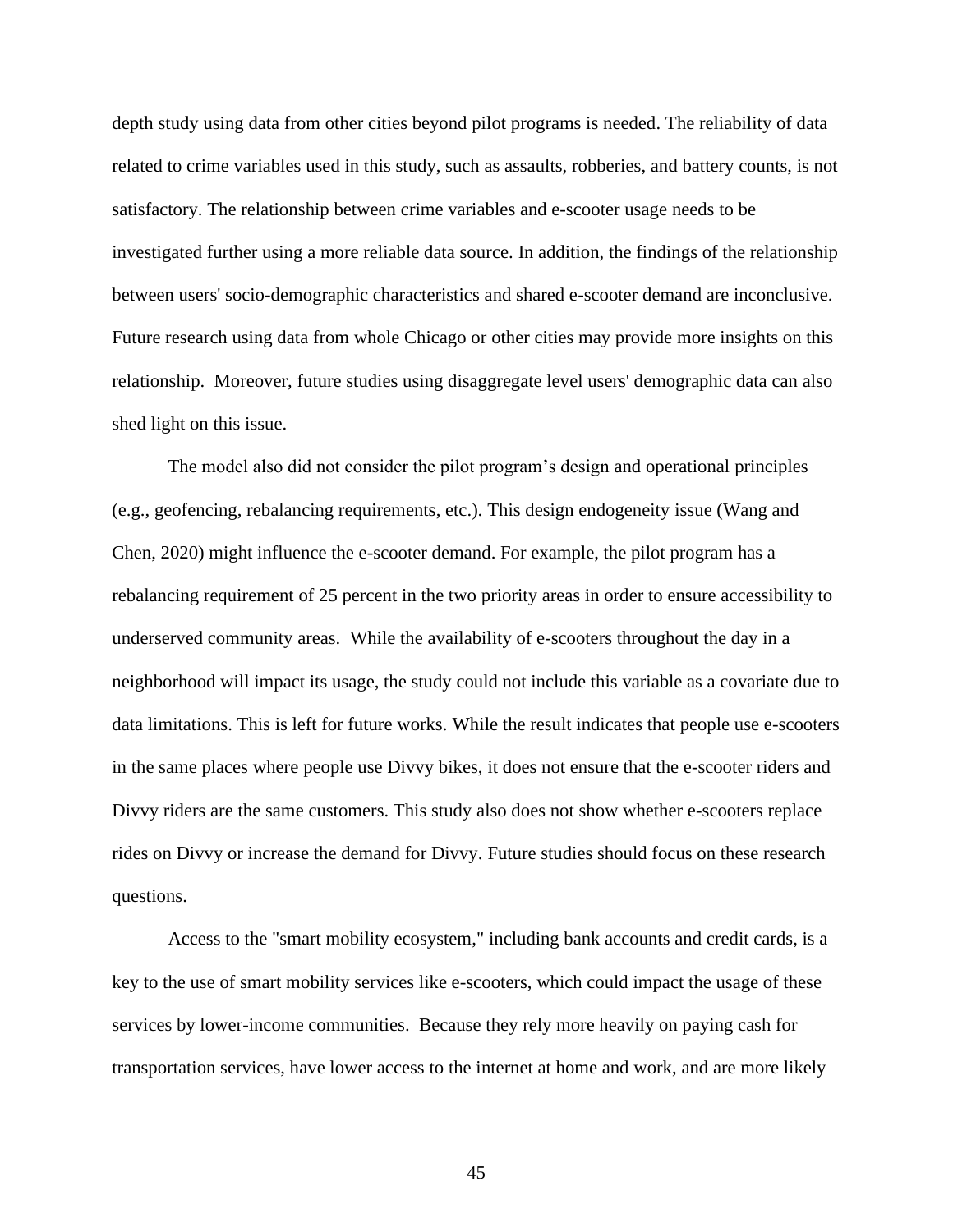to reduce data use or cancel cell plans because of cost or data restrictions (Golub et al., 2019). Future research should estimate the impact of the accessibility to smart mobility ecosystems such as unbanked and underbanked rates and smartphone ownership rates on shared e-scooter usage among lower-income communities. Another future research avenue includes clustering the census tracts (based on land use, income, or car ownership) to investigate how determinants vary across different clusters. While the model addressed the heterogeneity caused by temporal autocorrelation, we did not test the heterogeneity of significant variables. Future research should estimate a random parameter model to capture the heterogeneity of variables. Another possible model improvement involves modeling origin-destination pair flows rather than modeling origin and destination trips separately. Besides, the relationship between the price and e-scooter demand can be an important future study. Finally, this study is performed using data from the pre-COVID-19 period, and the e-scooter usage pattern may change during COVID-19 (Heineke et al., 2020). Therefore, a study concerning the e-scooter usage pattern before, during, and after COVID should be of future interest.

# <span id="page-54-0"></span>**Funding**

This research did not receive any specific grant from funding agencies in the public, commercial, or non-profit sectors.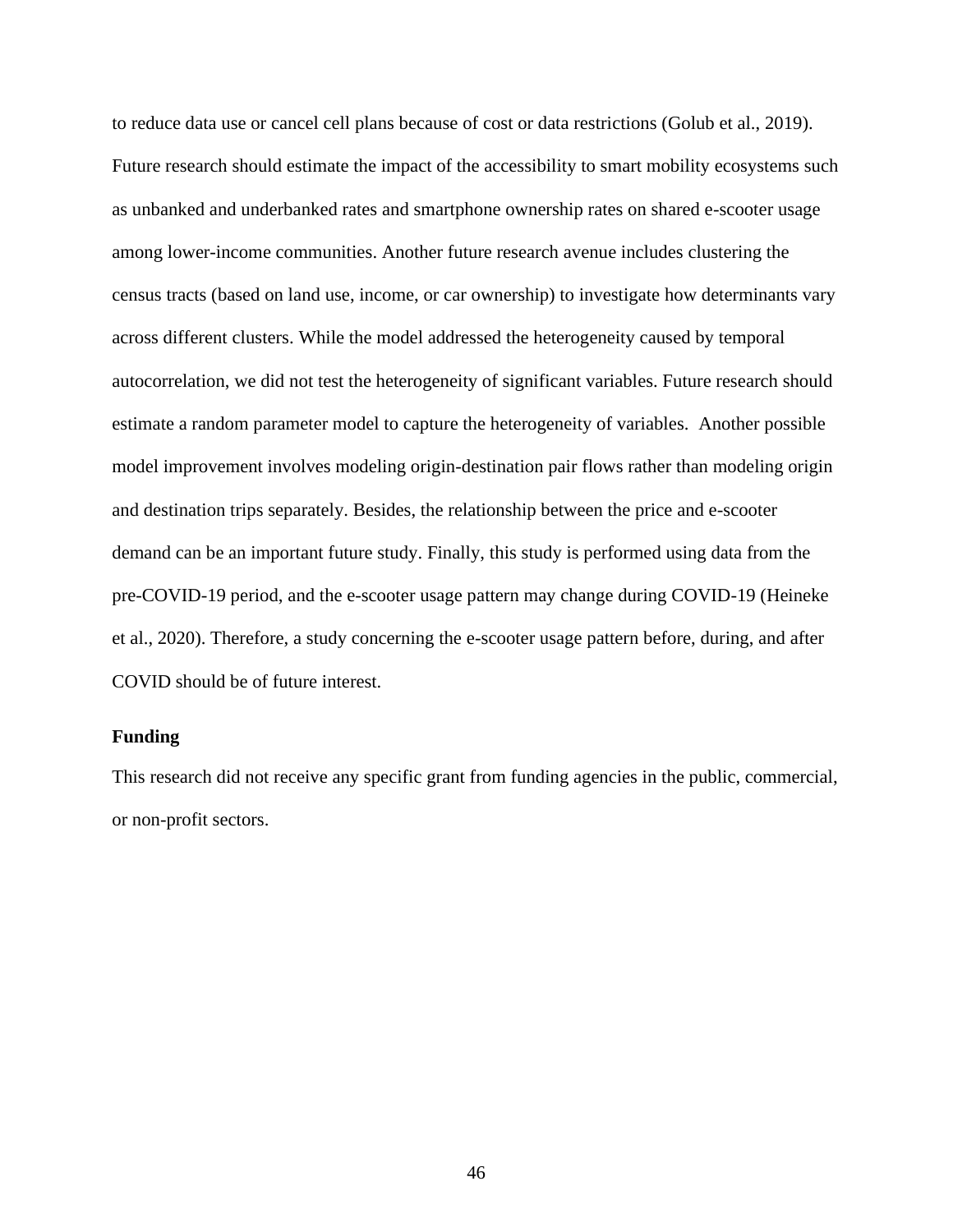# <span id="page-55-0"></span>**References**

- Aguilera-García, Á., Gomez, J., & Sobrino, N. (2020). Exploring the adoption of moped scootersharing systems in Spanish urban areas. Cities, 96, 102424.
- Bai, S., & Jiao, J. (2020). Dockless E-scooter usage patterns and urban built environments: a comparison study of Austin, TX, and Minneapolis, MN. *Travel behaviour and society*, *20*, 264-272.
- Bai, S., Jiao, J., Chen, Y., & Guo, J. (2021). The relationship between E-scooter travels and daily leisure activities in Austin, Texas. *Transportation Research Part D: Transport and Environment*, *95*, 102844.
- Breusch, T. & Pagan, A. (1979), 'A simple test of heteroskedasticity and random coefficient variation', Econometrica 47, 1287–1294.
- Brown, A. E. (2017). Car-less or car-free? Socioeconomic and mobility differences among zerocar households. *Transport Policy*, *60*, 152-159.
- Buck, D., & Buehler, R. (2012). Bike lanes and other determinants of capital bikeshare trips. In 91st Transportation research board annual meeting.
- Buehler, R., & Pucher, J. (2012). Cycling to work in 90 large American cities: new evidence on the role of bike paths and lanes. *Transportation*, *39*(2), 409-432.
- Cameron, A. C., & Trivedi, P. K. (2013). Regression analysis of count data (Vol. 53). Cambridge university press.
- Caspi, O., Smart, M. J., & Noland, R. B. (2020). Spatial associations of dockless shared escooter usage. *Transportation Research Part D: Transport and Environment*.
- Cervero, R., & Kockelman, K. (1997). Travel demand and the 3Ds: Density, diversity, and design. *Transportation research. Part D, Transport and environment*, *2*(3), 199-219.
- Cervero, R., Sarmiento, O. L., Jacoby, E., Gomez, L. F., & Neiman, A. (2009). Influences of built environments on walking and cycling: lessons from Bogotá. *International journal of sustainable transportation*, *3*(4), 203-226.
- Chen, H., Smyth, R., & Zhang, X. (2017). A Bayesian sampling approach to measuring the price responsiveness of gasoline demand using a constrained partially linear model. *Energy Economics*, *67*, 346-354.
- Chen, Z., van Lierop, D., & Ettema, D. (2020). Exploring dockless bikeshare usage: A case study of Beijing, China. *Sustainability*, *12*(3), 1238.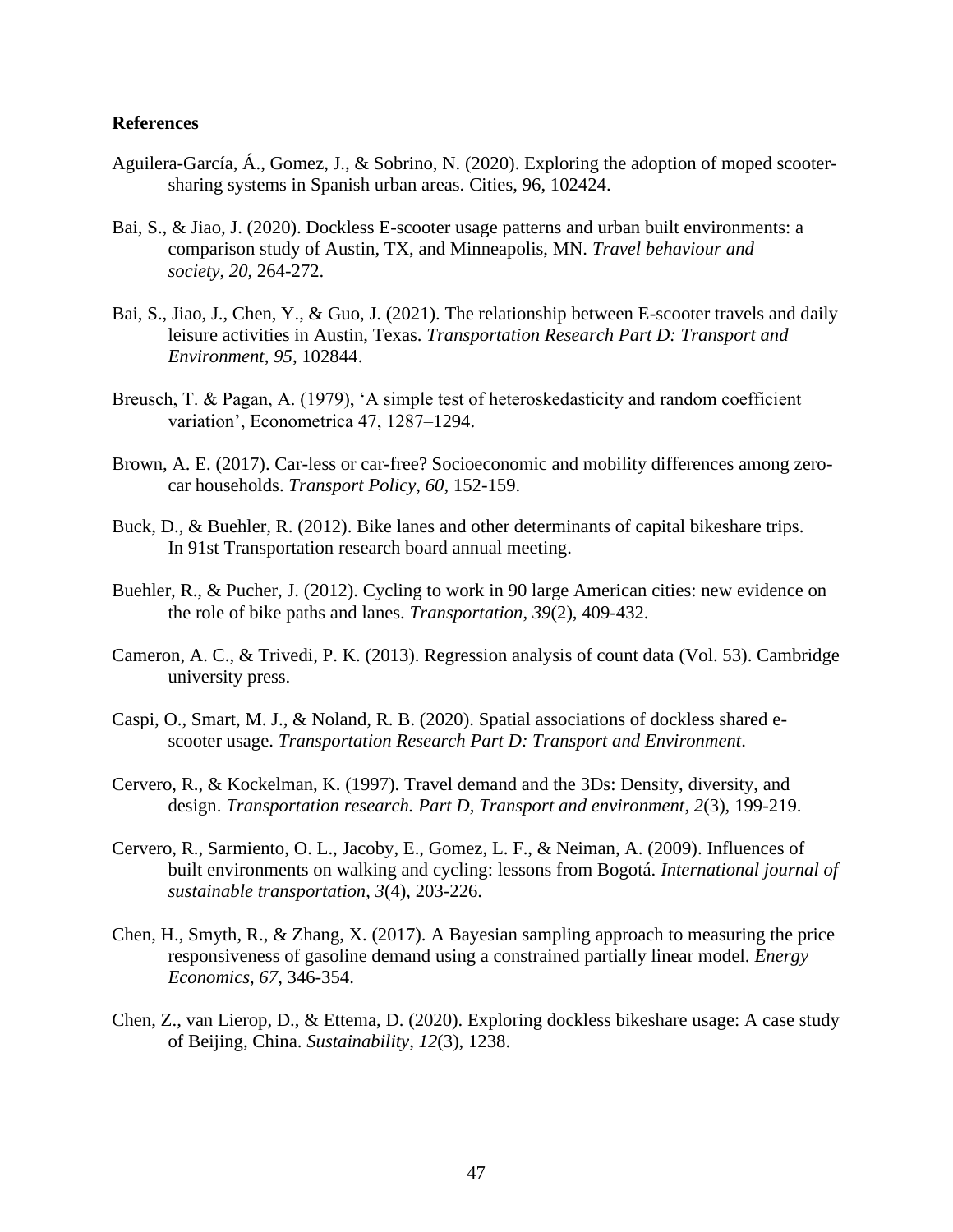- Chicago Metropolitan Agency for Planning, (2013). Land Use Inventory for Northeast Illinois. Retrieved August 1, 2020 from https://datahub.cmap.illinois.gov/dataset/land-useinventory-for-northeast-illinois-2013
- Christoforou, Z., Gioldasis, C., de Bortoli, A., & Seidowsky, R. (2021). Who is using e-scooters and how? Evidence from Paris. *Transportation research part D: transport and environment*, *92*, 102708.
- City of Chicago Data Portal, (2020). https://data.cityofchicago.org/
- Corcoran, J., Li, T., Rohde, D., Charles-Edwards, E., & Mateo-Babiano, D. (2014). Spatio-temporal patterns of a Public Bicycle Sharing Program: the effect of weather and calendar events. *Journal of Transport Geography*, *41*, 292-305.
- Currie, G., & Phung, J. (2007). Transit ridership, auto gas prices, and world events: new drivers of change?. *Transportation Research Record*, *1992*(1), 3-10.
- El-Assi, W., Mahmoud, M. S., & Habib, K. N. (2017). Effects of built environment and weather on bike sharing demand: a station level analysis of commercial bike sharing in Toronto. Transportation, 44(3), 589-613.
- Eren, E., & Uz, V. E. (2020). A review on bike-sharing: The factors affecting bike-sharing demand. *Sustainable Cities and Society*, *54*, 101882.
- E-scooter Share Pilot Program (2019). City of Chicago Data Portal.
- E-scooter Pilot Evaluation (2020). City of Chicago Data Portal.
- https://www.chicago.gov/city/en/depts/cdot/supp\_info/escooter-share-pilot-project.html Espinoza, W., Howard, M., Lane, J., & Van Hentenryck, P. (2019). Shared E-scooters: Business, Pleasure, or Transit? *arXiv preprint arXiv:1910.05807*.
- Ewing, R., & Cervero, R. (2001). Travel and the built environment: a synthesis. *Transportation research record*, *1780*(1), 87-114.
- Ewing, R., & Cervero, R. (2010). Travel and the Built Environment: A Meta-Analysis. *Journal of the American Planning Association*.
- Faghih-Imani, A., Eluru, N., & Paleti, R. (2017). How bicycling sharing system usage is affected by land use and urban form: analysis from system and user perspectives. European Journal of Transport and Infrastructure Research, 17(3).
- FDIC, 2017. Federal Deposit Insurance Corporation National Survey of Unbanked and Underbanked Households. https://www.economicinclusion.gov/surveys/2017household/
- Federal Deposit Insurance Corporation, 2017. FDIC National Survey of Unbanked and Underbanked Households. https://www.economicinclusion.gov/surveys/2017household/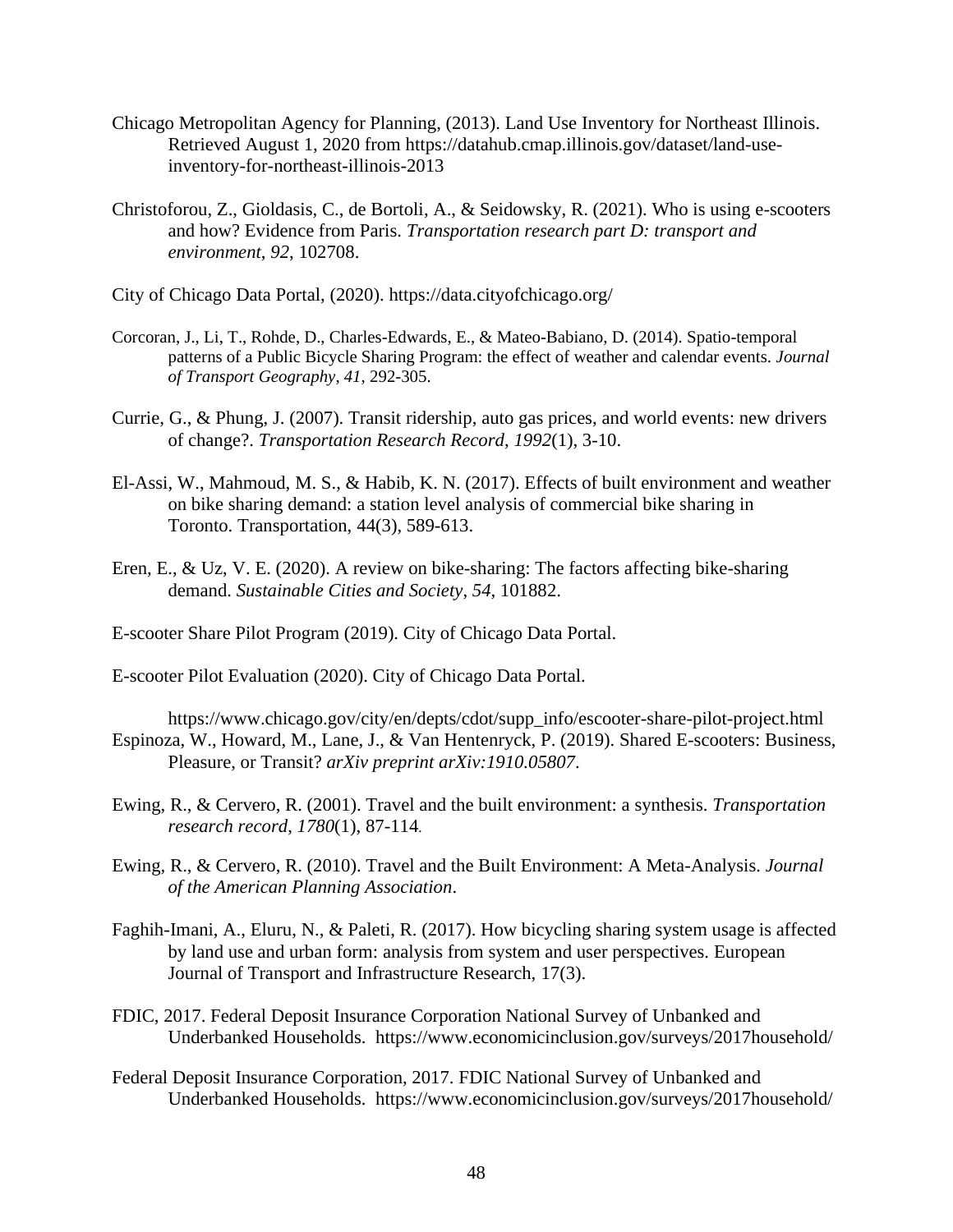- Fishman, E., Washington, S., & Haworth, N. (2014). Bike share's impact on car use: Evidence from the United States, Great Britain, and Australia. *Transportation Research Part D: Transport and Environment*, *31*, 13-20.
- Fishman, E., Washington, S., Haworth, N., & Watson, A. (2015). Factors influencing bike share membership: An analysis of Melbourne and Brisbane. Transportation research part A: policy and practice, 71, 17-30.
- Fishman, E. (2016). Bikeshare: A review of recent literature. *Transport Reviews*, *36*(1), 92-113.
- Ghaffar, A., Mitra, S., & Hyland, M. (2020). Modeling determinants of ridesourcing usage: A census tract-level analysis of Chicago. *Transportation Research Part C: Emerging Technologies*, *119*, 102769.
- Giménez-Nadal, J. I., & Molina, J. A. (2019). Green commuting and gasoline taxes in the United States. *Energy Policy*, *132*, 324-331.
- Gebhart, K., & Noland, R. B. (2014). The impact of weather conditions on bikeshare trips in Washington, DC. *Transportation*, *41*(6), 1205-1225.
- Goetzke, F., & Vance, C. (2018). *Is gasoline price elasticity in the United States increasing? Evidence from the 2009 and 2017 national household travel surveys* (No. 765). Ruhr Economic Papers.
- Golub, A., Satterfield, V., Serritella, M., Singh, J., & Phillips, S. (2019). Assessing the barriers to equity in smart mobility systems: a case study of Portland, Oregon. *Case studies on transport policy*, *7*(4), 689-697.
- Gössling, S. (2020). Integrating e-scooters in urban transportation: Problems, policies, and the prospect of system change. *Transportation Research Part D: Transport and Environment*, *79*, 102230.
- Hausman, J. A. (1978). Specification tests in econometrics. Econometrica 46: 1251–1271.
- Hausman, J. A., Hall, B. H., & Griliches, Z. (1984). *Econometric models for count data with an application to the patents-R&D relationship* (No. t0017). national bureau of economic research.
- Hawa, L., Cui, B., Sun, L., & El-Geneidy, A. (2020). Scoot over: Determinants of shared electric scooter use in Washington DC. *city*, *18*, 19.
- Heaney, A. K., Carrión, D., Burkart, K., Lesk, C., & Jack, D. (2019). Climate change and physical activity: Estimated impacts of ambient temperatures on Bikeshare usage in New York City. *Environmental health perspectives*, *127*(3), 037002.
- Heineke, K., Kloss, B. and Scurtu, D. (2020). The future of micromobility: Ridership and revenue after a crisis. McKinsey Center for Future Mobility.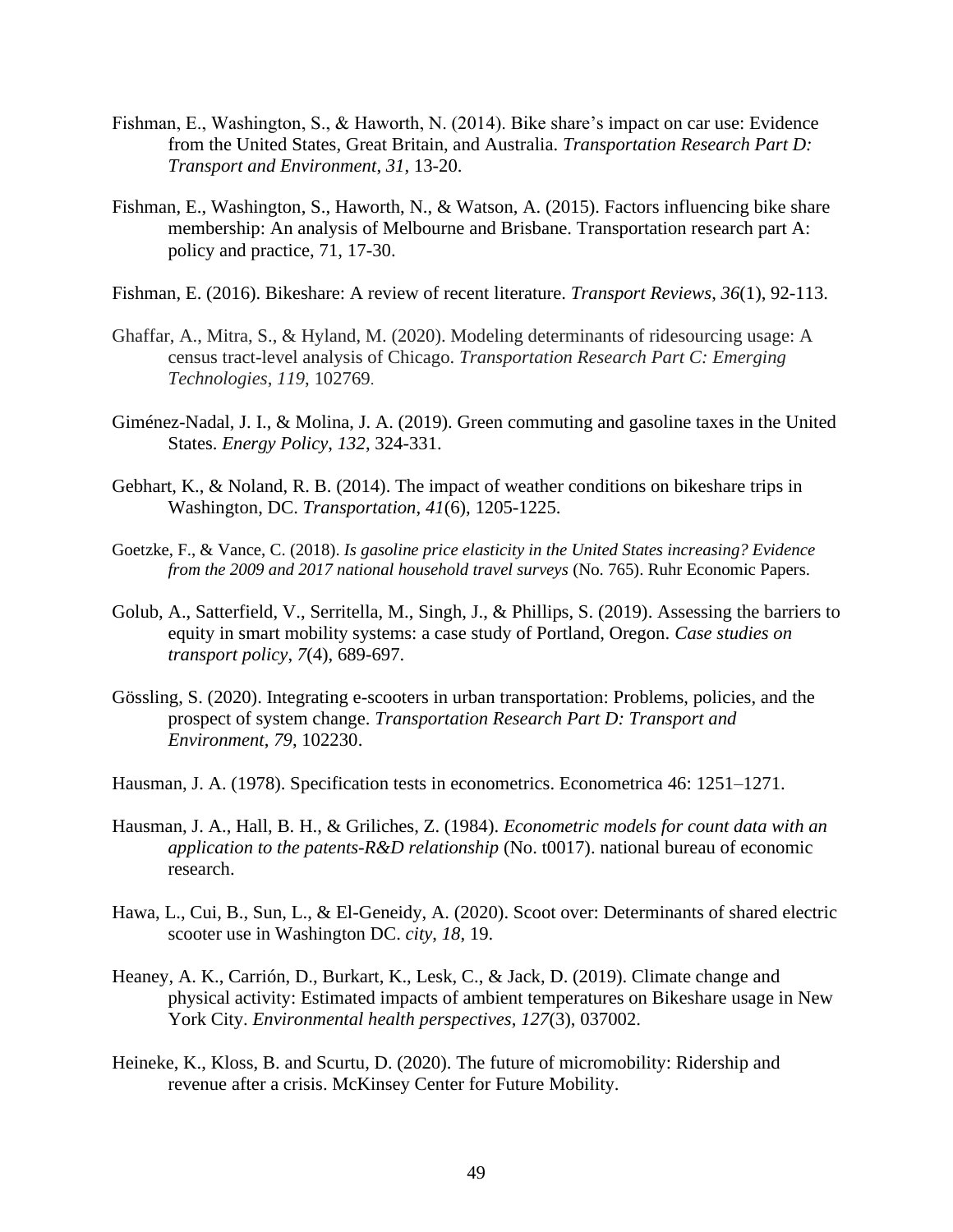- He, P., Zou, Z., Zhang, Y., & Baiocchi, G. (2020). Boosting the eco-friendly sharing economy: the effect of gasoline prices on bikeshare ridership in three US metropolises. *Environmental Research Letters*, *15*(11), 114021.
- Hosford, K., & Winters, M. (2018). Who are public bicycle share programs serving? An evaluation of the equity of spatial access to bicycle share service areas in Canadian cities. *Transportation research record*, *2672*(36), 42-50.
- Hosseinzadeh, A., Algomaiah, M., Kluger, R., & Li, Z. (2021a). Spatial analysis of shared escooter trips. *Journal of Transport Geography*, *92*, 103016.
- Hosseinzadeh, A., Algomaiah, M., Kluger, R., & Li, Z. (2021b). E-scooters and sustainability: Investigating the relationship between the density of E-scooter trips and characteristics of sustainable urban development. *Sustainable cities and society*, *66*, 102624.
- Huo, J., Yang, H., Li, C., Zheng, R., Yang, L., & Wen, Y. (2021). Influence of the built environment on E-scooter sharing ridership: A tale of five cities. *Journal of Transport Geography*, *93*, 103084.
- Hyland, M., Hong, Z., de Farias Pinto, H. K. R., & Chen, Y. (2018). Hybrid cluster-regression approach to model bikeshare station usage. *Transportation Research Part A: Policy and Practice*, *115*, 71-89.
- Hymel, K. M., & Small, K. A. (2015). The rebound effect for automobile travel: asymmetric response to price changes and novel features of the 2000s. *Energy Economics*, *49*, 93- 103.
- Jäppinen, S., Toivonen, T., & Salonen, M. (2013). Modelling the potential effect of shared bicycles on public transport travel times in Greater Helsinki: An open data approach. *Applied Geography*, *43*, 13-24.
- Jiao, J., & Bai, S. (2020). Understanding the shared e-scooter travels in Austin, TX. *ISPRS International Journal of Geo-Information*. https://doi.org/10.3390/ijgi9020135
- Kemperman, A., & Timmermans, H. (2009). Influences of built environment on walking and cycling by latent segments of aging population. *Transportation research record*, *2134*(1), 1-9.
- King, D. A., & Saldarriaga, J. F. (2017). Access to taxicabs for unbanked households: An exploratory analysis in New York City. *Journal of Public Transportation*, *20*(1), 1.
- Kutela, B., & Teng, H. (2019). The influence of campus characteristics, temporal factors, and weather events on campuses-related daily bike-share trips. *Journal of Transport Geography*, *78*, 160-169.
- Laa, B., & Leth, U. (2020). Survey of E-scooter users in Vienna: Who they are and how they ride. *Journal of transport geography*, *89*, 102874.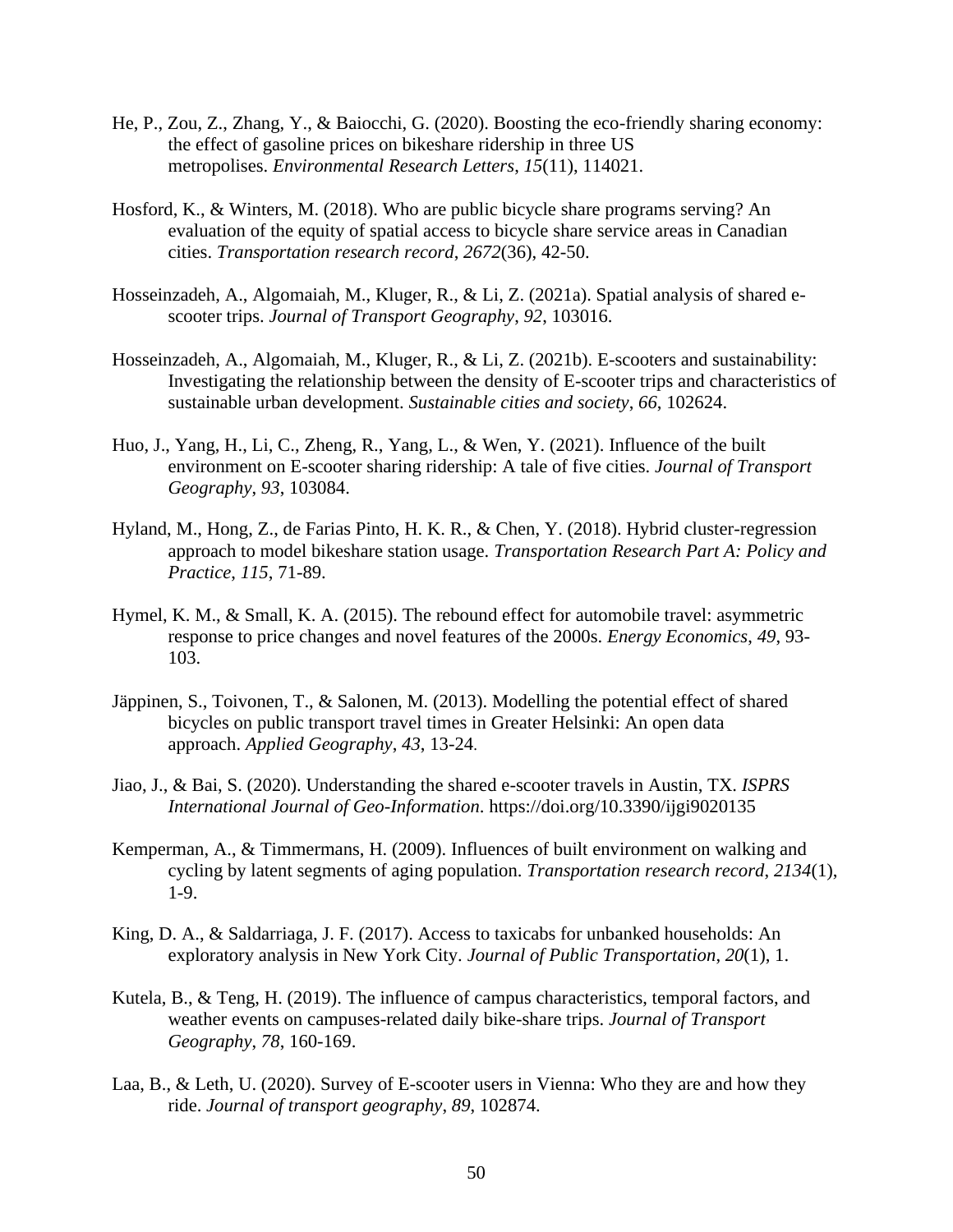- Labandeira, X., Labeaga, J. M., & López-Otero, X. (2017). A meta-analysis on the price elasticity of energy demand. *Energy policy*, *102*, 549-568.
- Lane, B. W. (2010). The relationship between recent gasoline price fluctuations and transit ridership in major US cities. *Journal of Transport Geography*, *18*(2), 214-225.
- Litman, T. (2005). Appropriate response to rising gasoline prices: Citizens should demand,". *Raise my prices now*.
- Lee, H., Baek, K., Chung, J. H., & Kim, J. (2021). Factors affecting heterogeneity in willingness to use e-scooter sharing services. *Transportation Research Part D: Transport and Environment*, *92*, 102751.
- Lee, M., Chow, J. Y., Yoon, G., & He, B. Y. (2019). Forecasting e-scooter competition with direct and access trips by mode and distance in New York City. *arXiv preprint arXiv:1908.08127*.
- Lee, S., & Noland, R. B. (2021). Bikeshare trips in Seoul, South Korea. *Case Studies on Transport Policy*.
- Liu, M., Mathew, J. K., Horton, D., & Bullock, D. M. (2020) Analysis of Recreational and Last Mile E-Scooter Utilization in Different Land Use Regions. In *2020 IEEE Intelligent Vehicles Symposium (IV)* (pp. 1378-1385). IEEE.
- Lewis, T. (2011). Has London's cycle hire scheme been a capital idea. *The Guardian*.
- Mathew, J. K., Liu, M., & Bullock, D. M. (2019a). Impact of weather on shared electric scooter utilization. *In 2019 IEEE Intelligent Transportation Systems Conference (ITSC)* (pp. 4512-4516). IEEE.
- Mathew, J., Liu, M., Li, H., Seeder, S., & Bullock, D. (2019b). Analysis of E-Scooter Trips and Their Temporal Usage Patterns. *ITE Journal,89*(6), 44-49.
- McKenzie, G. (2019). Spatiotemporal comparative analysis of scooter-share and bike-share usage patterns in Washington, DC. *Journal of transport geography*, *78*, 19-28.
- Mitra, R., & Hess, P. M. (2021). Who are the potential users of shared e-scooters? An examination of socio-demographic, attitudinal and environmental factors. *Travel behaviour and society*, *23*, 100-107.
- Mitra, S. K., & Saphores, J. D. M. (2019). How do they get by without cars? An analysis of travel characteristics of carless households in California. *Transportation*, 1-22.
- Mitra, S. K., & Saphores, J. D. M. (2020). How do they get by without cars? An analysis of travel characteristics of carless households in California. *Transportation*, *47*(6), 2837- 2858.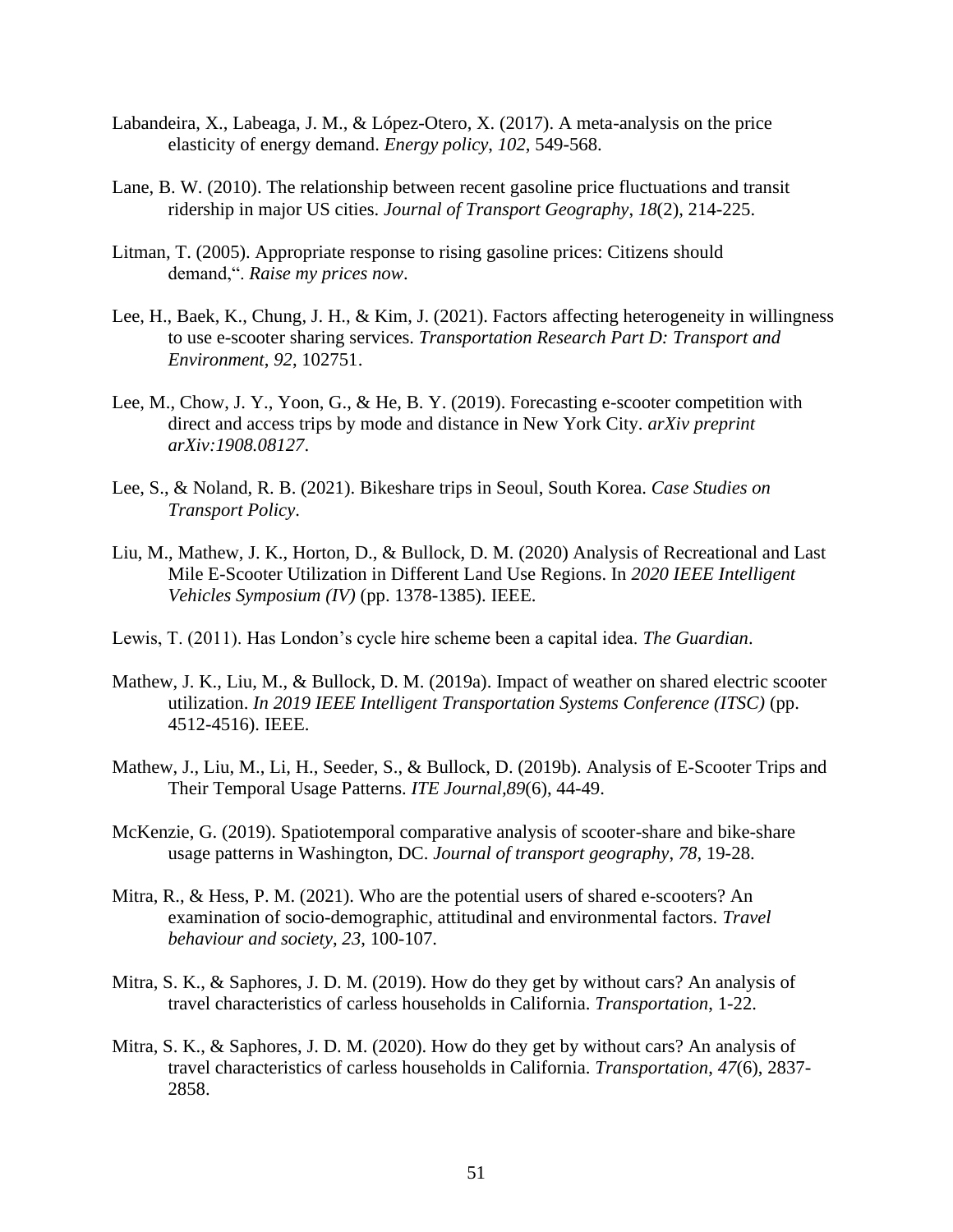- Mooney, S. J., Hosford, K., Howe, B., Yan, A., Winters, M., Bassok, A., & Hirsch, J. A. (2019). Freedom from the station: Spatial equity in access to dockless bike share. *Journal of transport geography*, *74*, 91-96.
- Moreau, H., de Jamblinne de Meux, L., Zeller, V., D'Ans, P., Ruwet, C., & Achten, W. M. (2020). Dockless E-Scooter: A Green Solution for Mobility? Comparative Case Study between Dockless E-Scooters, Displaced Transport, and Personal E-Scooters. *Sustainability*, *12*(5), 1803.
- NACTO, (2019). Shared Micromobility in the U.S.: 2018. National Association of City Transportation Officials. p. 16.
- Nikiforiadis, A., Paschalidis, E., Stamatiadis, N., Raptopoulou, A., Kostareli, A., & Basbas, S. (2021). Analysis of attitudes and engagement of shared e-scooter users. *Transportation Research Part D: Transport and Environment*, *94*, 102790.
- NOAA. 2019. "Climate Data Online." 2019. Retrieved August 1, 2020 from https://www.ncdc.noaa.gov/cdo-web/.
- Noland, R. B., Smart, M. J., & Guo, Z. (2016). Bikeshare trip generation in New York city. Transportation Research Part A: Policy and Practice, 94, 164-181.
- Noland, R. B., Smart, M. J., & Guo, Z. (2019). Bikesharing trip patterns in New York City: Associations with land use, subways, and bicycle lanes. *International Journal of Sustainable Transportation*, *13*(9), 664-674.
- Noland, R. B. (2019). Trip Patterns and Revenue of Shared E-Scooters in Louisville, Kentucky. *Transport Findings*.
- Pew Research Center, (2016). The American middle class: Who is in it, and who is not, in U.S. Metropolitan 20 Areas.
- Reck, D. J., & Axhausen, K. W. (2021). Who uses shared micro-mobility services? Empirical evidence from Zurich, Switzerland. *Transportation Research Part D: Transport and Environment*, *94*, 102803.
- Rixey, R. A. (2013). Station-level forecasting of bikesharing ridership: Station network effects in three US systems. *Transportation research record*, *2387*(1), 46-55.
- Romanillos, G., Moya-Gómez, B., Zaltz-Austwick, M., & Lamíquiz-Daudén, P. J. (2018). The pulse of the cycling city: visualising Madrid bike share system GPS routes and cycling flow. *Journal of Maps*, *14*(1), 34-43.
- Rudloff, C., & Lackner, B. (2014). Modeling demand for bikesharing systems: neighboring stations as source for demand and reason for structural breaks. *Transportation Research Record*, *2430*(1), 1-11.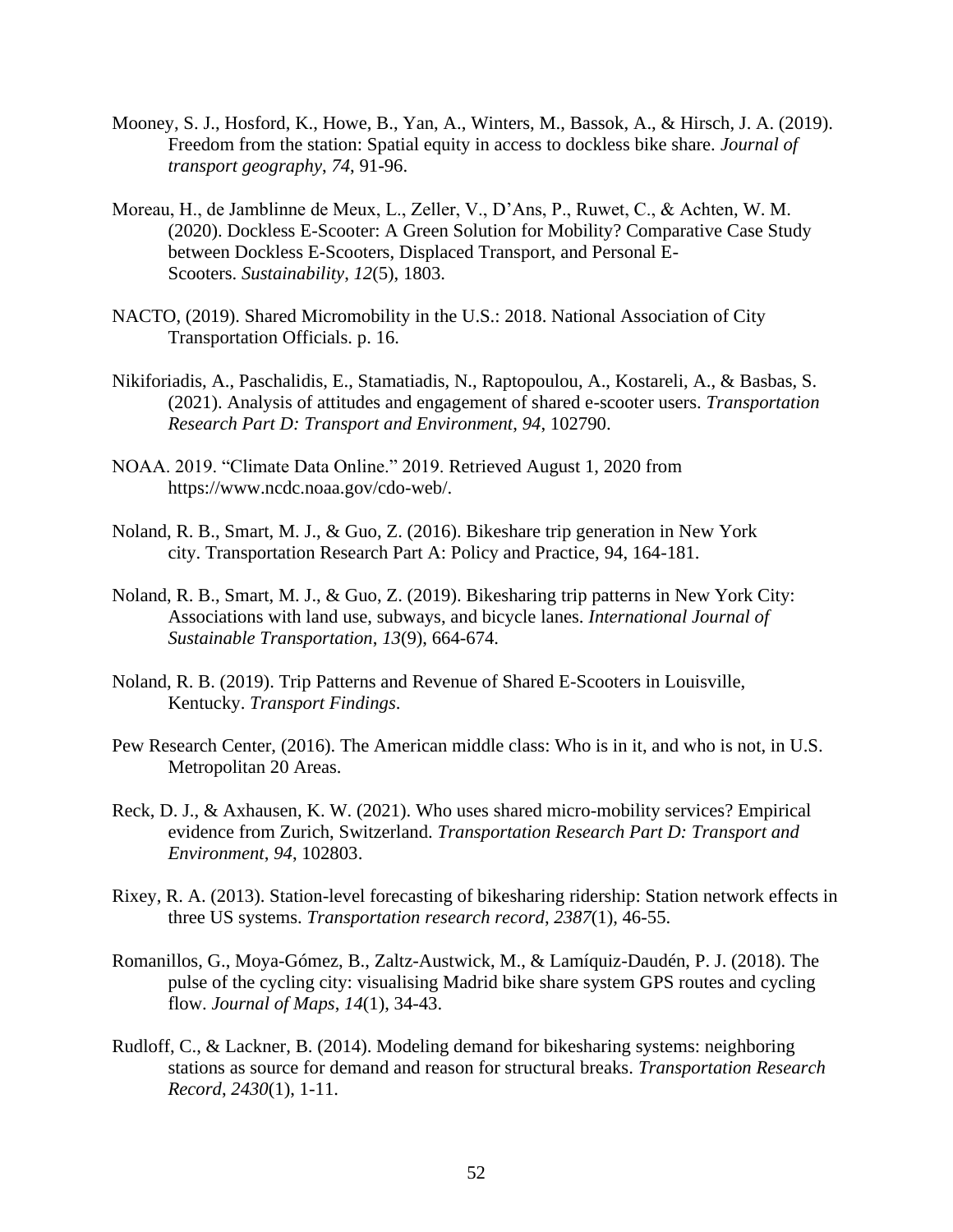- Scooter Sight. (2017). Can Electric Scooters be Used in the Rain and Other Important Questions. November 29, 2017 By SCOOTER SIGHT. Retrieved August 1, 2020 from https://www.scootersight.com/can-electric-scooters-be-used-in-the-rain/
- Scott, D. M., & Ciuro, C. (2019). What factors influence bike share ridership? An investigation of Hamilton, Ontario's bike share hubs. *Travel behaviour and society*, *16*, 50-58.
- Sears, J., Flynn, B. S., Aultman-Hall, L., & Dana, G. S. (2012). To bike or not to bike: Seasonal factors for bicycle commuting. *Transportation research record*, *2314*(1), 105-111.
- Shaheen, S., & Cohen, A. (2019). Shared Micromoblity Policy Toolkit: Docked and Dockless Bike and Scooter Sharing. Retrieved August 1, 2020 from https://escholarship.org/uc/item/00k897b5
- Shankar, V. N., Albin, R. B., Milton, J. C., & Mannering, F. L. (1998). Evaluating median crossover likelihoods with clustered accident counts: An empirical inquiry using the random effects negative binomial model. *Transportation Research Record*, *1635*(1), 44- 48.
- Shen, Y., Zhang, X., & Zhao, J. (2018). Understanding the usage of dockless bike sharing in Singapore. International Journal of Sustainable Transportation, 12(9), 686-700.

Shoup, D.C., (2005). The High Cost of Free Parking. American Planning Association, Chicago. StataCorp, (2019). StataMP 16.

- Sun, Y., Mobasheri, A., Hu, X., & Wang, W. (2017). Investigating impacts of environmental factors on the cycling behavior of bicycle-sharing users. Sustainability, 9(6), 1060.
- Tao, S., He, S. Y., & Thøgersen, J. (2019). The role of car ownership in attitudes towards public transport: A comparative study of Guangzhou and Brisbane. *Transportation research part F: traffic psychology and behaviour*, *60*, 685-699.

The Environmental Protection Agency's (EPA), (2014). Smart Location Database.

- The Weather channel; Wunderground. The Weather Company, an IBM business. Retrieved August 1, 2020 from https://www.wunderground.com/history
- Tran, T. D., Ovtracht, N., & d'Arcier, B. F. (2015). Modeling bike sharing system using built environment factors. Procedia Cirp, 30, 293-298.
- Trent, R. B., & Pollard, C. (1983). Gasoline prices and discretionary auto travel: evidence from a panel survey. *Journal of Travel Research*, *21*(4), 12-16.
- United States Census Bureau, (2015). LEHD Origin-Destination Employment Statistics. Retrieved August 1, 2020 from https://lehd.ces.census.gov/data/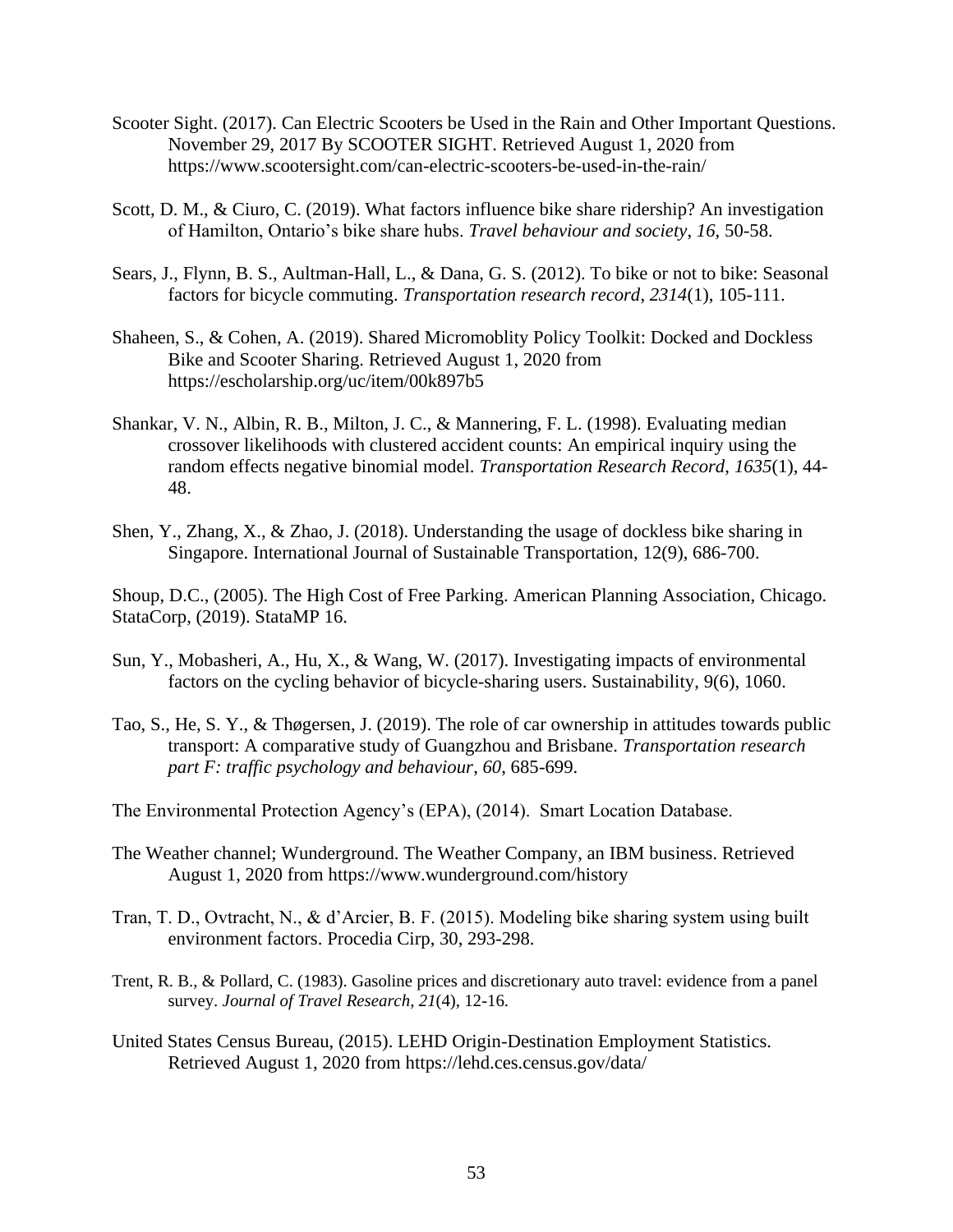- United States Census Bureau, (2015). New American factfinder. Retrieved August 1, 2020 from https://data.census.gov/cedsci/
- United States Census Bureau, (2018). New American factfinder. Retrieved August 1, 2020 from https://data.census.gov/cedsci/
- Ursaki, J., & Aultman-Hall, L. (2015). *Quantifying the equity of bikeshare access in US cities* (No. TRC Report 15-011). University of Vermont. Transportation Research Center.
- U.S. Energy Information Administration, (2019). Weekly Retail Gasoline and Diesel Prices. U.S.D.o.Energy. Retrieved August 1, 2020 from https://www.eia.gov/dnav/pet/pet\_pri\_gnd\_dcus\_yord\_w.htm
- Van Acker, V., & Witlox, F. (2010). Car ownership as a mediating variable in car travel behaviour research using a structural equation modelling approach to identify its dual relationship. *Journal of Transport Geography*, *18*(1), 65-74.
- Wang, K., Akar, G., & Chen, Y. J. (2018). Bike sharing differences among millennials, Gen Xers, and baby boomers: Lessons learnt from New York City's bike share. *Transportation research part A: policy and practice*, *116*, 1-14.
- Wang, K., & Chen, Y. J. (2020). Joint analysis of the impacts of built environment on bikeshare station capacity and trip attractions. *Journal of Transport Geography*, *82*, 102603.
- Wergin, J., & Buehler, R. (2017). Where Do Bikeshare Bikes Actually Go?: Analysis of Capital Bikeshare Trips with GPS Data. *Transportation research record*, *2662*(1), 12-21.
- Winters, M., Brauer, M., Setton, E. M., & Teschke, K. (2010). Built environment influences on healthy transportation choices: bicycling versus driving. *Journal of urban health*, *87*(6), 969-993.
- Wooldridge, J. M. (2010). *Econometric analysis of cross section and panel data*. MIT press.
- Wunderground, 2019. "Weather History and Data Archive." 2019. Retrieved August 1, 2020 from https://www. https://www.wunderground.com/history.
- Xu, S. J., & Chow, J. Y. (2020). A longitudinal study of bike infrastructure impact on bikesharing system performance in New York City. *International journal of sustainable transportation*, *14*(11), 886-902.
- Yan, X., Levine, J., & Marans, R. (2019). The effectiveness of parking policies to reduce parking demand pressure and car use. *Transport Policy*.
- Yan, Y., Zhang, Y., Yang, X., Hu, J., Tang, J., & Guo, Z. (2020). Crash prediction based on random effect negative binomial model considering data heterogeneity. *Physica A: Statistical Mechanics and Its Applications*, *547*, 123858.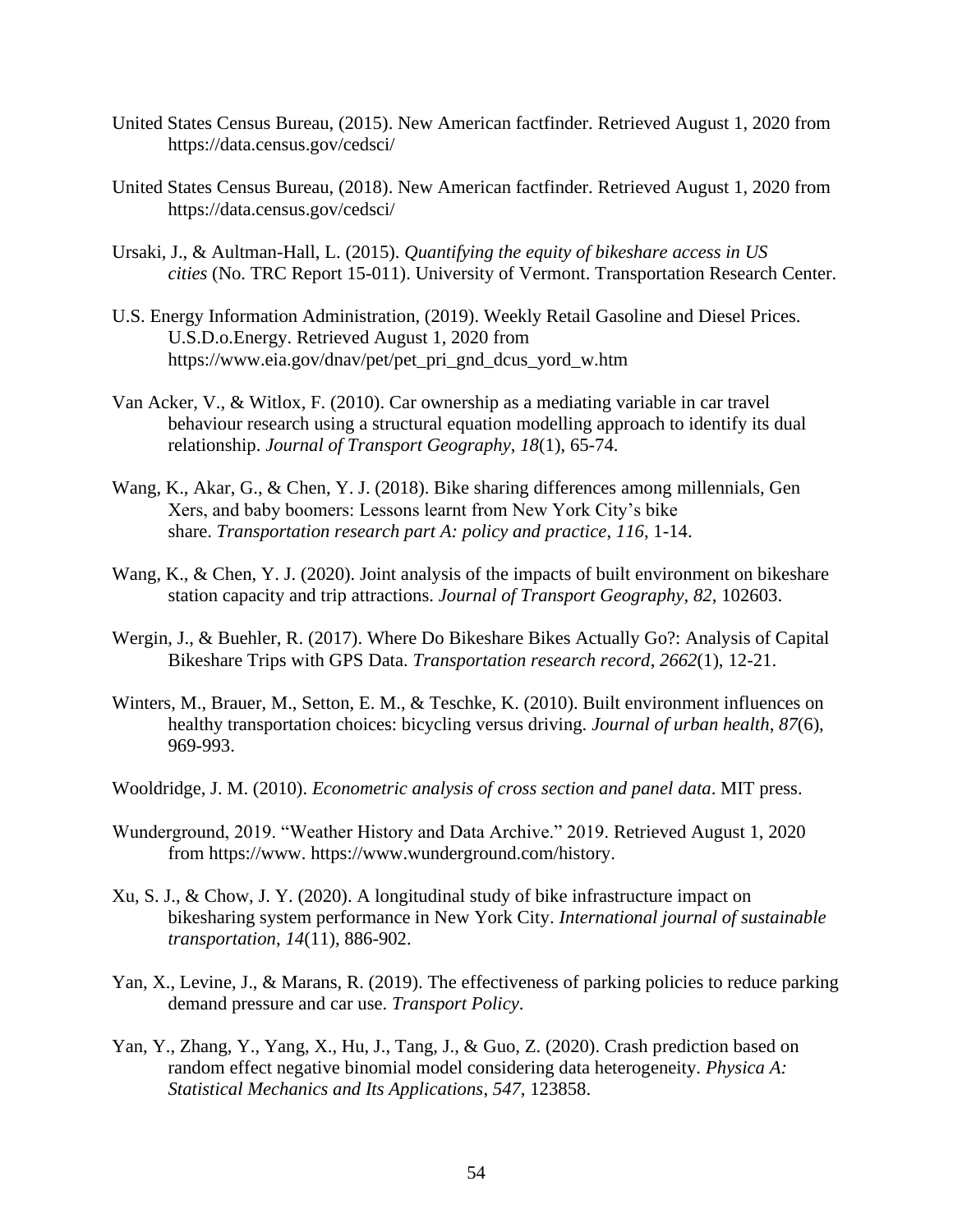- Younes, H., Zou, Z., Wu, J., & Baiocchi, G. (2020). Comparing the Temporal Determinants of Dockless Scooter-share and Station-based Bike-share in Washington, D.C. *Transportation Research Part A: Policy and Practice*.
- Zou, Z., Younes, H., Erdoğan, S., & Wu, J. (2020). Exploratory Analysis of Real-Time E-Scooter Trip Data in Washington, DC. *Transportation Research Record*, 0361198120919760.